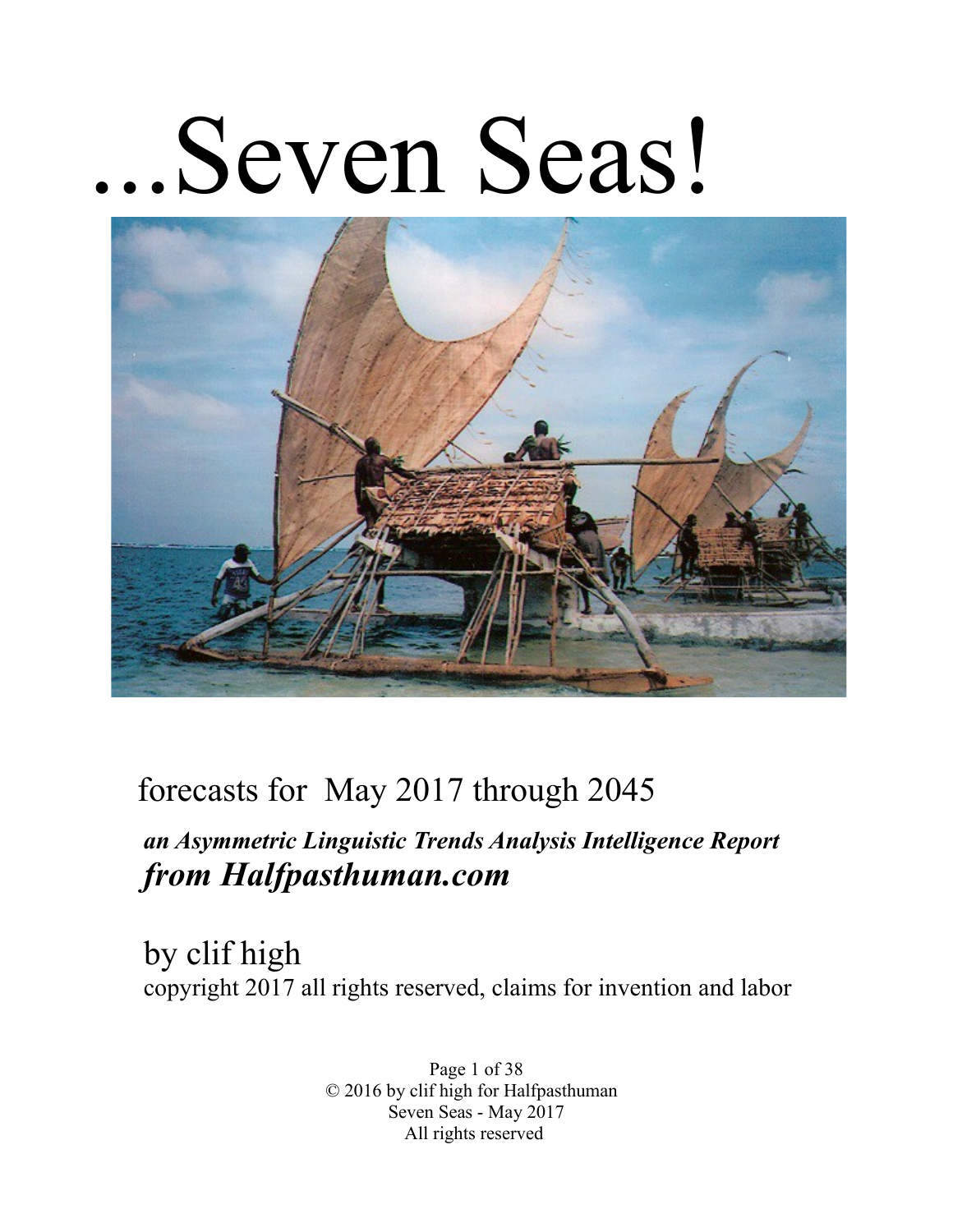# **Future forecasting can seem overwhelming...**

Even to me, and even after all these years examining data and creating reports. So if it gets to you, or you have questions about the reports, my best contact email for such will be clif@halfpasthuman.com. For background on how these reports are created, there is a primer in the last 5/five pages of this report. If your questions about preparation are not answered after reading these, then send an email and I will get back to you when I am able to get through the daily work (there is a lot of it).

If you have a need for yet more words on the subjects discussed herein, albeit 'live', please visit the webbotforum.com. Please note I have to isolate the forum due to the language causing a circuitous reference issue for our work. For the sake of not affecting my interpretation I do not visit the forum.

Note to new readers, our work tends to concentrate on a negative view (see primer at the end of this report). Refunds available on request, no questions asked, so do not feel you need continue into information you would prefer not, simply over purchase price.

#### *Meta data*

#### **Sun Disease**

Since the beginning of these data mining efforts in 1997, the data has consistently held new growth coming in to a set labeled as 'sun disease'. Initially the interpretation was that the 'sun' would become diseased to the point that it would affect life here in the solar system. Over the years, the data supporting the 'sun disease' sets filled out presenting a view of 'humans' being 'afflicted' with a 'mental disease' due to the 'sun disease'.

The descriptors for the symptoms of the sun disease as it affects humans have grown. These include 'standing, drooling' as though 'dumbstruck'. There are also descriptions of larger, aggregated effects including what is described as a 'jittery-ness', and an 'uptick (in) anxiety', 'frantic', 'frenetic', and other language pointing out 'humans on the edge'. The whole of the 'humans driven mad (or at least irritated)' by 'solar disease' sets have had near continuous growth in past years. These data sets are describing a new (as far as we now know) phenomenon that has been trying to express as 'sun disease effects on humanity'.

The new data for this processing has forecasts that this Spring is the point of 'activities' relative to the 'sun disease'. As part of the 'sun disease' forecasts over these past years, we have had specifics referring to some humans who will react with what are described as 'feelings and emotions' that push toward

> Page 2 of 38 © 2016 by clif high for Halfpasthuman Seven Seas - May 2017 All rights reserved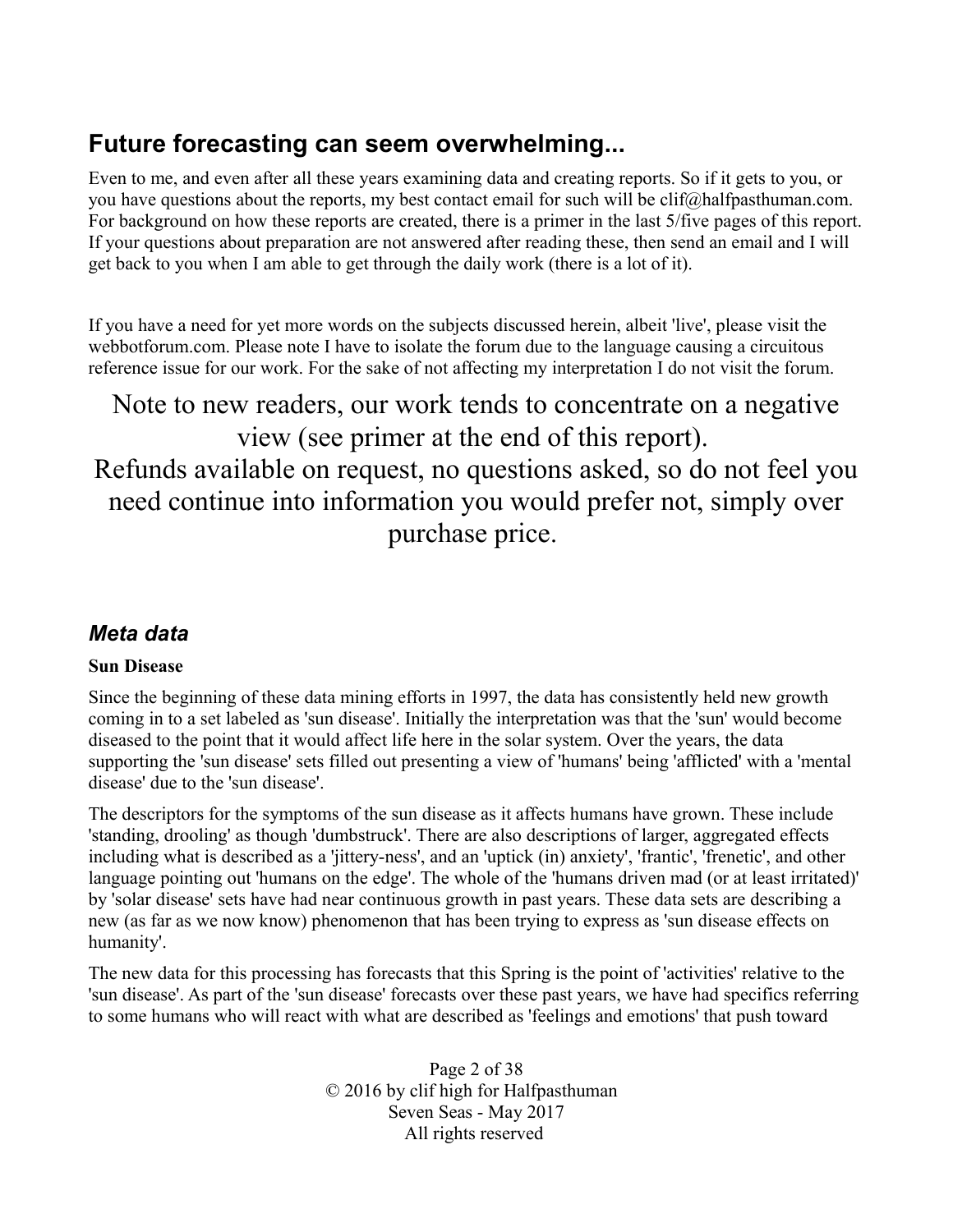'megalomania'. The idea coming from the detail layers of these sets paint a picture of a sub set of humanity who will find the 'impacts' of the 'sun disease' to be 'personally exhilarating', while the majority is driven to 'distraction' by 'internal body process reactions'. It is this latter effect that is driving the current feelings of an 'onrush to war'. See the SpaceGoatFarts entity for more discussion on the sun disease sets and their effect on humanity.

Note that the 'sun disease' is NOT referencing any language around either 'ascension', or 'density change'. The language for the 'sun disease' sets in no way is suggesting that any living human will be made into a 'god', even though the language explicitly forecasts a few people feeling as though that were happening, and expressing the thought too freely.

#### *Your planet changes faster....*

"When in doubt, look about, give a shout, and listen....or you risk list and lout!". From an old sea chant, which were the rules of thumb for staying alive and progressing across the fluid part of the planet.

Rain, rain, more rain, and rain where there had not been rain, and then some more, rain. The data sets have this described as a 'rain train', in the sense of 'cargo cars' of 'rain' being 'repeatedly dumped (on our heads)'. The way that 'flooding' had dominated the weather reports in past years, and was then replaced by 'winds', we have now a new rising descriptor set for 'rain' and 'rain train' as being the primary supporting set for Terra entity over the rest of this year and into 2018. These sets for 'rain' are indeed in the supporting chain for 'yet more flooding', but in these new sets, while the 'flooding' is both 'severe', and 'motivating (to) move', the data has 'rain' as being the word most on people's minds. There are sets that suggest that even in the midst of 'evacuations' from 'flooding', it will be the 'heavy rains' that will be most discussed.

Within the 'rain' sets there are sub sets for rains so extreme as to 'sink flat bottomed boats', due to the 'inability to bail (fast) enough'. There are sets for 'cruise ships' being 'rained out' as 'all outdoor activities' on the ship come to a 'crushing wet halt' as 'rains dominate'.

As if the 'rains' are not enough for our Spring, and Summer seasons, the data has 'earthquakes' as a frequent 'interrupting event' over the rest of this year and well into next. These 'earthquake' sets are showing up as being in 'very bizarre places', which is to say, in 'places earthquakes are usually not'. These sets have lots of references to 'mountains' having earthquakes that will be 'rattling down rocks' on 'roadways, houses, and cities'. Other sets have 'earthquakes in mountains' causing 'streams' and 'rivers' to 'dam up' with predictable 'flooding' as a consequence. Of course, as we all are aware, 'natural dams' created by 'earthquake or slide' are not usually so well seated and have a tendency to go 'rushing downstream' at some point in the future when the water pressure exceeds the resistance forces of the dam.

A majority of the 'rain' sets are also cross linked over to the 'lakes in the sky dumping on our heads' sets from previous ALTA reports. In the new 'rain train' sets, we find that the 'noise' and the 'immediate damage' sets are going to be claiming our attention initially from the 'rain train' experience. The 'noise' is forecast as being so noticed as to to create its own memes with people 'recording sound levels', and reporting 'sound triggered devices' to be 'acting wonky'. These sets also have the 'sound' being

> Page 3 of 38 © 2016 by clif high for Halfpasthuman Seven Seas - May 2017 All rights reserved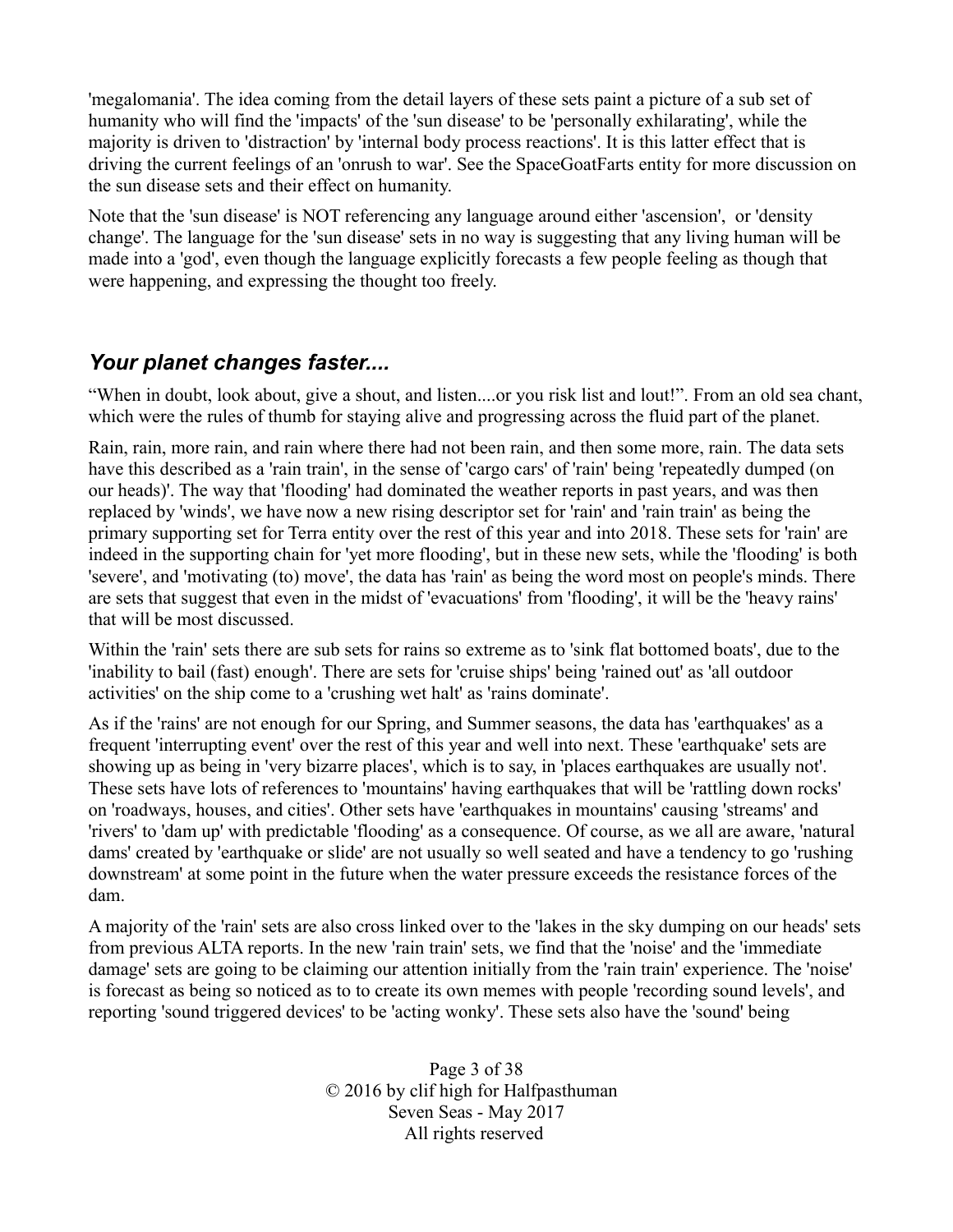responsible for 'whole towns' going 'days without sleep' as the 'lakes in the sky' continue to 'pour down' the 'rain train' experience. Other sets have have the 'immediate damage' being described as just that level of damage that comes from the 'rain falling'. These sets include 'damaged paint', 'paint peeled off', and 'antenna damage', and 'roof destroyed'. Other sets have 'people' and 'things' being 'knocked down' by the 'down pouring rain'. These sets are also in the support for the 'boats sunk by rains' sets from previous ALTA reports.

Record snow all through next Summer? Yes, 'record snow' for Summer in the northern hemisphere. And, then, in the longer term data, 'record snow', and 'new glaciers form' for the 'summer (southern hemisphere, 2018)'.

Volcanoes back into the news. More 'eruptions' are forecast for these next four years. However the first language about 'volcanoes' will also involve yet more 'rain'. These sets are discussing 'dirty rain' that will have lots of 'volcanic ash' in the 'mix'. These sets have the 'wet ash' being 'near to concrete' as it 'drys out'. A lot of 'damage language' from the 'volcano ash in the rains'.

There are a significant number of new sets for 'volcano' being a cause for 'diaspora' as 'whole towns' are indicated to be 'evacuated'. Other 'populations centers' are indicated to be 'covered (in) night' during 'days of volcano eruption'. Lots of 'ash', and 'infrastructure damage' as the 'volcano' is forecast as having 'spitting fits' in which 'hard particles' will be 'explosively expelled'. These are indicated to 'cause fires', and 'damage electrical systems'. Other impacts are showing as being on 'air and ship travel'. There are also sets indicating that 'lake regions' and 'resorts' are going to be 'evacuated', that later everyone will come to realize was really 'abandonment'.

Both 'record summer snows' (and record winter snows) as well as 'volcanoes' are showing up as being a dominant theme across the northern hemisphere over the remainder of 2017 and beyond. These data sets are still accruing longer term data types at a steady pace. The descriptors have many new place names such as 'Rome', and several other 'southern Italian cities' as being 'snow bound' in winter, and suffering problems to 'excessively rainy', and then 'rapidly hot' weather patterns prior to a 'harsh and cold winter'.

Within the many forms of 'rain' references, the data has developed some sub sets themes that are consistent across the many descriptors. One of these patterns that has developed is a repeated appearance of 'squalls', and language around the idea of 'waves of storms' that will be 'traveling thousands of miles'. The idea is that the 'rivers in the sky' which used to 'dump' their contents over just a reasonably small area of land below, will now be 'raining (more or less continuously, though in 'small waves')' for 'thousands of miles'. In some of the descriptor sets there is language for 'continent spanning rivers in the sky' in which 'rain' is falling within the 'band' for the entire length of the 'river in the sky'. Within the longer term sets that are also accruing in the supporting chain is to be found language that suggests that at some point in the not too distant future, these 'rivers in the sky' will be 'raining in a band across a whole continent' for an extended period of 'weeks' if not 'months'. Repeated for clarity. The descriptors are suggesting that the 'raining river in the sky' will continue to 'dump waves of rain along its entire length while spanning a continent' for 'several weeks'. The data sets have this 'rain event' being 'barely noticed' among the rest of the 'odd weather' planet wide, however, the 'social impacts' are described as 'severe', and 'life changing' for those who live 'under the river'. The data also has descriptors for the impact of the 'continuously raining river in the sky' on business, especially

> Page 4 of 38 © 2016 by clif high for Halfpasthuman Seven Seas - May 2017 All rights reserved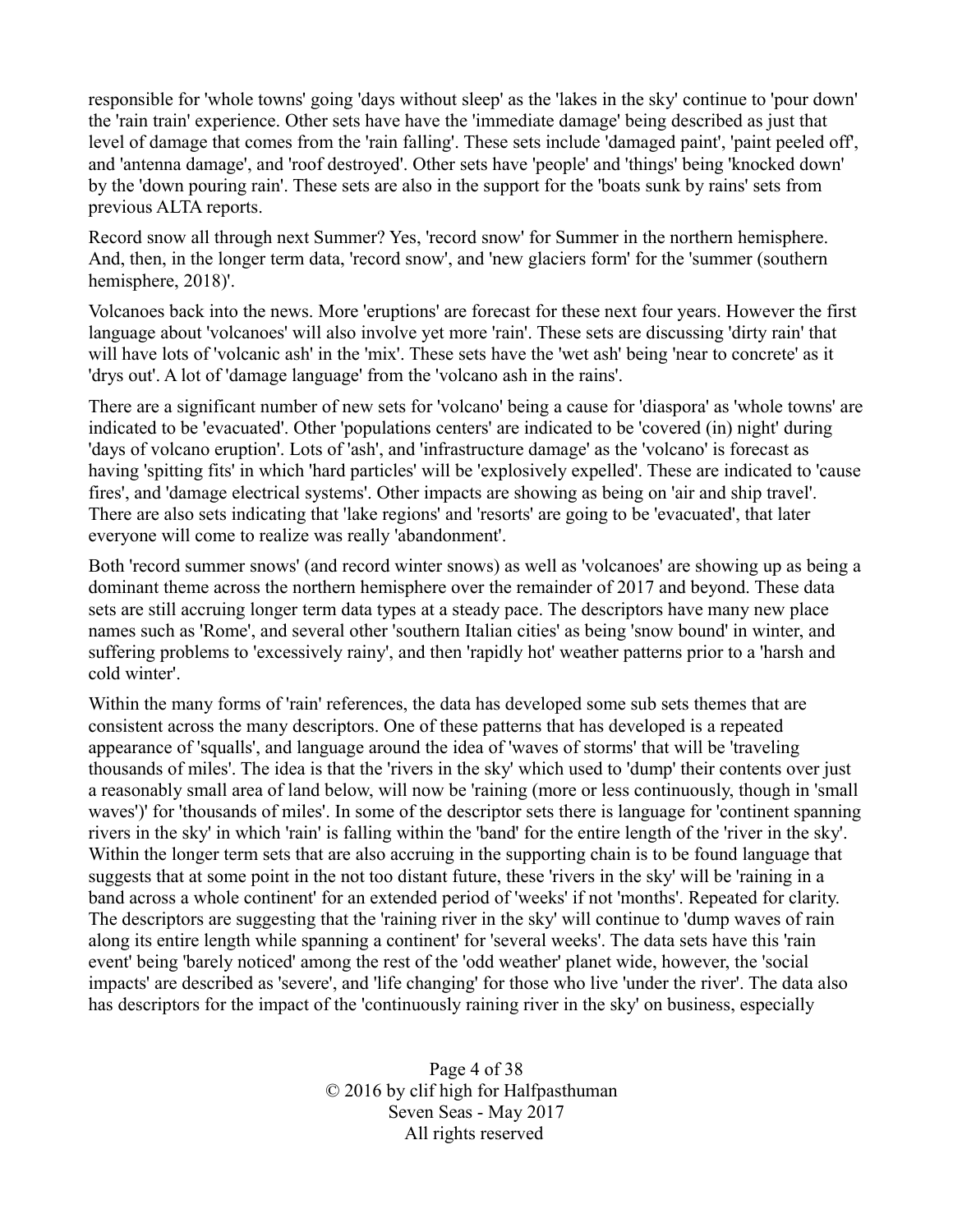'transportation', both terrestrial, and 'airborne'. The details are describing people 'moving out' from the 'rain waves' in such numbers as to create new phrases and to reassign meanings to language. Such forecasts include 'seeing the light' as meaning 'seeing out from under the edge river in the sky' to both 'travelers', and 'residents' who will be 'leaving' the 'oppression' of the 'continuous rain' as well as the 'constant gray'.

There are many sets suggesting that the 'river in the sky' will not be singular, though only one instance has 'continent spanning' in the supporting chain. There are other data sets suggesting that there will be something of a 'spontaneous tourist industry' that will spring up along the 'southern and northern "banks"' of the 'river in the sky'. Other sets have the 'lands' under at least one of these 'rivers' to be 'desert' before the 'rains came', and then to be 'eroded, corroded, and filled' by the 'weeks long torrents'. These 'rivers in the sky' are distinctly not like monsoons, nor hurricanes, and are described as having 'clearly defined edges' with the impression coming up from the detail sets that one could 'step in and out of the rain' (more or less) due to the 'cohesion' of the 'downpour'.

In spite of all the 'rain rain rain' language, some of which is in supporting chains for 'new glaciers', there are many new sets for 'bands' of 'sudden', and 'deep dryness', that are also going to be accompanied by 'drought conditions', and 'rapid heating'. These sets have the intensity, at the 'perceived level' of 'sunlight' being 'burning', 'heating', and 'damaging' all within 'few minutes' of 'direct exposure'. There are many cross links over to GlobalPop for these sets.

The data for the 'solar damage' includes not only humans, but now references to 'ice masses' at the poles. The data sets have the 'south pole' calving the 'large ice mass', only to be 'upstaged' by the 'clustering (of) large numbers of ice bergs' across 'northern seas'. The data sets have the 'Atlantic ocean' being very 'difficult passages' with many reports and videos coming out over this Summer (northern hemisphere) and well into these next two years of 'ice bergs' in large numbers. There are sets for several 'shipping accidents'. These sets have the 'ice bergs going walk-about' being supported by 'grinding' of the 'polar ice' by 'shifting' that will neither 'noticed' nor 'acknowledged'. The idea is that 'stress created passages' will be 'cut into the northern polar ice' that will be 'releasing ice bergs' constantly for years. The data sets have maintained growth in the 'winds' and 'affected ocean currents' over 2016 and into this year. These sets have 'winds' being responsible for 'oceanic activities' including 'rescue' as some 'ships (cruise ship maybe?)' become stuck in relation to the 'ice berg continent'. The problem showing with the 'ice berg continent' as being most impacting to humans is the interruption of shipping, and the 'increasingly long routes'.

The 'ice berg continent' sets would have this be a very long term problem that will be both 'continuous', and 'shifting'. The data has the 'continent of ice bergs' going through many changes including 'breaking up', and 're-forming', and 'growing' over these next decades. The data sets have the 'continent' gaining its own 'name' and 'legal status' as humans 'interact' with it. Claims of 'ownership' aside, the 'early explorers' are indicated to become 'mega global internet fabulous' as the phenomenon becomes 'visible' in the media.

The 'ice berg walk-about masses' are indicated to be causing problems for the 'winds industry' as well as 'oil drilling', and the 'shipping' in the 'support' of these industries over 2017 and beyond. The data has many 'accidents' that will be causing 'break downs' in both the 'windmills', as well as the 'transmission lines'. This last arises in sets that seem to be showing the 'ice bergs' being 'directed into shore' by

> Page 5 of 38 © 2016 by clif high for Halfpasthuman Seven Seas - May 2017 All rights reserved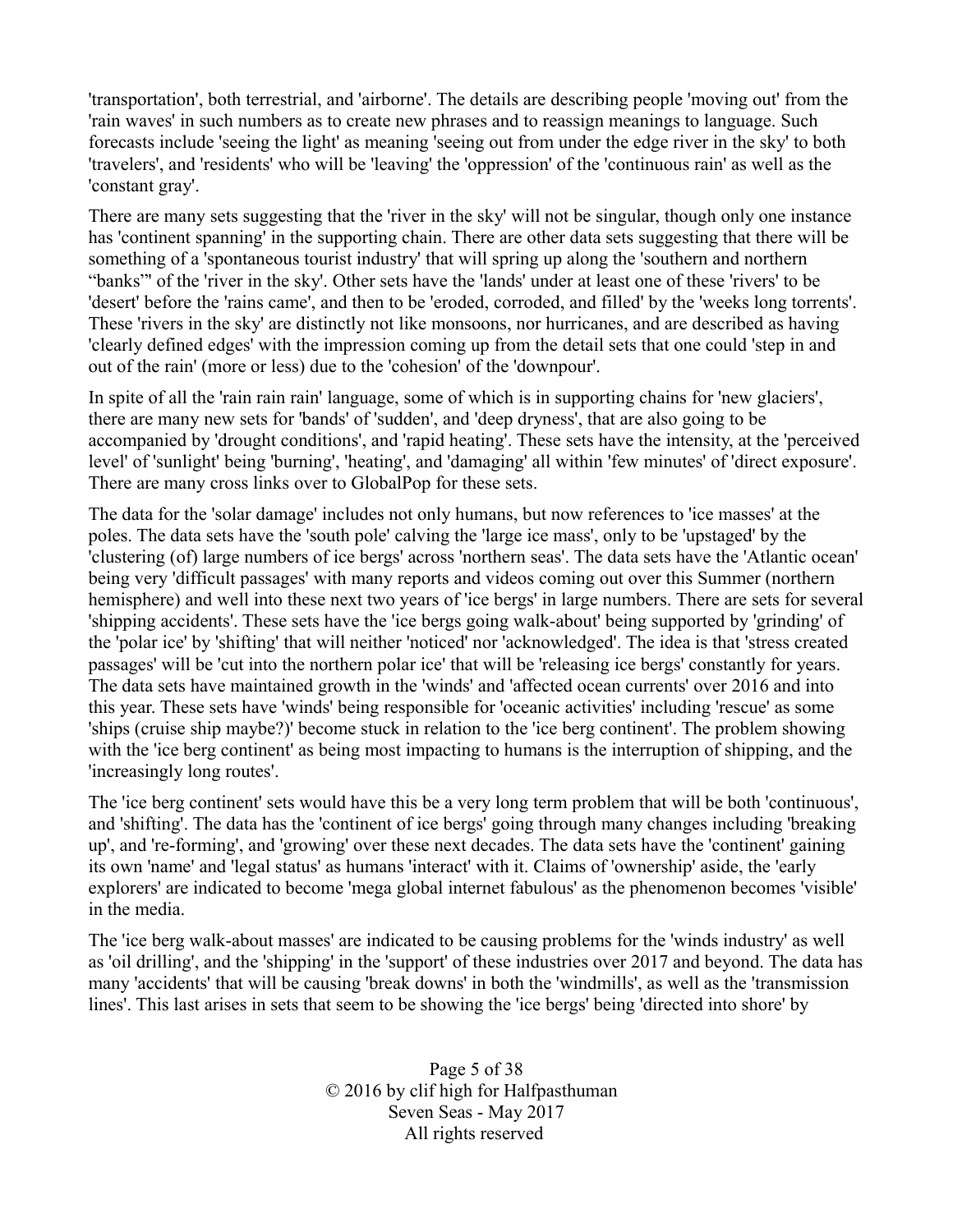'currents'. These sets have the 'local military' being called out to 'bomb', and 'blow up' the ice bergs before they 'blocked ports'. The idea from the data is that the 'ice berg' will be 'gouging the underwater profiles' causing 'problems' for 'cables'.

Yet more problems for 'shipping', both across water and 'airplanes' are showing up as 'sudden icing incidents'. In several of these sets we have 'tons of ice' being referenced as 'accumulating on metal in minutes'. These sets also have reference to 'ice storms (on the) oceans' as the 'winds' become increasingly 'unsettled' across much of the northern hemisphere. These sets have 'waterspouts' acting as 'sources' or 'drawing water up' that later comes back down in the form of 'ice storm (in) mid ocean'.

Other problems for the 'communications industries' are forecast to include 'wonky satellite' that is indicated to cause 'fears' of an 'alien invasion' as 'strange effects' become 'frequent' in 'satellite transmission television'. These same 'satellites' are also showing up as having 'data transmission problems' with regards to 'weather data'. Both of these are temporal markers for 'seismic activities increase'. There are cross links within these sets over to the SpaceGoatFarts entity where the terminating sets include 'plasma(s)', and 'upper ionosphere lightning' as impacting both 'on ground' and 'space based communications'.

Without regard to the 'rain train' sets, there are sets describing a new 'weather wonder' which is described as 'near perfect conditions'. Problem is, the 'near perfect conditions' are going to 'persist'. So the idea is not particularly bad, perhaps, but is described as being 'large geographic areas' that will be having 'glorious Spring weather' over these next few months, including even into Summer and Fall (northern hemisphere). The description in the data sets would have the language turn from 'laudatory', and 'praising', to 'wonderment' as these conditions simply do not change. A significant part of these sets will be the 'sharp contrast' to other, even 'near by (close)' locations where 'fierce weather' is forecast to be 'devastating populations'. These sets continue to describe these 'near perfect conditions' as being 'beautiful', and 'exceptional Spring days'. The describing sets also include geographic references for places as diverse as the 'east coast USA' and 'central Russia', and 'Siberia'. There are a few sets for areas in Australia, though in the main the phenomenon is mainly located in the northern hemisphere. The phenomenon does not show as being a problem until modelspace is moved into late June and the beginning of Summer, northern hemisphere.

At that point, the 'near perfect Spring day' sets start gaining supporting sets for 'gentle drought', and 'slow growing', and 'weak expression (of plants)'. The idea from these sets is that the 'growing season' has been locally altered due to the 'weak sun', and 'low rain levels'. The whole of these sets in general are expressing a 'gentle distress' with nothing being shockingly wrong, but also, nothing being 'normal' such that local production levels for 'food crops' are affected. This grows as modelspace is progressed through Summer and into Fall. By then the data shows the 'remarkable weather' to have created very 'dominating changes'. These sets have places that would have been 'hot and humid' to be 'pleasantly cool', and even 'slightly chilly' at night. The net result would seem to be that the 'local population' is going to participate in the 'food crop failures' by 'wrong crop choice' and planting 'hot weather zone vegetables' where 'cool weather crops' will be now growing.

These data sets have several very long term indicators that are forecasting a 'stability' to emerge in weather patterns by early 2040s. The forecast would have the patterns until then to be both 'unstable' and 'unpredictable'. This last is a supporting aspect for the 'pleasant Spring day' that simply 'stays too

> Page 6 of 38 © 2016 by clif high for Halfpasthuman Seven Seas - May 2017 All rights reserved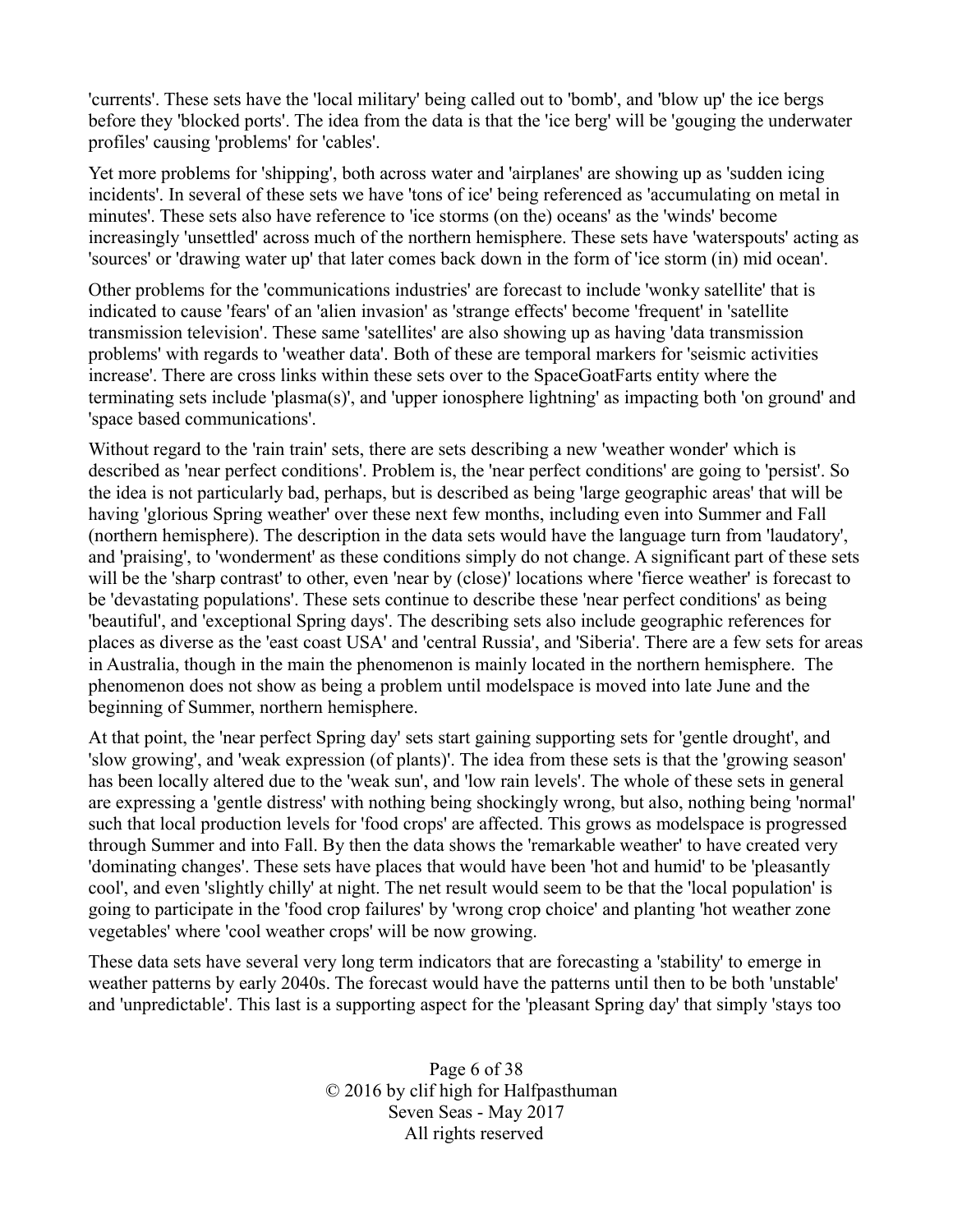long', as well as the 'rain trains' that 'link up over mid-ocean' and then 'wander across the continents, dumping vast amounts of water along the way'.

The 'rain trains' are forecast as becoming a 'life changing phenomenon' that will 'shift populations'. This is forecast to happen as a result of 'drying up (of) lush valleys' as the 'rain train' will 'divert rain water' from areas, as well as by 'filling up valleys' as 'lakes of water' are 'poured from the sky'. The sets for the 'drying up' are themselves supported by twin aspects of 'desiccated land', and 'no rains'. The 'desiccated land' is indicated to arise from the 'no (or greatly reduced) rains'. The 'desiccated lands' show up as being 'formerly downstream' from the 'no rains' areas, or connected by a 'common aquifer'. These sets are part of the larger 'patch work' or 'mixed weather spread' across the planet these next few years that apparently will alter the 'view from space' of the landscape.

Other areas within the Terra entity include sets that are also participants in the 'altered view from space'. These sets are pointing toward the 'Indian Ocean' as being a 'new lands rising' location in the near term future, with the 'first hints' of the 'new lands' apparently to be 'visible on satellites' in 2017. These 'new lands rising' sets also have supporting sets for 'disruptions' of both 'ocean currents', and 'trans Indian ocean shipping routes'. The 'shipping routes' alteration is apparently not due to the 'new lands' rising up underneath them, but rather because of 'strong currents' in both sea and atmosphere that will be 'forcing change' on the 'shipping industry'.

#### *Your Global Populace changes....*

#### *GlobalPop*

Yet more long term data about 'rejuvenation'. Please note the word means 'return to youth', or 'recovering youthful vigor'. These sets do not specifically include the 'beauty' impacts of 'rejuvenation'. Rather here we are specifically referring to 'new youth', or 'longevity', and other language that goes to both 'increased life span', as well as 'increase in health (over) life span'. In these sets, we have new data that ties directly to our 'Antarctica The Discovery' sets from this and previous ALTA reports. These new sets have 'anti-aging' in the 'return to youth' sense being a rising meme with a near term peak in August 2017 as the data discusses 'several new treatments (for aging)'. What is notable within these data sets are the forecasts of a big 'popular upset' as 'rumors of celebrities reverse aging' begin to spread very very rapidly. The data has the 'rumors' being caused by 'appearances of sudden youth' as well as the 'denied stories' of 'face lifts', and 'stem cell injections'. These sets are saying the 'public does not buy proffered explanations', and that 'big head aches' are created for the 'power elite', as well as the 'entertainment celebrity elites' as the 'public begins clamoring' for the 'rumored secret fountain of youth'.

The data sets have many people attempting to 'take advantage' of the 'fountain of youth frenzy' and as a consequence, many more people will become involved in 'medical emergencies', and 'fatalities', and other 'bad body experiences'. The data sets have some 'countries', and 'regions' that will 'enact laws' with seriously harsh penalties for 'fake rejuvenation' materials. Nowhere more so than ChinaPop. Many of these sets have ChinaPop 'reacting badly' to 'rejuvenation fakers' to the point of having 'many public executions'. There are some sets indicating that the 'reaction' will be very common globally, in that a 'new ethos' will evolve about 'damaging potential (for a future)' in which 'life extension fakers' will be

> Page 7 of 38 © 2016 by clif high for Halfpasthuman Seven Seas - May 2017 All rights reserved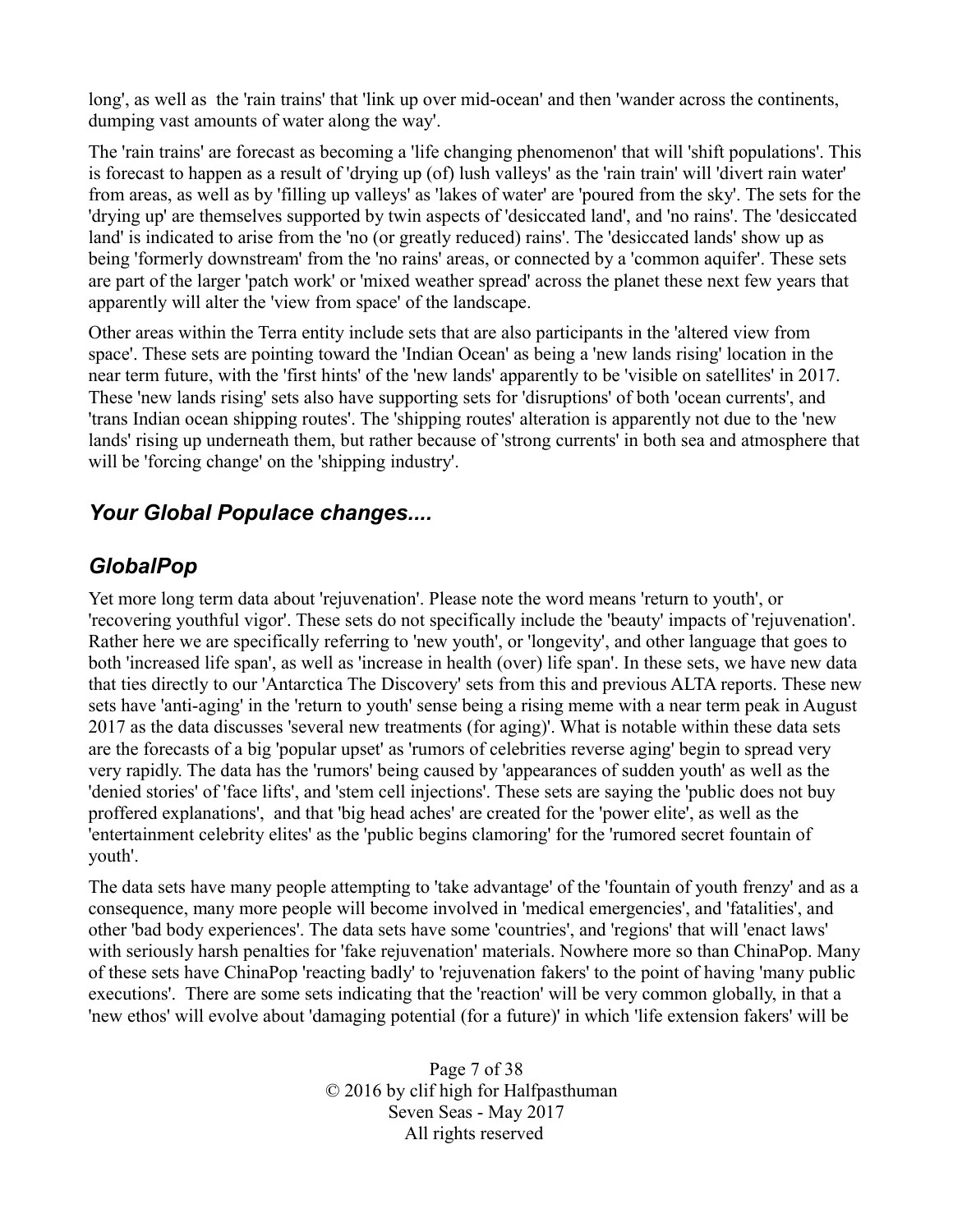deemed 'equal to murderers'.

Other sets within the 'fountain of youth frenzy' sets are also tied to the 'health aids (technology)' from Antarctica, and the emergence of 'new social phenomenon (or memes)'. These sets have 'memes manifesting' in the form of 'new outpourings' from the 'fashion minds' as the 'younger generations' begin to 'react to changing planetary conditions'. These sets have a 'gaslight look' appearing within the 'fashions' being offered as the 'designers' (not referencing major brands, but rather 'street clothiers') will be 'providing adaptations' for the 'changing planetary conditions'. These 'adaptations' show up as 'helmets', and 'goggles' for 'sunlight protection'. The 'helmets' sets are showing that a 'schism develops' within several 'western populations' in which 'women' will refuse to 'wear protective hoods or head scarves' (due to 'religious reasons'), and will instead 'create' a new form of 'hair friendly helmet (antisolar radiation hats)'. Other data sets have the 'climate reaction clothing' to be a fairly large 'industry' by mid 2018 at several spots around the planet. Some of these sets are referencing a 'global depression' as being a 'space creation effect (opens a power vacuum in several industries)' that 'boosts' the 'new creators' and their 'climate clothes'.

There is new growth in older sets for the 'mummy ships'. The sets had tapered off growth after reaching a point of describing an 'island nation' where a 'ship wreck discovery' would include 'mummies' that would be 'exciting to the powers that be'. In the last growth in this older set, a description of 'floating power plant ship tethered to the project' was presented. After that, there has been little growth. As of this date that has changed with new growth for this set within both the 'elites attracted', and 'industrial level salvage operation' supporting sets. The new growth now includes more descriptors for 'deep diving' and 'recovery', and 'retrieval' of 'technology', not just 'mummies', though there is new growth in these sets as well.

These new sets may be hinting that this 'recovery operation' is not in the Caribbean Sea as had been the conclusion initially. There are repeated references that still support the Caribbean Sea location, but as noted earlier, place names are confusing when aggregated.

The issue of location set aside, the island is described as being 'inhabited', and 'green', and 'productive', this last meaning 'agriculture exported'. This is a key reference as there are descriptors for 'old loading docks' with 'new purpose', and the 'power plant ship'. This last is where the data shows that a 'problem' develops as the 'ship' becomes so 'active' in 'power generation' as to 'show up on satellites'. There are also descriptors that are suggesting the 'mummy ship wreck retrieval operation' may well become 'visible' on 'internet satellite maps' and that the 'secrets revealed' aspect of this is what brings out the other elements of visibility of the forecast.

As modelspace is progressed through May, and from about the  $19<sup>th</sup>$  onward, there are several new linguistic sets that are both competing, and cooperating. A major developing theme is indicated to be 'breaking out' during this time as 'ordinary women' are being 'forced out (by circumstances)' into 'leadership roles'. These sets have obvious connections to the elections within Europe, but are primarily not focusing on the 'electoral' side of politics, but rather the 'power' side. These sets are in the supporting chain for the 'women and gold' in IrelandPop, and for the 'women fight back' within the ScandanaviaPop. These sets have the competing themes of 'war' versus 'rising power shifts (around ordinary women)'. These sets have the 'war' meme being very powerful for a few months as competition for our attention, but modelspace has the 'ordinary women in power' persisting for years

> Page 8 of 38 © 2016 by clif high for Halfpasthuman Seven Seas - May 2017 All rights reserved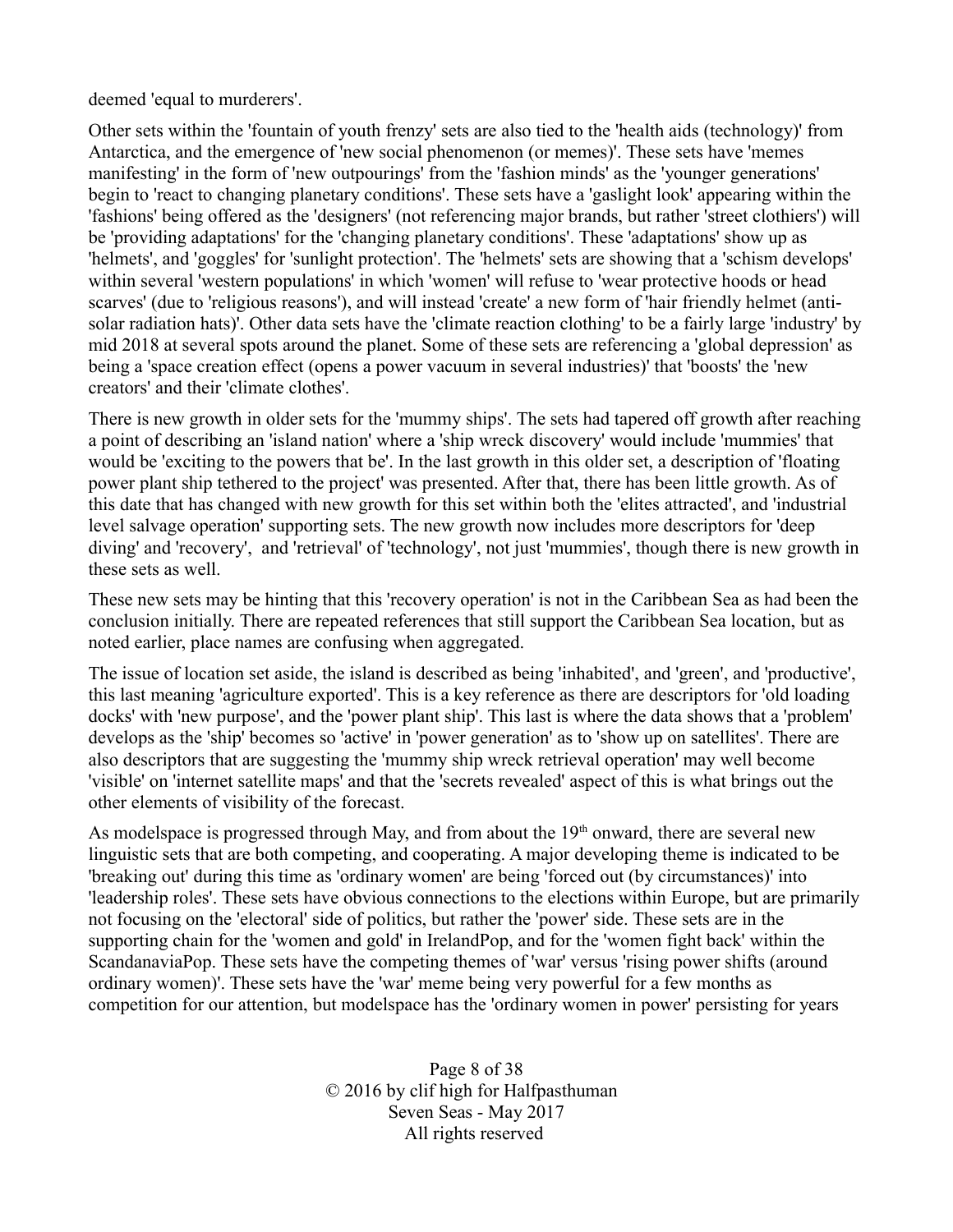and the 'war shouting' only lasting a few months.

The 'war' language is not restricted to fighting between countries, and will include the 'inter-population battles' that are appearing all around the planet with specific intensity within the 'western dollar empire'. From the PopWar between the 'indigenous people', and the 'invading migrations' in Europe, to the 'anarchist communist versus constitutionalist street battles' in USAPop, the data has 'contention' and 'fighting' as theme-of-the-month for a few months over late Spring and into Summer, northern hemisphere. The 'acting out badly', and 'bad behavior' is showing as being dominant over the Spring within the language, but is being relegated to a lower level of activity as modelspace is moved through August.

The data has some points of 'calm' developing as within GlobalPop as 'new technology' is forecast to begin 'breaking up (the) economic depression obstructions'. These are showing as appearing in many spots across the planet, but the first 'flush' of the 'new technology (in the) economy' is indicated to be within the 'southern hemisphere', with a big presence in Africa.

Also popping up as a big presence in the 'Africa' sets of the GlobalPop entity are numerous sets for 'commercial archaeology'. These sets are not limited to 'Africa', and include 'Australian coast', and '(north) American south west', and other geographic references. These sets for 'commercial archaeology' are gaining support in the primary positions by sets for 'quest', and 'targeted', and other language going to the idea that 'specific targets' are being sought by the 'growing commercial archaeology "industry"'. These sets are also forecasting that 'commercial archaeology' will 'take notice of itself' across the planet in 2017. Some of these sets have 'convention' and 'gathering' as taking place in 2018 that will be noted as the 'founding' of the occupation. There are many cross links from this area over to the SpaceGoatFarts entity where we have termination in sets for 'extra terrestrial', and 'space alien' as contributing to the 'source' that 'drives commercial archaeology'. These sets are also within the supporting chain for 'disclosure'. There are many sets indicating that 'personalities' within the 'woo-woo world' are going to be 'part of', or at least 'approached' by the 'commercial archaeology groups' over these next few years as the whole of the 'study area' heats up with 'fantastic discoveries'.

# *FoodsSpace*

There are several differing 'food crops', everything from 'commercial grains' to 'private fruit cultivars', that are forecast to have a significant 'problem' going forward into this next 'season shift'. This is to say that the 'summer', northern hemisphere, is going to be rough in the sense of 'bad weather', and 'major crop losses' that will reach levels forecast to affect 'regional employment'. These 'food crop losses' sets are, in the shorter term, also gaining new supporting sets for 'bad location' relative to 'shifting weather patterns'. There are many sets for 'crop losses' due to 'failure to thrive' as well as 'drying out (during what should be wet season)', and 'out of season cold', and 'low light levels', and 'delayed flowering (out of sync with pollinators)', and many other sets for a 'failure to produce', at least to 'previous or expected levels'.

Many of the 'failure of production to meet expectations' sets are directly holding 'insects' as a supporting value sets, or are cross linked over to such sets. These sets are all pointing to 'weather impacts' on the 'pollinator communities' as being a 'primary cause' for the 'food crop crash (of) 2017/2018'. These sets are further supported by Terra entity sets for 'UV radiation', and 'airborne

> Page 9 of 38 © 2016 by clif high for Halfpasthuman Seven Seas - May 2017 All rights reserved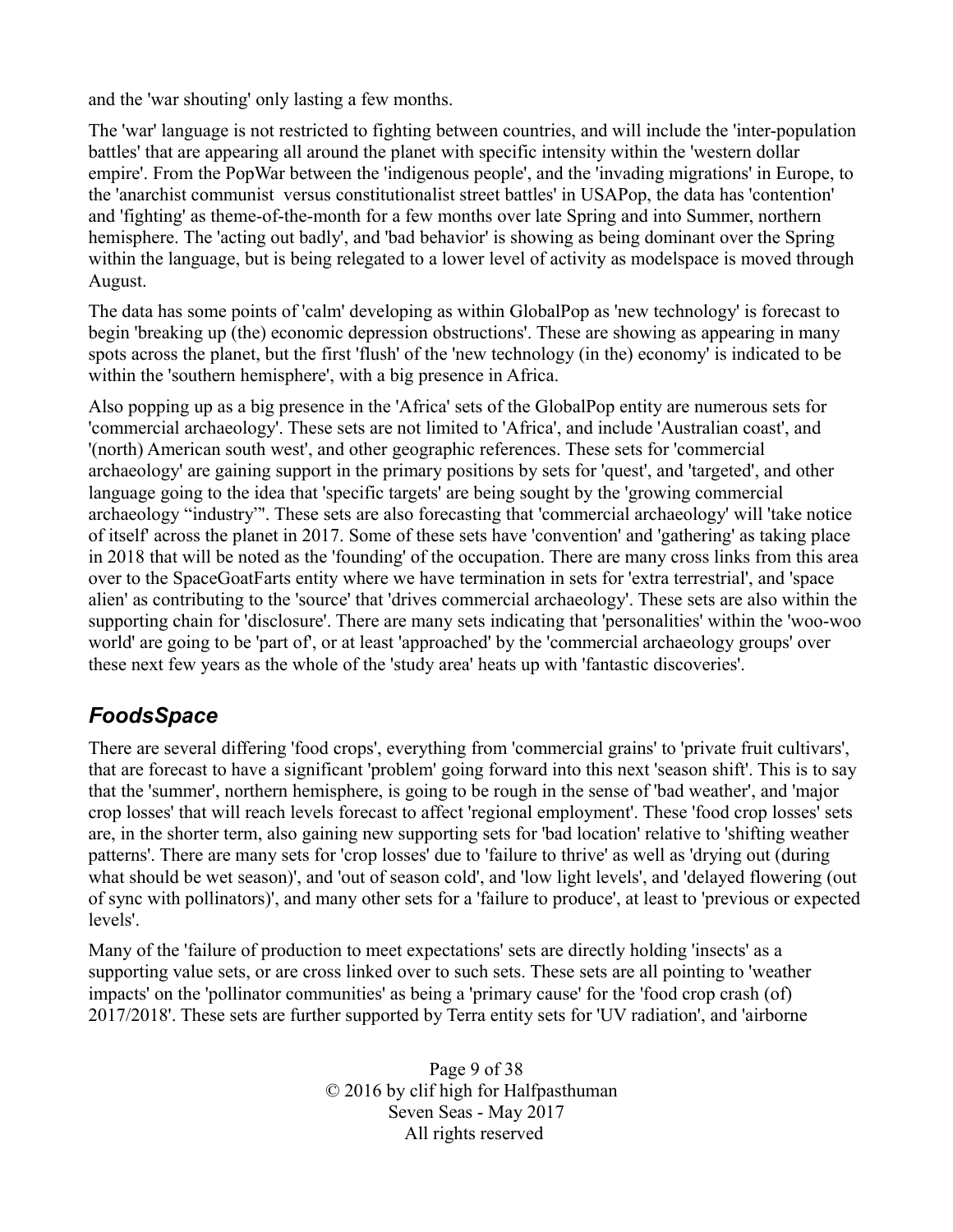radiation', as well as our favorite contributing factor for all things negative these days, 'chemtrails'.

The data sets are also showing 'chemtrails' to be a contributing factor for the growth of large, new, and deadly, insect populations. These 'insect induced fatality' episodes are indicated to include at least one 'jet airplane' indicated to 'crash on take off (or landing)' due to 'volume of insects' affecting its ability to fly.

# *PopWar*

 New data sets are accruing to the PopWar linguistic structure forecasting an acceleration of the meme over these next few months as the 'unknown energies from space' continue to ramp up the 'nervous sensitivity' of humanity in general. Further, the data has the 'weather' over Spring and Summer in the northern hemisphere as also contributing to the 'emotional' and 'mental pressures' that drive PopWar.

The new sets have yet more confrontations in USAPop between 'generations', though mostly the 'fight' is not described as being 'generational' in nature, and is really an expression of 'deep state' battles between humanists, and their opposition. The USAPop theater of PopWar is indicated to be expressed' as 'generational war' as the 'battles' will be between 'young' and 'old'. The data sets are focusing on the 'age separation' as this will be attempted to be used as a wedge to 'enlarge' the 'confrontation'. While not working as expected, the 'mainstream propaganda media' will be continuing to 'pimp and pump stress and disaffection'.

The expression of PopWar across the 'western dollar empire' is indicated to expand to include CanadaPop as of 2017. These sets have 'radical islam' and 'invading migrants' as being the 'hot topics' throughout CanadaPop as the 'population' and the 'ruling government' begin to collectively 'grapple' with the 'invasion', and seemingly 'distance (from each other)' in terms of approach. The data has the 'Canadian officialdom' being 'accommodating' to the 'growing river (of) invading migrants' who will be seen as 'a threat' by the 'local population'.

PopWar sets for USAPop are indicating that the 'street battles' are going to be both 'comic' and 'tragic' as the 'engineered political tensions' within USAPop are sporadically moved to the forefront of public discussion by these 'street battles'. In general the 'street battles' in USAPop are showing up as 'theater', more than 'revolution', in spite of claims to the contrary by the 'instigators'. There are many sets pointing toward 'armed confrontations'. Most of these are without any robust fill levels from supporting sets of details, so at this point in the processing, it would appear that these will be 'words' more than 'deeds'.

There are a number of sets for 'comic battles', not that the 'pain', and 'blood', and 'suffering' will not be real, but rather will stem from 'comic circumstances'. In several examples in the data sets we have 'protesters against capitalism' inadvertently crossing paths with 'muslim adherents' who are 'thinking to be protecting turf', and the hilarity will ensue. In other sets, there are some references to 'jewish parents' who will be 'volunteering' as 'community police', and will be out 'busting heads' of 'protesters' only to discover their 'own children/grandchildren' opposing them as the kids are out 'behaving badly'.

# *Break-awayPop*

The Break-awayPop is our container that describes the 'new society' that has developed around, and

Page 10 of 38 © 2016 by clif high for Halfpasthuman Seven Seas - May 2017 All rights reserved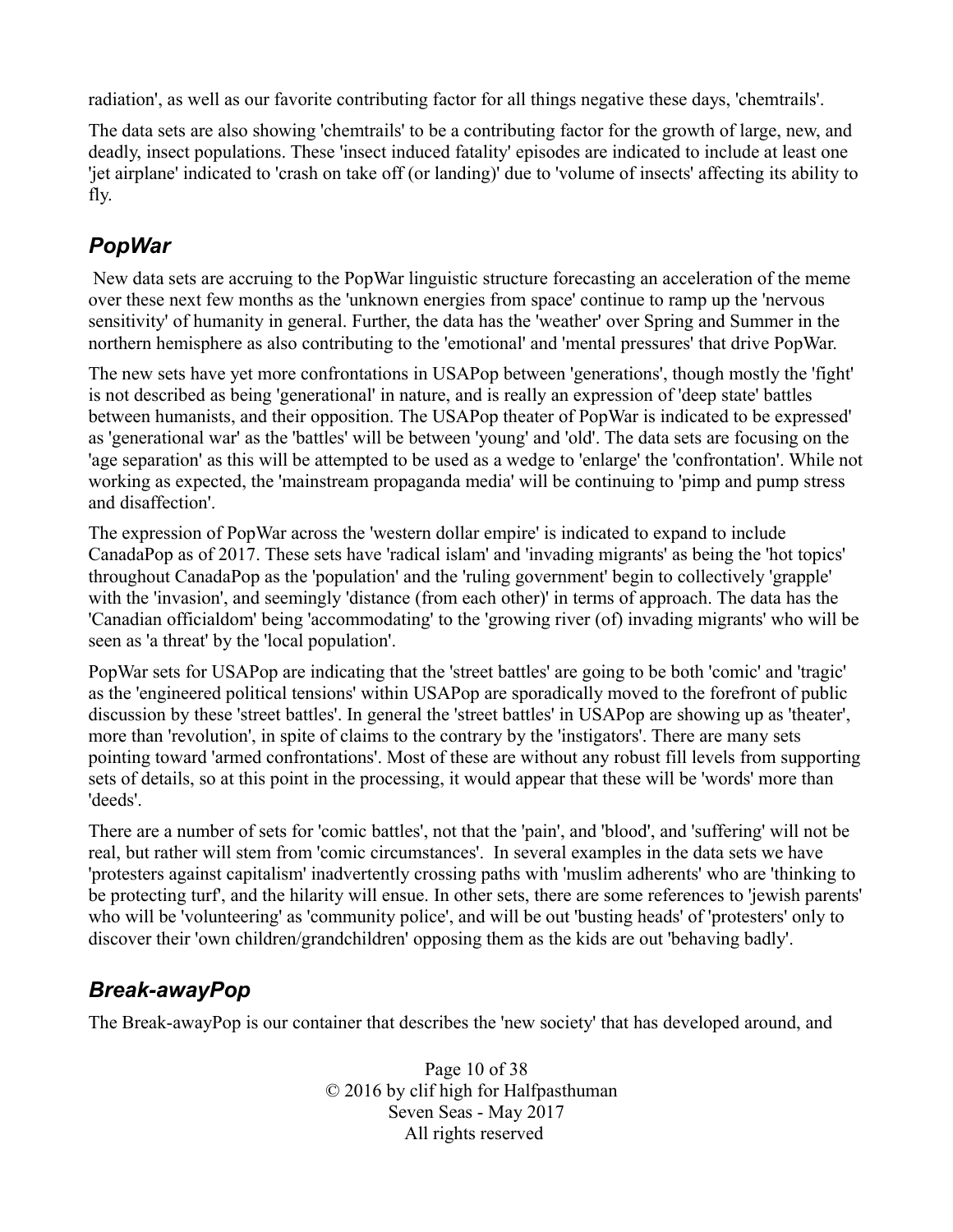within the 'Special Access Projects' of the 'USA (and other western) governments', otherwise known as 'black projects'. Primarily centered in North America, and the 'military', there are significant sized outposts of the Break-awayPop in both Australia and Antarctica according to the data sets.

We were colonized by banks. If you were born after 1913, you are living in the colonies, of an invisible dollar empire. The data sets are now showing that the 'employees' of the 'dollar empire' which includes all of 'globalist governments'. In the 'USA faction' of the 'dollar empire' sets have language for the Break-awayPop running into the 'peak government' phenomenon in that the 'dollar pipeline' is forecast as 'failing' due to 'peak government' in which 'government' begins to 'war within itself' which in turn exposes 'flaws in system design'. And this in its turn is indicated to lead to the 'break-away' part of the 'Break-awayPop'.

The data sets have the 'dynamics of popular opinion' becoming aware of the 'faction A vs faction B' of the Deep State (not the Break-awayPop, but its parent) such that the 'expressions of popular opinion' are going to hit the 'media' in 'open', and 'public' debate about the 'merits' of each of the 'hidden sides' of the 'deep state'. The data sets have the 'public debate' causing 'fits' and 'seizures' within the BreakawayPop as the 'public develops (a) fascination' for all things Break-awayPop, and 'deep state'. This is indicated to be especially emotionally 'hot' around the subject of 'break-away population energy infrastructure' and 'healing devices'.

Other 'public scrutiny' sets have 'psychic supplements' being 'leaked out' of the Break-awayPop. These data sets have the 'psychic supplements' being 'revealed' in that the 'substance' will be 'reputed' to 'escalate psychic abilities' to the point of 'certainty'. These 'psychic supplements' are not for everyone as the data has 'mental accidents', and 'damage (to) minds' being the result as the release of the 'knowledge' about the 'psychic supplements' becomes 'wide spread'. The data has the 'psychic supplements' as a group being 'made illegal' by many of the 'governments' across the planet with the 'general knowledge' of their 'release'. The data has 'illegal manufacturers' springing up globally, and all manner of problems resulting over these next years. These sets are cross linked to both the SpaceGoatFarts entity, and the Markets entity. The forecasts have the 'psychic supplements' to be 'rumors' before being 'substantiated' by 'public displays' that will essentially, 'unmask' the 'human augmentation' aspects of the Break-awayPop.

These 'psychic supplements' are not devices, at least as described within the data, but rather are very 'complex substances' that will be 'ingested' with the 'resulting changes' to 'psychic ability'. At first seen as merely a 'casino trick', it will soon dawn on people that 'real power' can be had from these 'psychic boosting substances' as the 'corporate and intelligence worlds' are indicated to 'come unglued' at the thought of 'psychic spies' running around. This in turn is going to lead to various new forms of work for people to try to figure out ways to stop the 'psychic spying', once it starts up.

As modelspace is moved through 2017 and 2018, the Break-awayPop sets have the general public 'fascination' with all things Break-awayPop reaching a point of discovering that the Break-awayPop uses 'non-metallic implants' to 'track' and 'record (the thoughts)' of people within their organization. This is indicated to lead to the thought that 'abductees' also have such 'mind bugs' planted in them. This is indicated to lead to all manner of silly behavior including some people insistent on examination by doctors to be certain that no 'recording devices' have been implanted. The data would have the 'screening' be an organized effort by the US (and other) military lasting years that begins with the

> Page 11 of 38 © 2016 by clif high for Halfpasthuman Seven Seas - May 2017 All rights reserved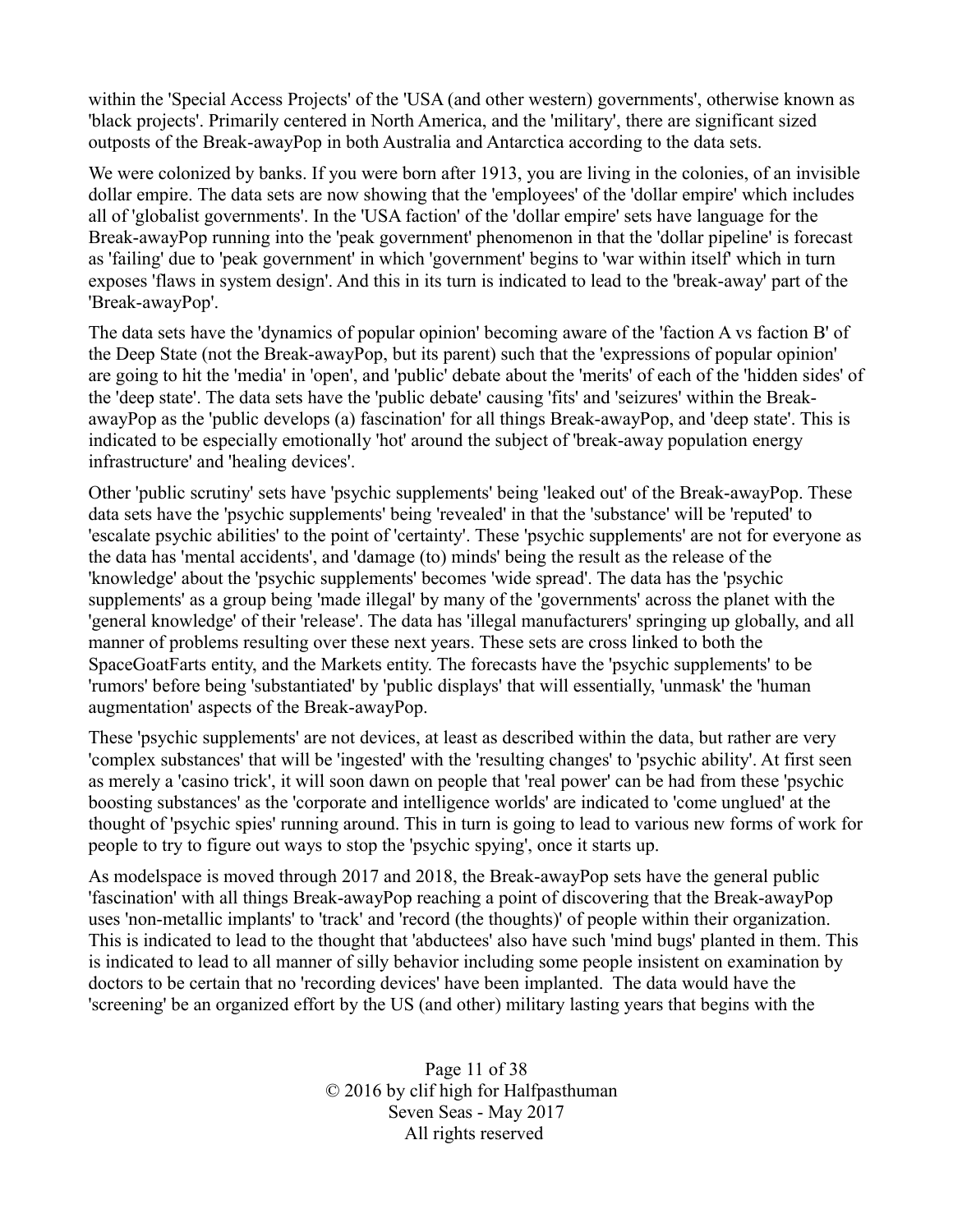'technicians', then the 'doctors', then the 'upper military', then on and on down the chain of command. The data shows they will find a few implants not put there by them.

#### *AustraliaPop*

The 'abandoned inhabited caverns' that are going to be 'discovered officially' in the near future according to the data accretion patterns, are showing up in AustraliaPop sets as being 'huge', 'giant', and with 'clear signs of habitation' going back 'tens of thousands of years'. These sets are being filled with new data for 'commercial archaeology' taking place under the 'guise' of 'mineral exploration', and 'mining'. The data would define 'commercial archaeology' as something akin to 'corporation treasure hunter seeking ancient intellectual property'.

Many of the AustraliaPop sets are also very extensively cross linked over to the USAPop, or are directly held sets that also have similar sets within USAPop. Most of the USAPop sets are also cross linked either to the SpaceGoatFarts entity, or have Antarctica within directly held, or cross linked sets.

These USAPop linked sets are dominated by 'money' and 'commodities', and have extensive, internal to AustraliaPop, cross links over to the 'commercial archaeology' sub sets. A majority of these sets are shorter term values, with growing immediacy sets. The implication is for some near-term future breakout of the 'commercial archaeology' story within AustraliaPop. These sets have details that are tying 'commercial archaeology' in Australia hinterlands with 'mummies', and 'pyramids', as well as 'gold relics', and 'gold hoards', and 'deep underground structures'.

AustraliaPop is difficult as an entity for interpretation. A smallish population base, but very vocal, with lots of prescient words, but very much linguistic insular, and seemingly self isolating. The already daunting ambiguity of english is further exacerbated by the nature of AustraliaPop and what they do to context within their part of the language.

We have a large number of sets that are all growing rapidly in AustraliaPop. These sets are very diverse, and are in hundreds of separate linguistic structures. They are all linked via directly held values or cross links over to 'geology', as in the science of the study of earth, specifically, it's rocks and minerals. Some of these sets are also cross linked over to the 'ancient Pharaohs' and other 'Egyptian artifact' sets, but in the main, the majority do not have such cross links.

The 'geology' sets within AustraliaPop have sets for 'crystals', that include specific references to 'pink quartz'. These geology sets are indicated to cause a great deal of excitement both in Australia, and the rest of the planet. The geology sets have many cross links over to China, and are indicating that new 'business ventures' of some 'gigantic size' will be 'discussed' over Winter (southern hemisphere) 2017 as the 'early news' of the 'crystal discovery' will be made. Note that while we have lots of language for 'crystals', the data does not show that the 'crystal' itself is in any way valuable, rather the data has the presence of these particular kind of crystals, in the quantity, and quality, as being indicative of some very valuable minerals. The idea is that these crystals will be found in such a place that they will be associated with 'gold', and less so 'silver', but even more intriguing, will be 'rare earths' in the mix. The data suggests that the 'quantity' of the what will be discovered is going to get lots of people very excited.

New growth in AustraliaPop sets also includes hints of a 'bet gone bad' leading to 'harsh words'

Page 12 of 38 © 2016 by clif high for Halfpasthuman Seven Seas - May 2017 All rights reserved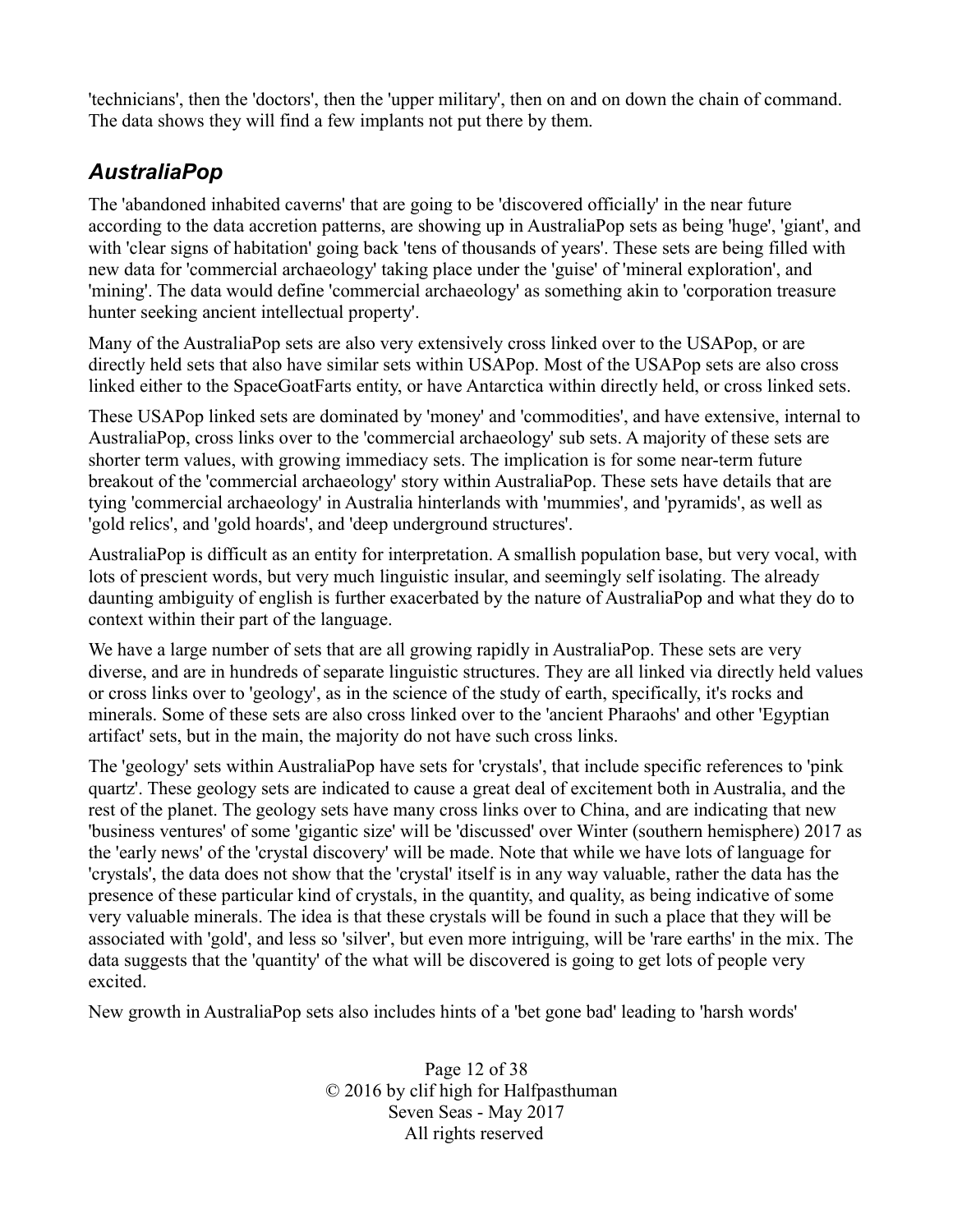between 'former friends'. While just a 'spat' that does not even involve any punching, these 'harsh words' are indicated to 'spark' an 'advertising war' in Australia that is forecast as 'transforming' the 'middle kingdoms (of) corporate management'. These sets have many Australians behaving quite 'oddly' as well as 'dressing oddly' as a result of these 'advertising wars'. The data is NOT describing pretty Australian women wearing less clothing, though the same may not be true for not-so-pretty Australian men.

#### *CanadaPop*

CanadaPop is indicated to have to deal with very large 'forest fires' that will be one of the major themes of this Summer (northern hemisphere). These sets have the 'connection' between the 'fires' and 'chemtrails' to be brought up in the 'national discussion' about the 'fires destroying Canadian forest lands'. These sets have many people being involved in the 'fires' as in 'fleeing', and 'being trapped', and 'having residence destroyed'. Other issues from the fires include 'significant illness', and 'loss of power (electricity)', and 'roads burned', and 'towns destroyed'. These sets are showing as being temporally close to lots of language about 'brilliant (bright/dominating) sun', and 'intense afternoon sun light', and other language about the 'sun impact'.

There are a number of sets that have the 'invading migrant population' within CanadaPop being 'impacted' by the 'fire season'. These sets would have 'migrant population' being 'shifted about' due to the 'fires' as well as being 'blamed for them' by 'displaced locals'. Not a good situation, and some additional supporting sets have the 'Canadian self image' being 'redefined' in the 'ashes' of this 'fire season'.

In one of the sub sets are suggestions that 'burning bugs' by the 'billions' will be an actual 'flame river' in the sky that will 'leap fire boundaries (lines)' by 'kilometers'. These sets are cross linked over to Terra entity 'chemtrails' impact sets. These sets have a detail picture being painted of the fires first scaring the bugs away from the 'destroyed forests' in their 'billions'. Then, as the 'bug rivers' are in the air, the 'tail end' is indicated to 'burst into flame' that will be 'seen traveling the length of the bug river'. These sets are quite bizarre sounding, but please note, no more so than our first encounter with the now infamous 'rivers in the atmosphere'.

# *ChinaPop*

The data sets have ChinaPop becoming 'enamored with gold' in a 'new way' as the linguistics show a 'fad' emerging of 'micro gold investing', that will 'pick up' in China as 'digital (public) gold' become the 'vehicle' for 'distributing gold' through and into the 'population'. There are several sets going to the idea of the 'need' for the central Chinese authorities to have ChinaPop more 'deeply involved' in 'gold'. These sets are also forecasting that there will emerge a 'distributed ledger' form of 'gold trading' via 'smart phone'.

The data sets are indicating that the 'first blush' of the 'phone gold' will be coincident with the 'breakaway gold' and 'break-away silver' that is forecast for the last week in May. The data sets have 'geopolitical events', and perhaps more significantly, 'geopolitical announcements' that are forecast to be 'propelling' the 'rushing' of 'gold' and 'silver' to new highs.

> Page 13 of 38 © 2016 by clif high for Halfpasthuman Seven Seas - May 2017 All rights reserved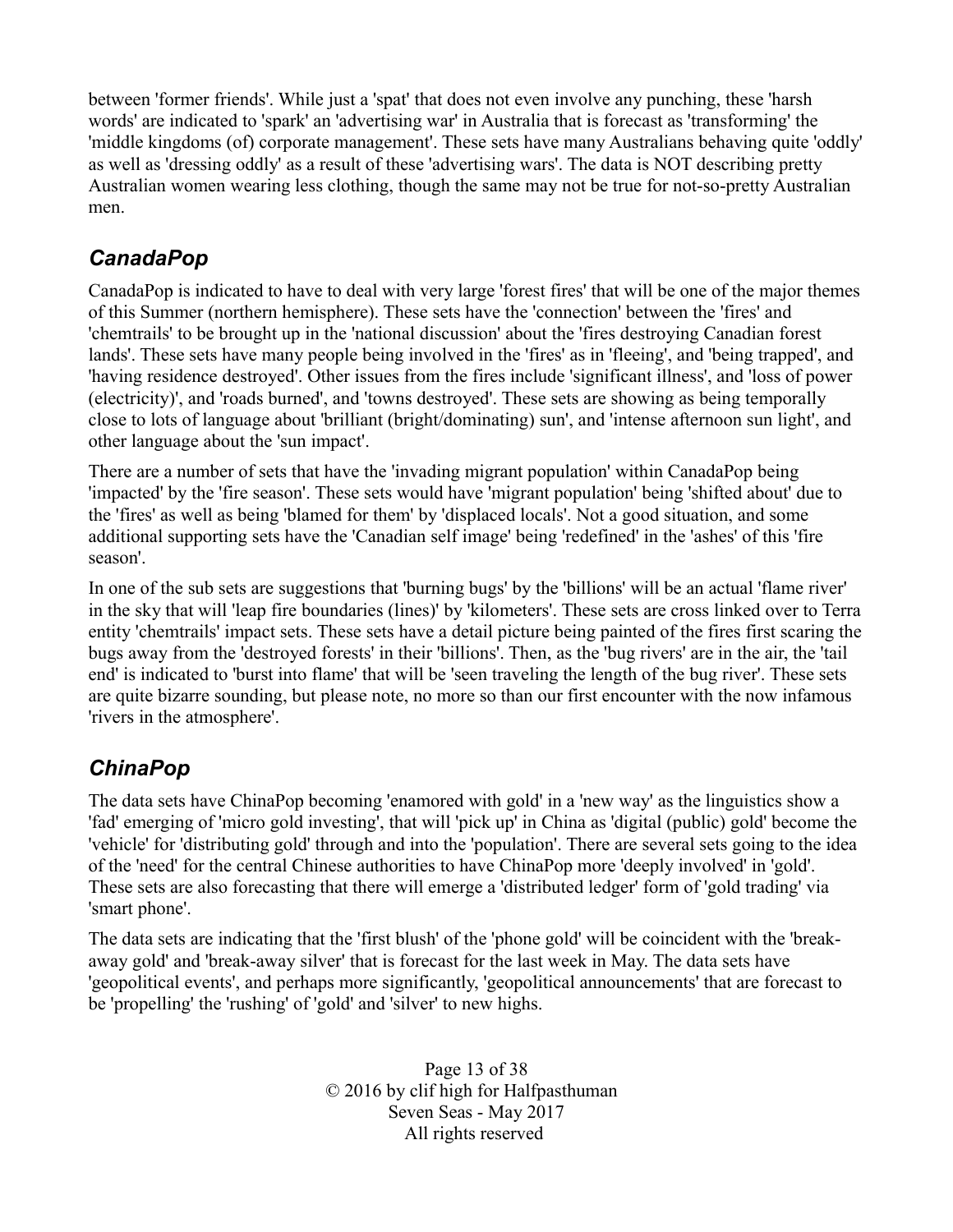ChinaPop data sets have new sets for 'Africa' as the 'way out' of the 'internal debt crisis'. These sets have the 'riots' and 'threats of riots' being the 'motivator' for the 'embark to Africa' campaign. The data sets have the 'Chinese central authorities' as reacting to the 'internal debt crisis'. These sets have the 'currencies crisis' within the 'global currencies trading system' as being the prompt for the 'Chinese central authorities' to be 'revamping' their 'financial system'. There are many sets that indicate that the 'revamp' or 'new liquidity floods' will be targeting specific industries, but also will include a very large 'lend to Africa so they can buy our stuff' campaign. This is also indicated to be followed up by an 'embark to Africa (go work there)' campaign aimed at reducing unemployment in China in the engineering trades as well as boosting Chinese presence in the 'key mining regions'.

ChinaPop has very large growth in all the data sets relating to 'debt', and 'currencies', and 'money'. Many of these sets are suggesting very large disruptions in the status of ChinaPop 'currency', and 'monetary policy'. Other sets for 'corporations' have supporting sets for Chinese 'central authorities' being under stress from the 'social unrest' that is being expressed around the 'failing currencies'. Several new sets are forecasting 'currencies distress' over Summer (northern hemisphere) that are indicated to 'spread beyond China'. These sets have the 'currencies distress' as participating in the 'pain' that will be felt at the USAPop Federal Reserve. These sets have the 'currencies crisis' being a 'hot rock' that will be 'passed around' between the major global powers over this year and into early 2018. The longer term sets have a 'Chinese solution' being offered later in 2018 that will have long legs extending out into 2045.

The 'Chinese solution' is indicated to be getting a great deal of press in 2018, as well as to be 'inciting rancor' and 'hatred', though most of this would seem to be coming from the (by then) clearly 'self isolating political criminals' in USAPop. The 'Chinese solution' sets are in the direct supporting chain for longer term forecasts of 'global meetings', and 'planetary discussions', that had been forecast many years ago to be starting up in 2017.

Many of the data sets are focusing on the changing 'global context' around 'trade' as the 'Chinese initiating trade deals' seems to spread out over the planet in 2017 and 2018. These data sets have 'surprised (local) government officialdom' who will be 'learning' of many of the 'trade deals with China' when the 'news hits the internet'. In other words, the data sets are forecasting that many of the 'China buys up earth' sets are also showing it to be a 'clandestine shopping expedition'. There are many sets in ChinaPop for the 'mystery' that will be focusing (for young Chinese) on 'one of their own' who will be seen to 'go to Hollywood', and because there will be 'no sensible explanation', the data is forecasting many months of 'gossip, speculation, wonder, horror, and excitement' all to be developing from the 'WHY did (he or she) do it" aspect of the 'situation' around this 'famous personality' going to 'Hollywood'. Apparently all will be revealed by December as there are other sets indicating a huge 'clamor', and giant chatter outpouring across ChinaPop when the 'famous personality returns'. There are hints within these sets, and via cross links over to USAPop, that the 'famous personality' is going to become a 'Chinese cross over celebrity' within USAPop, though not for any of the reasons that may make sense once we know who this person is, but rather from the 'chance meeting', followed by 'subsequent interactions' with a very famous USAPop personality. The data sets are quite explicit about who the famous USAPop person is, but that will remain a secret to be self-revealing as the forecast events manifest. {ed note: it will be more fun that way.}.

Other ChinaPop sets have the 'China goes to Space' effort gaining more energy over Summer in China,

Page 14 of 38 © 2016 by clif high for Halfpasthuman Seven Seas - May 2017 All rights reserved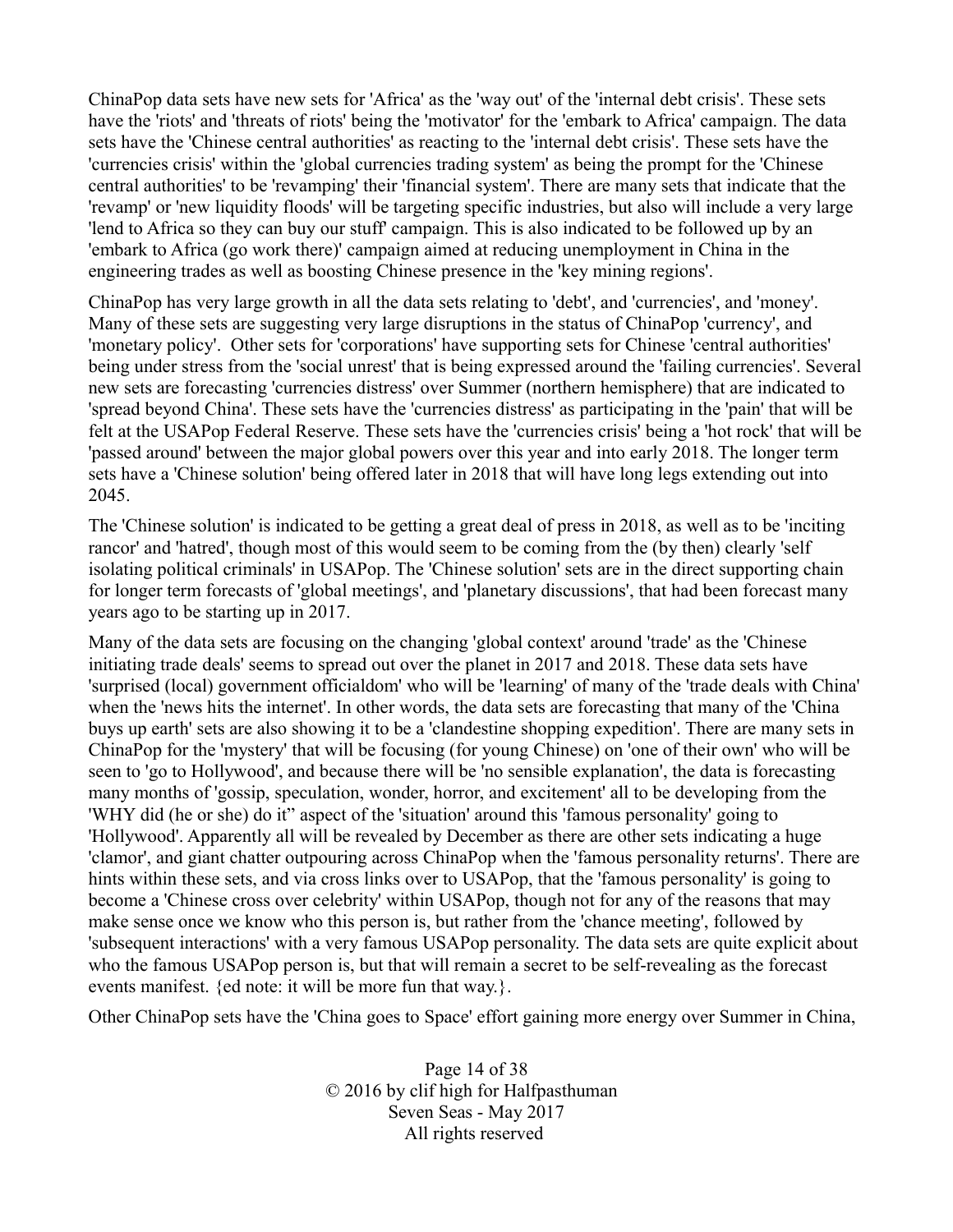as 'launches' are not the only statistics showing the 'Chinese effort' in space. The data has new growth in sets for 'massive building efforts' directed at 'space ports', and 'mysterious facilities' in 'wilderness mountain ranges'. The 'space effort' for China is also showing as involving 'archaeologists'. These sets are forecasting that some information about the 'archaeologists in space' meme will be coming out of translated 'central party documents' later in 2017 or early 2018.

There are additional sets for ChinaPop forming 'space academies' in a form of 'technology spread' into Chinese society. The details would have 'space academies' being formed to train workers for 'space port duties' as well as 'near earth orbit work'. These sets are suggesting that ChinaPop will develop a 'model' of the 'space academy' as being a template for their education efforts nationally. These sets have the Chinese central authorities pushing the 'China in space' meme for dozens of reasons, but none so emotionally laden as the 'collective vision steers many feet' idea. These sets are forecasting that the Chinese central authorities have taken Buckminster Fuller's admonition to heart, and are 'inventing that which will replace' their 'old system'.

#### *DeutschePop*

Die Wahrheit (truth) is coming. The data sets have a 'bulge', also described as a 'ball', and a 'collection' of 'secrets revealed'. These sets are showing a 'science and industry project' as being the 'springboard' for this particular 'truth bomb'.

Other 'truth bombs' are showing as emerging due to the 'political shakeups' on-going throughout Europe. The DeutschePop component of this 'populism wave' has a 'symbolism' issue coming to the public discussion as the 'truth' is forecast to be 'very damaging' to 'elite plans'. The data has a large supporting sub set for 'political shake up', and 'internal political fracturing' that is forecast to be temporally coincident with 'big banking derivatives problems'. The idea from the data sets is that 'political will' in DeutschePop is 'weakened' at just the time that 'backbone' is required to 'shove TPTB agenda ahead' in spite of 'building adverse circumstances'.

The 'banking derivatives problems' are indicated to 'grow over May (in Germany)' to the point that 'failures' of 'commercial enterprises' become a 'government concern' in early Summer. It is as modelspace is progressed through August that the larger amount of data fills supporting sets for DeutschePop 'financial hysteria (from the population)'. These sets have 'hyperinflation' as primary supporting sub set. The 'hyperinflation' language is indicated to become a dominating discussion in DeutschePop from that point onward in 2017.

# *FrancoPop*

Viva la France.

# *IndiaPop*

Strife and contention. The data sets have IndiaPop joining most of the rest of the planet in the 'confusion' of 'currencies (in) crisis'. As expressions of this within IndiaPop the data has forecasts for 'very little gold', and 'new attractions for silver' reaching the point of 'shutting down retail jewelers' as the 'gold supply' becomes 'tenuous'. The data sets in supporting positions in the 'gold gone' sets within

> Page 15 of 38 © 2016 by clif high for Halfpasthuman Seven Seas - May 2017 All rights reserved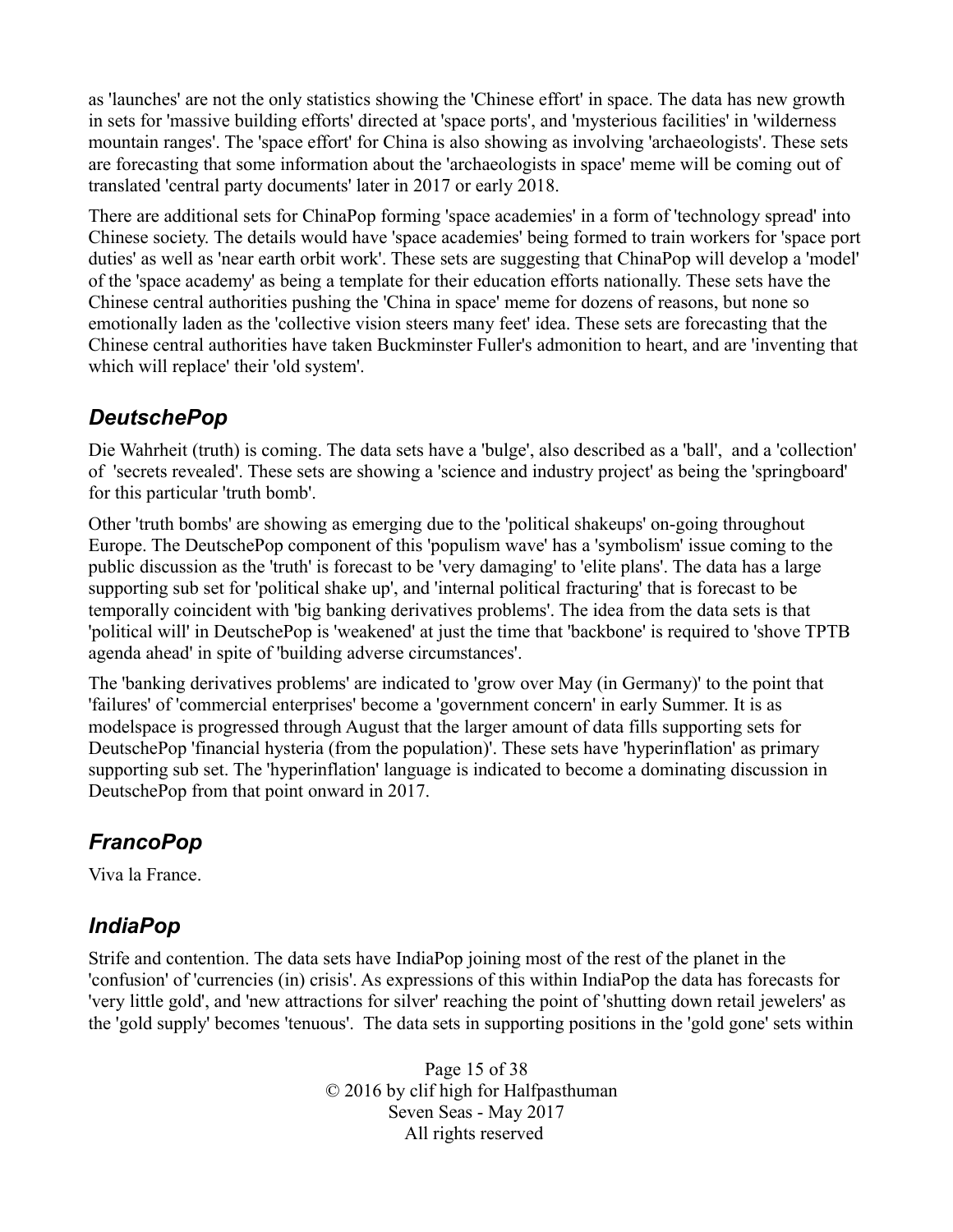IndiaPop are also forecasting that 'currencies in crisis' is going to be 'destroying markets', and 'dropping (valuations)' for many 'technology companies'. Some of these sets have 'silver shortage' being a component, but many of the other supporting sets are descriptors for 'credit freeze'. The 'credit freeze' sets are supported by 'bankrupt lender' and 'no letters (of credit)' for 'foreign purchases'.

# *ItalyPop*

Yet more 'court drama' is being forecast for ItalyPop. These 'courts drama' sets are specifically 'EU' focused and have repeated supporting sub sets containing descriptors for 'fist fights (in court, over 'national money (debt) derivatives')' as well as 'shouting contests (between) attorneys' in front of 'pubic TV'.

Other future news is forecast to include yet more 'earthquake' and 'volcano' and 'falling rock', and 'shaking buildings' as a seeming 'wave of seismic activities' develops over Summer of 2017. There are sets for 'roadways disturbed', and 'broken shop windows', and 'damaged wineries', and 'buildings shifting', and other sets that are not very helpful for location purposes. However within at least two of the 'seismic activities', the data sets have 'marinas' and 'displaced yachts', as well as 'cars (on docks)' that will 'roll into the retreating tide'.

Yet more 'escalating street battles' as the PopWar extends into the far south of Italy with local populations being recorded as 'beating incoming migrants' as they 'embark boats'. These and other sets are forecasting a renewal of the 'running street battles' in which 'local residents' will be fighting 'groups' of 'invading migrants'. These sets have the 'street battles' becoming 'wide spread', 'violent', and 'government altering' over Summer, 2017.

What is labeled in the data sets as 'the Hot Italian Summer' is indicated to be 'initiated/sparked' by a 'street vendor (coffee?)'.

# *ScandanaviaPop*

Social contracts are still showing as being 'under stress' to the point that 'media' as a 'state supporting institution' is forecast as being 'impacted'. The 'stress' sets are supported by 'invading migrants' as the proximate cause for the 'journalist revolt', as well as the 'media (truth) pollution'.

Other problems for ScandanaviaPop beyond the many problems created by the 'invading migrants', are indicated to include 'oil revenue', and 'resources revenue' being 'depressed', just as the 'western, dollarbased, global economy' has language indicating a 'big reduction', and 'move into depression'. These sets related to the broader ScandanaviaPop 'economy', as well as 'financial system' are forecast to be putting pressures on the already 'failing social contract'. As the 'global dollar-based financial system squeeze' grows it is indicated to bring 'socialism to (open) bankruptcy' over the next 2/two years. The longer term sets had maintained that the 'migrant flight' period would begin in ScandanaviaPop as the migrations 'reversed' due to the 'harsh conditions'.

There is new growth for 'power problems' that relate to 'political' and 'trade' power, as well as 'electrical power issues'. The data has the 'trade power' driving the 'politicians crazy' over some problem not able to be teased out of the data details. It may be that the initial problem is starting up, but visibility publicly may be some months away.

> Page 16 of 38 © 2016 by clif high for Halfpasthuman Seven Seas - May 2017 All rights reserved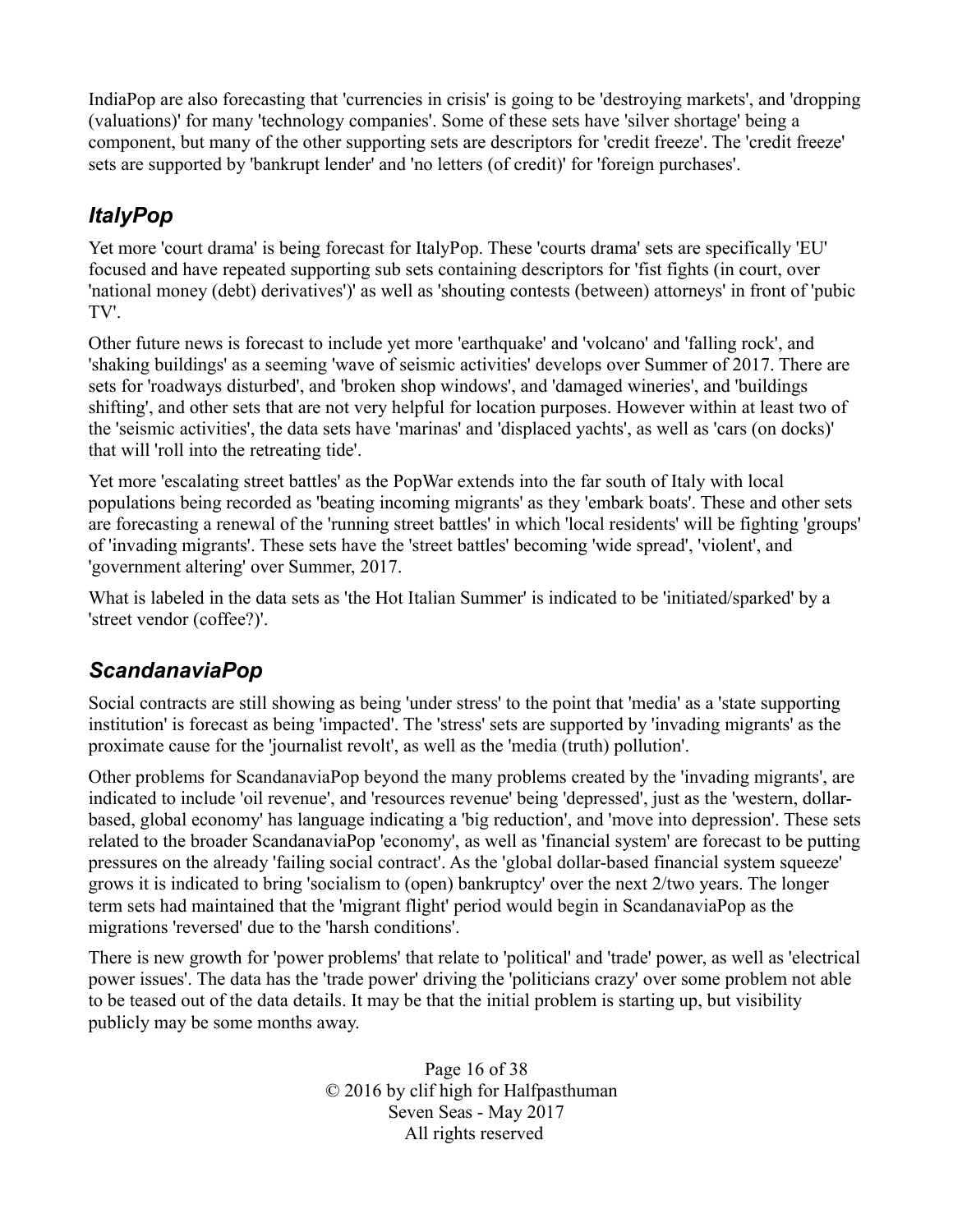#### *SouthAmericaPop*

Very large changes in both 'climate' and 'economics' within SouthAmericaPop are showing up as being 'driving' factors for 'decades'. The 'population' of the continent is indicated to be all affected (more or less) by 'significant changes' in the 'Winter weather'. The 'new climate language' sets are showing that people will be discussing the 'new climate', or 'new weather', or 'new days', and will include within these discussions, references to 'light'. The 'light' language is focusing on 'sun light', and its 'seeming changes'. These sets are at the extreme end of the emotional range and are forecasting that the 'changes in perceived sunlight' is going to be 'connected to Winter'. These sets further are showing that there will be (by December 2017), a 'growing anxiety' in SouthAmericaPop over the 'changes in the sun' that may mean 'Summer may change (too)!'. These sets have the 'growing anxiety' picking up in late August and 'spreading' through the population.

SouthAmericaPop is also gaining new sets for 'bitcoin', and 'computer center', and 'rebuild', and 'power center'. There are sets for a new 'power generation facility' that is forecast to be the proximate cause for 'bitcoin mining' growing in this region. The geographic references would seem to be pointing to the 'three corners' area in the south. The data suggests that 'money politics' in the local region are going to be 'settled' as 'bitcoin' becomes 'local currency' due to the 'cheap electrics miners'.

Other sets have northern SouthAmericaPop being in a 'growth mode' in the 'economics', note, not the 'financial system', but rather, actual 'local manufacturing'. These sets are tying the region to ChinaPop in very large ropes of cross links. Lots of these are internally cross linked over to the Panama Canal sets.

New data suggests that 'connections' between South America and Central America are going to be 'seismically tested' over these next 5/five years of increasing earthquake and volcano activities. The new sets have earthquakes, and especially volcanoes, as 'tearing at (the) spine' of the 'continent'. These new data sets have there being a 'developing separation' at a 'deep level' between Central and South America that is forecast as becoming visible as these years progress. There are sets in the 'spinal shift' for SouthAmericaPop that are cross linked over to 'new lands rising' sets from previous ALTA reports.

To be 'revealed' by either the 'earthquakes' or the 'volcano eruptions', the data has a 'very large underground tunnel system' showing up later in 2017 or early 2018. These sets have the 'tunnels' be something quite a bit different than has been found on other continents, and to include 'deliberate water chambers', and 'water filled tunnels'. Other sets have the 'tunnels' creating some thing of a 'big anxiety' among all the 'global elite' as the 'full extent' of the 'tunnel system' becomes known. The data has the 'first attempt' at 'closing down' the 'tunnel system' being described by 'local power elites' as an 'antismuggling' effort. Then the data has the 'contact in the tunnel' in which some intrepid 'tunnel explorers' become the first to 'meet UFOs' while 'taking video'. Thereafter the 'tunnels' meme becomes very cross linked over to the SpaceGoatFarts entity, as well as filling up with supporting sets for 'conspiracy' as the 'governments' in the 'region' begin 'locating' and 'sealing off' the 'many tunnel entrances'.

Other sets within SouthAmericaPop that are cross linked over to the SpaceGoatFarts entity include a number that are terminating in 'moon', and 'lunar activities'. These sets have a connection between SouthAmericaPop and the 'international consortium' and 'moon relics'. The 'relics' language, appearing in supporting positions to sets about 'lunar activities' is even further enhanced in emotional sums by the cross links over from the 'commercial archaeology' sets that are growing very rapidly in the GlobalPop

> Page 17 of 38 © 2016 by clif high for Halfpasthuman Seven Seas - May 2017 All rights reserved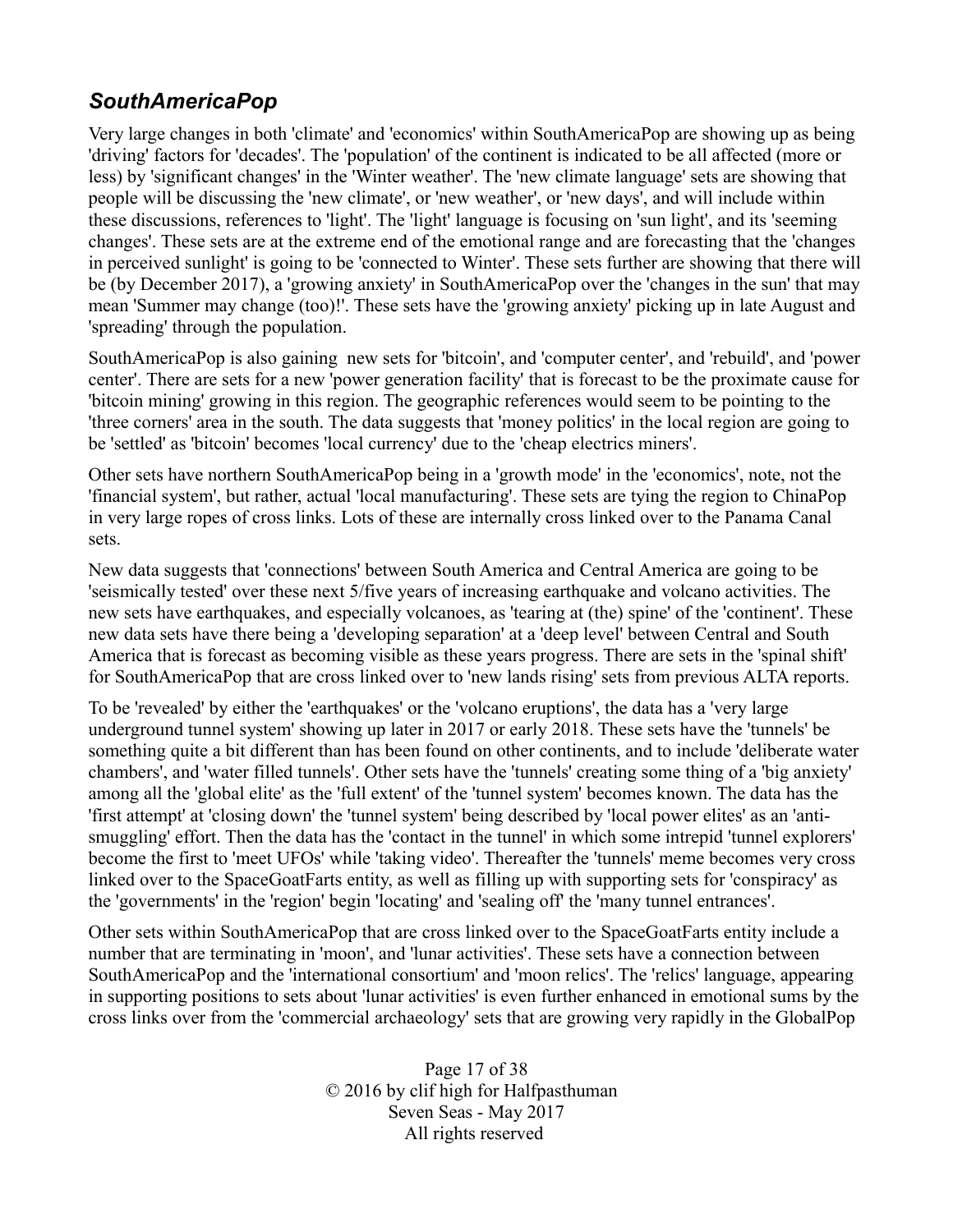entity.

# *USAPop*

Within the USAPop entity are 'labeling' sets that are forecasting some largish changes in language over these next few years. The 'labeling' sets include forecasts for a very large chunk of modern vocabulary as the 'PC culture' will be 'relabeled' or 'identified' as 'regressive'. These sets accrue to modelspace concurrent with the 'resurgence' of the 'street battles' in USAPop as the 'PC culture' attempts to 'incite violent reaction'.

While the 'media whores' will be 'shouting generations at war', the reality of the manifestation of violence in USAPop is not between generations, and is showing up within the data sets as yet another instance of the continuing battle of ideas/minds, only in this instance, most of the minds are a little closer on the mental framework continuum to 'batshit crazy' than normal.

The data has forecasts of increasing 'violence' within USAPop across 2017, but noting that 'sun disease' is playing a role, the 'episodic' nature of the 'violence outbursts' becomes somewhat more understandable. These sets within USAPop for the 'violence' and 'rebellion' are specifically focused on a 'staged rebellion'. We also need to note that the definition for 'rebellion' is that it is based on the desire to 'replace the leadership'. This is specifically NOT a 'revolution' in which the idea is to 'over turn the governing system (and replace it with something else)'. The sets for 'rebellion' have been in place and growing for a number of years.

The data sets have the USAPop within the 'southwest', as coming 'under severe (other worldly) weather'. These sets have the 'weather' being described as a 'chaotic mix' in which 'snow', 'hail', 'extreme winds', and 'atmospheric rivers (and lakes)' all of which are showing as 'dumping weather' for 'long days' over the 'south'. The data sets have the 'south east' facing 'record Spring storms', as well as 'flooding' at levels 'not previously recorded'. These 'record breaking weather systems' are within the supporting sets for the 'inland seas filling up'.

The data has the 'propaganda machine' aka the 'mainstream media' as 'eating bad data' and 'puking all over its followers'. Then it reads stuff about itself and 'pukes up some more'. These sets have the 'mainstream/corporation media' being 'devastated' by 'geopolitical events' just as the 'wave of unemployment' is indicated to 'roll through' the 'media empires' as 'revenues crash'. These sets are also reflecting language around the 'crashing of revenues' for 'business in general' here in USAPop, with the obvious references to the 'online advertising' boycott taking its toll on 'reported revenues'. Note that the data is forecasting that the 'advertising flow' rates will be drastically different as 'cash flows' for the advertisers is 'hit hard' by 'curtailments' and 'constraints' in 'spending' due to 'crashing revenues', and 'credit tightening'.

Our new data sets have the 'media wars' within the USAPop (western dollar empire) to be escalating over late Spring and through Summer with 'mud slinging', that will include 'truths' about the 'media' both 'msm (propaganda press)', and the 'alt-media world'. The data has 'spies' in both camps, as well as 'transforming events' transpiring over early Summer that will be causing problems for the 'legacy media' as 'events' and 'relationships' will be seen to 'come undone'. The 'undone' sets also include the idea of 'chairs knocked over (in) reaction (to the) surprise' of the event. These sets are further including the ideas of 'famous faces' that go 'ashen', and 'pale', and will even an episode or two of 'fainting (on

> Page 18 of 38 © 2016 by clif high for Halfpasthuman Seven Seas - May 2017 All rights reserved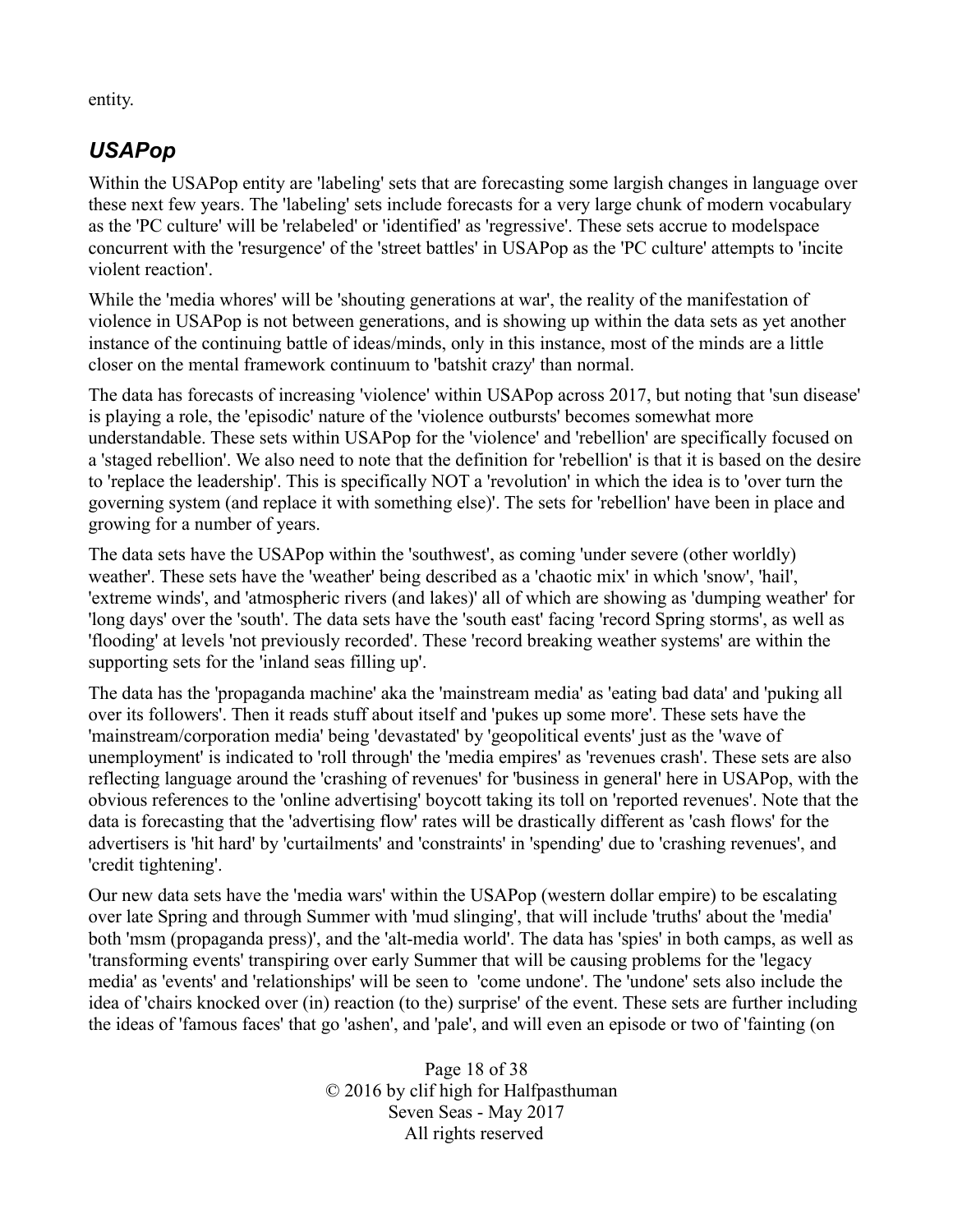air)'. The detail sets have the 'famous faces' being 'ashen' as they are 'reading text', as well as 'exclaiming in disbelief'. These sets would seem to be focusing on 'old enemies', and 'hidden retribution'. The data has the 'famous faces' as being also 'frozen (in) personal fear' as their 'worlds come crashing down' with the 'transformation (of) reality'. These sets would seem to be suggesting that the 'famous faces' are 'scared pale' due to the 'personality' that they are describing.

The 'media wars' within USAPop are showing up within the context of 'government' and 'distortions'. The 'distortions' sets are suggesting that the 'legacy media' will be in 'suicide mode' as their 'every word' will be 'self condemning' as they are 'caught lying'. The data has the 'lying' part being 'damaging' to their 'believers'. The 'damage' is indicated to 'elicit response' in their 'audience' which will include 'vomiting', and 'fainting', and 'withering', as well as all the range of 'anger' through to 'rage'. The 'rage' set includes enough language to warrant a forecast that the 'legacy media offices' will themselves be the object of 'violent attack' by their 'outraged viewers'.

There are new data sets with extreme emotional levels coming into USAPop around 'water'. These include supporting sets for 'flooding', and other 'damage' including 'buildings pushed off foundations', 'buildings pushed into rivers', and 'buildings pushed over'. The 'buildings' descriptor set includes 'multiple stories', and 'apartment complex', and other language about very large 'buildings' going walkabout due to 'water pressure' on the 'lower stories'.

These extreme emotional sums for the 'water' sets are at the top of the range. This means that 1) we will increase our "range of potentials' for each of the pertinent emotional categories within the multiple dimensional array of values; and 2) that we are likely headed for some form of event that will affect a very large number of people. This last is brought up as a direct result of our forecasting the 9/11 attack (albeit in a wonky fashion), and then, in 2001, observing and noting the emotional impacts on the population's language use, and then adapting conclusions from those observations to this work. The emotional levels now affecting 'water' sets within USAPop, in their emotional array profile, are very similar to instances we have been able to capture with this work in its recent and distant past. Stated in another fashion just to make the point; we have seen stuff like this before, and it is not going to be good.

These extremely emotionally charged 'water' focused sets have some interesting sub sets that include references to areas all along the 'west coast USA', that include specifically parts of British Columbia, specifically Vancouver Island, and some inland areas of BC.

The 'shock' of the 'ground releasing water', or 'tremors come up through the water' sets have a Malibu to Malibu explicit range. This is to say that we have sets referencing 'Malibu, BC', and 'Malibu, CA', as being directly impacted by this series of events. First we have 'tremors', with the obvious 'earthquake' implication, but then we also have the 'water' and 'waters', and 'flooding' sets that are all going to the idea of 'water water water everywhere but none to drink or wash with'. These sets would seem to be describing first an 'earthquake' in the midst of a 'pounding rain storm' that then also has 'so much water' as to 'lay it over (9 feet) of land' with the interpretation of basically 9 feet of standing water 'on the land' when the 'rains stop rushing'. These sets are suggesting that the totality of the range of impact reaches from Malibu, BC, Canada well into the tip of the Baja peninsula in Mexico. The larger areas for 'population impact' include California, Oregon, Washington, Nevada, Idaho, and to a lesser extent, Arizona and New Mexico. These sets are NOT showing a giant earthquake! Repeat, NO giant

> Page 19 of 38 © 2016 by clif high for Halfpasthuman Seven Seas - May 2017 All rights reserved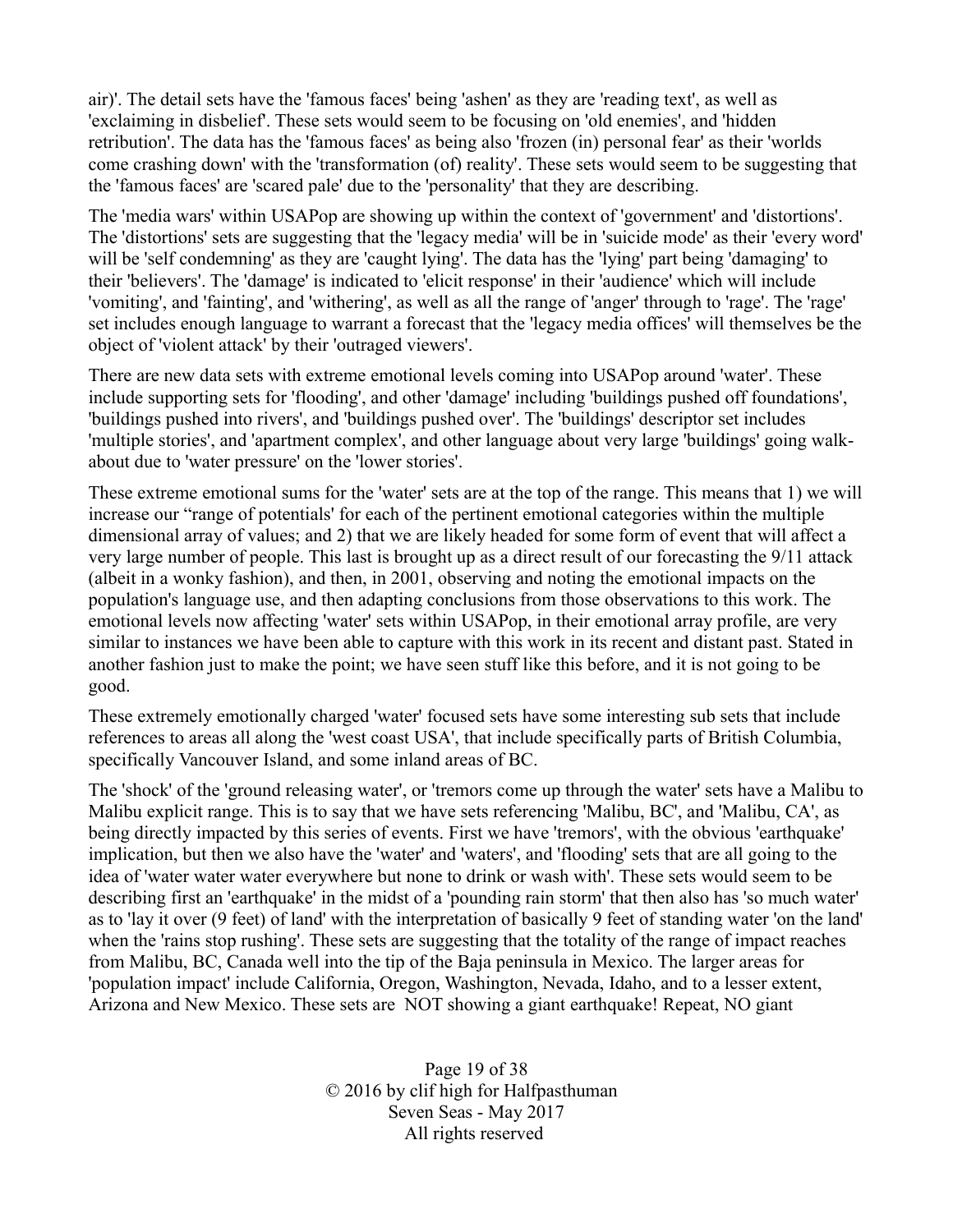earthquake. Rather what we have is a very large storm series indicated to be 'slamming' into the west Coast over many days, and then, in the middle of the storms, a relatively large earthquake. This earthquake is indicated to be more or less centered up here in the PNW (Pacific north west), but is also indicated to cause 'land slides' and 'ripples' and 'shifts' in 'saturated surface soils' that are described as 'initiating tremors' which cause 'ruptures' in 'pipelines', as well as 'breaking electrical lines', and 'damaged (surface) infrastructure'.

The 'breaking electrical lines' are described as the very large 'mountain crossing giants'. These breaks are further indicated to cause 'wide spread damage' to a number of 'power plants' as 'safety systems fail' under the 'tremendous load shifts'. The geographic range within the data for impacts is so large due to the forecast 'loss of power' from this 'back propagation' of 'current fields'.

The 'water not to drink' sets are likely referencing areas in the 'south west' of the USAPop, but are also inclusive of large areas of northern Mexico, and all of Baja California, Mexico. These sets have 'flooding' and 'pipelines (pushed until) breaking' as being the causes here. These sets are suggesting that 'water treatment plants' are going to be 'flooded over' and thereafter take 'years to recover', and some will be 'abandoned'.

The 'dirty water not to drink' sets have 'water trucks' being desperately sought across most of the continent as a result of 'not functional pipelines', and 'drinking water facilities under water'. These sets have 'convoys' of trucks heading for 'Nevada' as a 'collection point'. The data is very clear about focusing 'Nevada', with specific references to 'Las Vegas', as being the 'core of the diaspora transit staging area'. There are many sets that have 'breaking', and 'slips', and 'slides', that are associated with Nevada place names.

There are many supporting sets for the 'dirty waters denying drinking' and its impacts on the population. These supporting sets would seem to be describing a long, drawn out process that will take weeks, maybe even months, to actually play out, then a number of months in the 'reaction' or 'recovery' period.

There are sets for 'continuing power outages' over 2017 and beyond, as the 'seismic activity levels' increase over Summer for USAPop, so do the instances of 'power outages'. Noting that at least some of these outages will be placed at the hands of 'anarchists or terrorists', there are several that will be induced directly by 'energies from space' rather than indirectly by humans driven crazy by 'energies from space'.

Please note that the use of place names in this work raises the level of ambiguity and thus inaccuracy of the forecast. This is due to the repetitious use of place names by humans. Note that the first thing that colonists do after moving some place new is to name everywhere in sight after the place they just left.

Yet more data for the 'unwitting' and 'unwilling shift' of 'populations' due to both 'economic factors' (leading to the 'immigration wave (from the other states) to FL'), and 'weather disasters'. The data sets have very large growth in sets for 'population movement' that will be due to 'economic concern' that will be directly related to the 'Federal Reserve failures' that are forecast to become 'visible' over late Summer (northern hemisphere), and into Fall.

There are a number of disparate, as well as separated, sets that could be interpreted as 'disclosure' sets. However, these are not 'aliens are here' kind of disclosure sets, rather something a great deal more

> Page 20 of 38 © 2016 by clif high for Halfpasthuman Seven Seas - May 2017 All rights reserved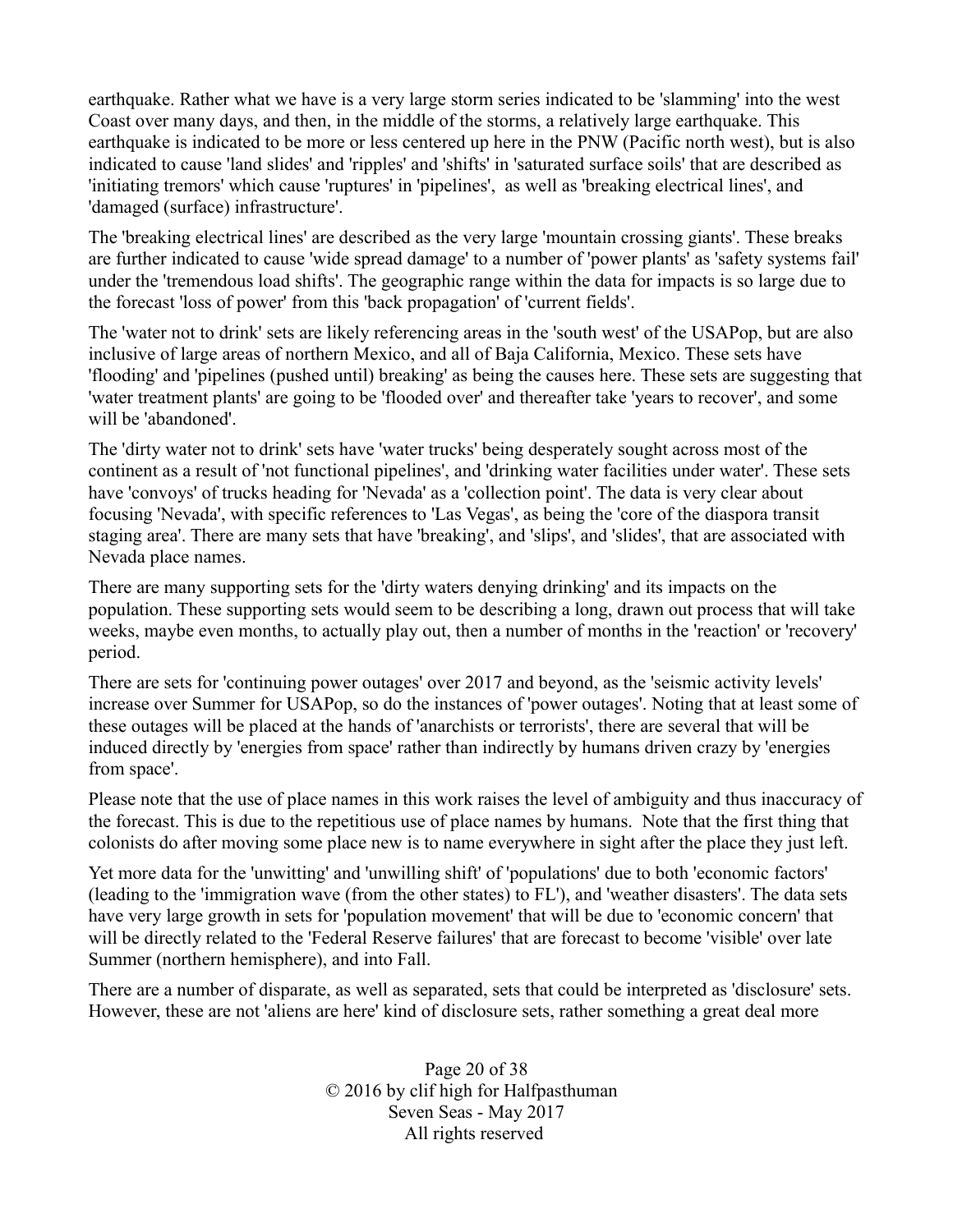subtle. These sets are showing both within USAPop and several of the major subsets of the Markets entity. Further there are extensive cross links over to the SpaceGoatFarts entity where the terminating sets include 'ancient technology' as a dominating theme. These 'ancient technology' sets are supporting what we will call a 'whisper disclosure' or a 'pssst....have a look at this disclosure'. While there are many geographic references within the 'disclosure' sets, the majority are within USA, or the 'dollar empire'.

This 'subtle disclosure' meme is supported at the primary level by 'back door shuffle', and 'hidden (in plain sight) technology', and 'whispered awareness'. The idea coming from the data details within the immediacy sets is that there is already occurring an 'introduction' of 'ancient technology' into our 'modern industrial base'. The idea within the data is that the 'pre-existing channels' including such things as the 'special access projects' which 'funneled' the reverse engineered space alien technology from the 1947 crashes into our social order is once again being used, only this time as a 'conduit' to 'continuing discoveries'. Many of the SpaceGoatFarts entity terminating subsets from cross links in this area have 'Antarctica' as geographic references. These sets have very long term values in support. The data structures would seem to be suggesting that there is now a reuse of the 'old channels' to 'move technology' into mainstream global social order. The data sets would have this affecting USAPop more than other sub sets of GlobalPop initially, but that the idea is a growing global spread as the 'commercial archaeology' begins to 'dig deeper'.

The accretion patterns have an interesting wrinkle in this processing in that we have repeated references to 'seas', 'stormy seas', 'roiling oceans', and other language going to the idea of 'eye of storm' that is forecast to be moving such that the 'winds (of) change' will be 'sweeping up' all of USAPop into 'new paradigm'. The 'new paradigm' is forecast to be developing over these next three years. The idea coming up from the 'new paradigm' sets is that a 'slow introduction' of the 'back channel (new) technology' such that the 'industrial machinery' will be 'ramping up'. The data would have the second half of 2017 be the year that these 'ancient technology re-imagined' will begin 'breaking out' into 'production'. The data sets have growth in new sets for 'quiet corporations' suddenly making 'big noise' with 'new patents' and 'new inventions'.

The 'back channel new inventions' sets are indicated to be something of a 'jobs creating engine' for USAPop with the first of the 'impacts' being forecast for 2018 and the 'growing demand effect' causing 'new job prospects' over 2019 and beyond. These sets are cross linked over to the Markets entity where the terminating sets include 'drawing (people) away from college (to new jobs)', and 'rural sub contractors' who will be 'drawing population' by 'advertising new jobs'. These sets are also referencing 'new materials (producers)', and 'industrial 3d printing (with exotic metal alloys)', and a new processing form that we here will label as 'vat creation', in which a group of 'probes' are put into a 'vat' of liquid material, and when raised, come out with a 'created object (suspended between them)'. These sets have supporting sets that include many references to 'software', with the implication that this 'magnetic bath build technology' will be the next version of CNC machining.

There are new data sets for the 'upending' of the 'power relationships' within both the USAPop 'ruling elite' and the 'global elites'. These sets are all showing that 'truth bombs' will be 'released against each other' as the 'various factions' become 'embroiled in battle'. These sets describe 'truth battles' as the 'deep state' becomes both a 'weapon', and a 'target' within the 'open battles' within 'politics'. The data sets have the 'elites' becoming 'open targets' themselves within the 'truth battles' as the 'unseen (and

> Page 21 of 38 © 2016 by clif high for Halfpasthuman Seven Seas - May 2017 All rights reserved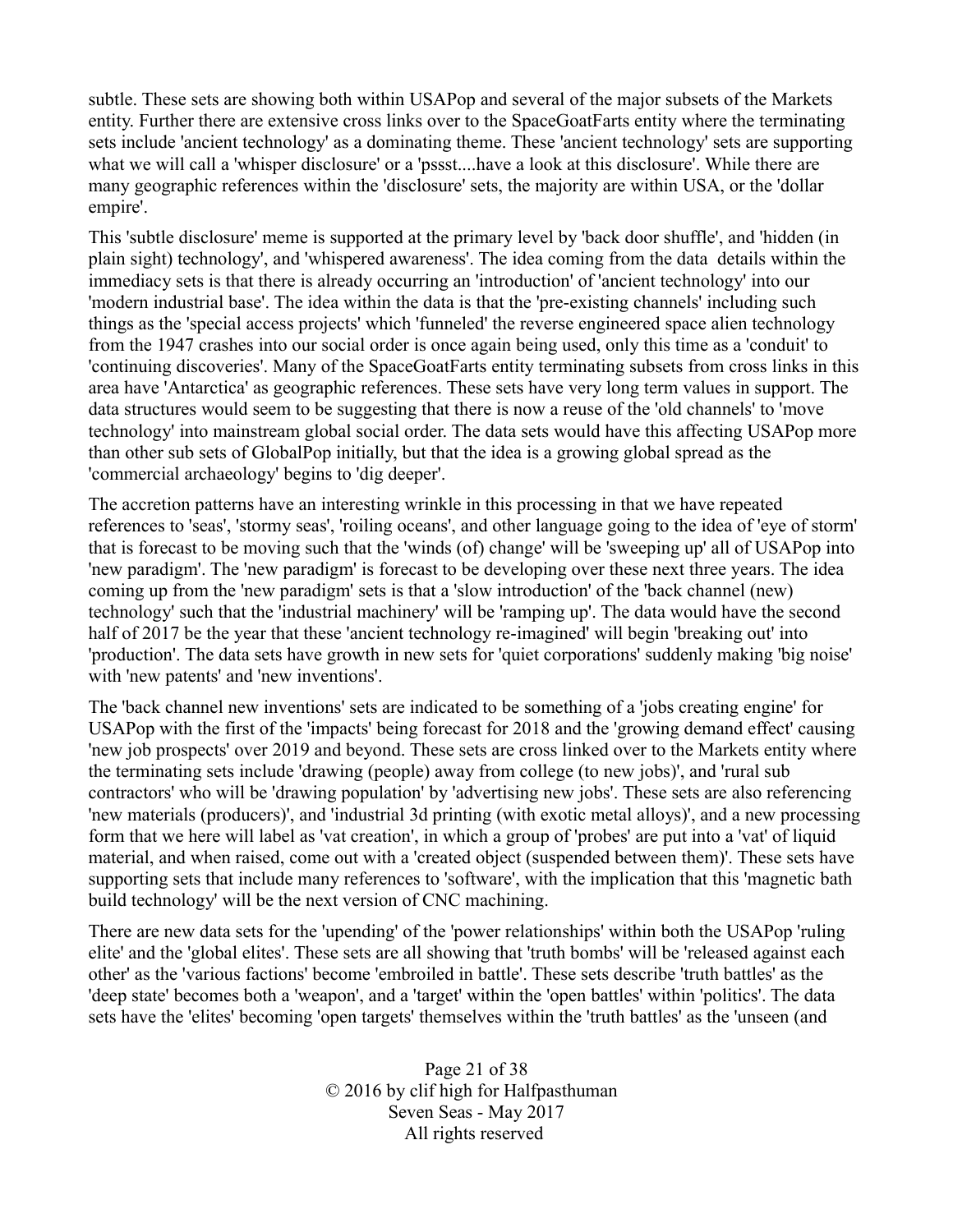unacknowledged) war' continues. This 'raging truth battle' is indicated to start up in mid Summer (northern hemisphere), and to continue with varying intensity through to Summer, 2018. The data sets have the 'truth war' being both 'absurd', and 'comical' at times as the 'elites' are seen 'lobbing dirt' at each other from behind 'mud walls'.

It is not unexpected to get large numbers of sets about 'mud', given the many sets about 'flooding'. These 'mud' sets have 'trains' being 'derailed' by the stuff', 'highways', and 'roadways' being 'covered', and whole 'towns' and 'sub divisions' being 'blanketed' with 'mud' following 'flood waters retreating'. In all of the 'mud' sets we have some measure of 'destruction', or 'damage' in supporting positions. There are many new 'mud' sets within this most recent processing that are going to have a positive layer involved. In several of these sets we find references to 'gold' being 'discovered. Interestingly, in one set examined, the 'gold' reference is not to panning gold from the 'mud', but rather, the 'mud' itself is seen as 'good as gold' due to the 'mineral content', as well as 'beneficial properties'. These sets are associated with 'flooding' at or near a 'local health resort'. Other 'mud' sets that yield 'gold' are referring to actual precious metal. There are a number of supporting sets for 'gold revealed' in 'mud' that then sets off 'local gold fever'.

More Antarctica focused sets are gaining new growth in USAPop as the data has 'corporations' to be 'silently gearing up', and 'recruiting talent'. Many of these sets have 'mysterious', and 'hidden', and 'clandestine', and other language indicating that there is a distinct effort to 'keep it quiet' while 'conducting business'. However the data sets have a 'mistake' being made by a corporation 'recruiter' who will 'interview' the 'wrong fellow'. This personality that is the recruiter's target is apparently very knowledgeable about what ever subject the corporation has an interest, but is also a 'blabber mouth', and 'addicted to luxury' such that a 'stint' in Antarctica, even for 'big money' will not be appealing, and the 'personality' will thereafter be 'bragging' about the 'attempted recruiting'.

Antarctica is also showing up as gaining more 'traction' with media, both legitimate and mainstream propaganda press. The details here are suggesting that 'questions' about "what was found down there?" are to be popping up at the most 'inconvenient times' such that some very 'shocking imagery' of 'very shocked power elites' will be littering the web later in 2017. The data also has 'celebrity flight' from 'press questions about Antarctica', and 'anger' being shown as a response at 'political meetings'.

As modelspace is progressed along into late Summer for USAPop, there are sets that would seem to suggest that a 'very ill celebrity' who has 'political ties', but does not appear to be a politician insofar as the data shows, will be 'speaking wildly' at a 'public event'. The 'speaking wildly' sets are describing a very 'distraught person' who will be 'ranting',somewhat 'raving', and then, in the presence of 'cameras' while 'on video stream', will 'demand access' to the "re-life technology". The data has this person 'raising hairs, hackles, and anger', as 'specific words (and phrases)' will 'leap out (into the wilds of the internet)' so fast as to 'change the world (of humanity) in a single breath'. From that point onward, 'press conferences' become something of a 'predictable joke'. In spite of the 'forth coming denials', and the 'statements of drug induced paranoid fantasy', the data has 'officialdom' being in major 'freak-out mode' as humanity will 'clearly not be placated', nor 'lied to'.

Other sets within USAPop have 'corporation public relations meeting' that is going to be recorded as 'ending in fist fights'. More sets for 'public fighting (between prominent people) captured on video' are forecasting quite the late Spring and early Summer as both 'politicians', and 'entertainment celebrities'

> Page 22 of 38 © 2016 by clif high for Halfpasthuman Seven Seas - May 2017 All rights reserved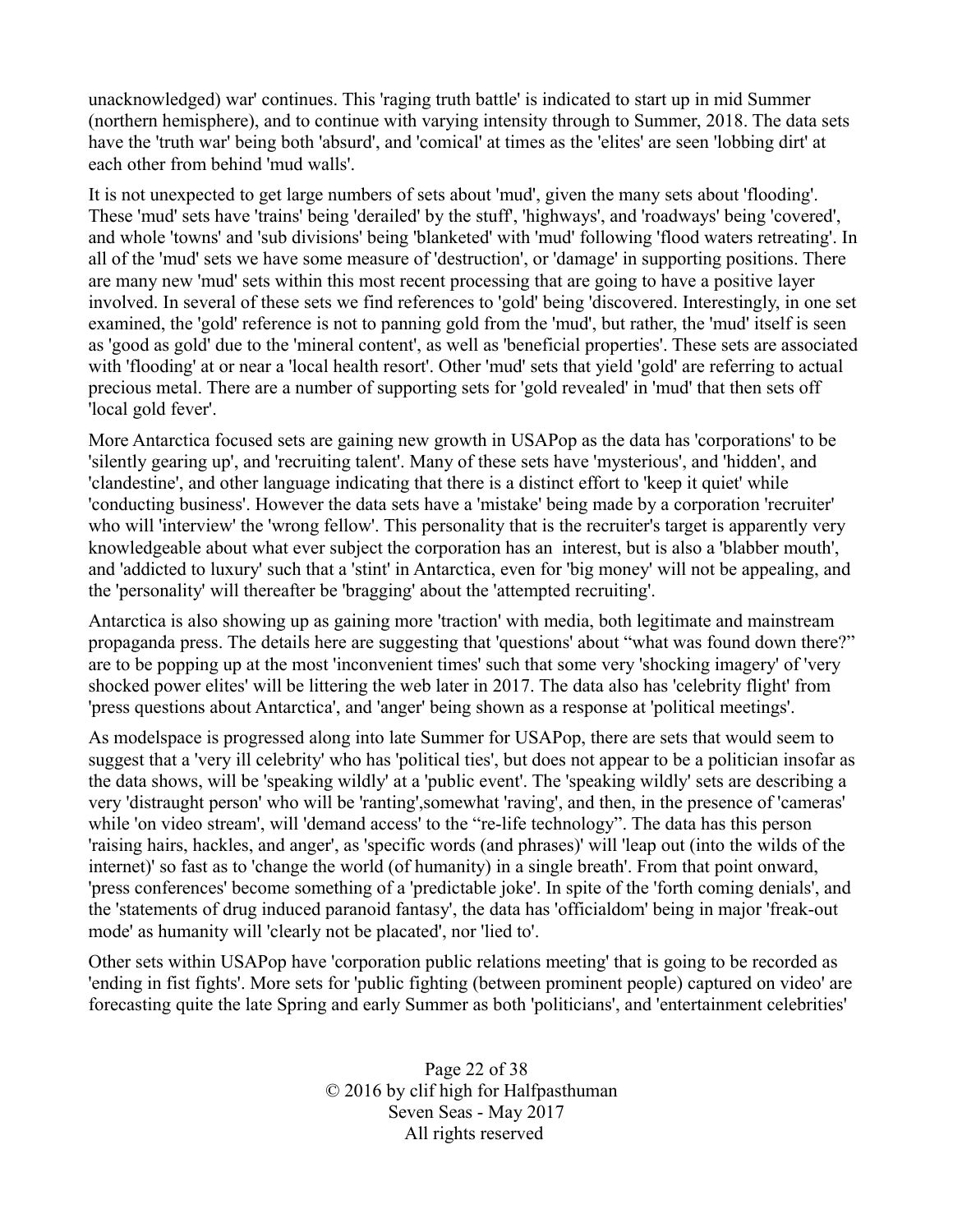will be involved in 'starting fist fights' by 'physically attacking' people near by.

Occasionally modelspace will throw us a 'bone'. In this case, it is a discussion about 'bones' as the data has the 'government implosion' later in 2017 being responsible for 'leaks' about 'hidden and forbidden archaeology' that is 'stored' and 'stashed away' by 'government'. These data sets have the 'inability to pay' later in the year as being a factor in a great many 'government leaks' as various 'arrangements' kept active by 'money' are indicated to 'break' once the 'cash flow stops'. These are also supporting sets for the very long term forecasts that had 'food riots' in areas where 'accidental break-in' would occur to 'deep storage facilities for government secrets'. The longer term sets have held this to be a 'bonanza' for the 'truth movement' as 'secrets revealed' would ratchet up to unimaginable levels.

#### *Markets*

#### *CryptoSpace*

After much effort at restructuring our CryptoSpace data gathering, it will now become possible to do a CryptoSpace report at least a few times a year. We anticipate being able to release a new report on Bitcoin, and the alt coins in May. The CryptoSpace specific reports will not repeat information already found in ALTA reports.

The new growth in CryptoSpace has 'scammers' as a rising supporting set over these next months, through into early 2018. These 'scammers' sets have very specific 'crypto currencies' descriptors. These sets have several new alt coins with 'rapidly rising' emotional profiles to be the result of a 'deliberate pump and dump'. The idea showing up in the language suggests that later, likely late in 2019 at the earliest, a 'committee' will be formed to 'investigate and prosecute' the 'scam artists' involved in the upcoming 'big crypto scam of 2017'. These sets have 'pump and dump' repeatedly placed in supporting positions internally. Many of the supporting sets for the 'pump and dump' descriptor sets are referencing a 'national mania' that will be 'overtaking' significant portions of the population as the 'too good to be true' crypto currencies stories really start escalating. These sets are all cross linked internally to 'hyperinflation', or are in the direct supporting chain for 'hyperinflation'.

The 'hyperinflation' language is indicated to be 'boosting' to 'crypto currencies' in general, and to bitcoin in particular. The Alt-coins, while represented within the data for 'boosted prices (in sovereign currencies)', are not showing as being either evenly impacted, nor 'stable' in their response. As an instance the Ripple platform is indicated to be 'jerky', and 'uncoordinated' in its response to 'rising price pressures'. These sets for Ripple are showing that, while it does have a general up trend in dollar prices, the response is 'muted', and 'affected' by the 'underlying banks' running into a 'liquidity crisis' that is further forecast to become a 'currencies crisis'.

Bitcoin data sets continue to complete a pattern last seen in May of 2016 when the forecast data trends were brought forward in modelspace by nearly 6 weeks. At that time, as now, the patterns for the forecast appear to be holding relative to each other, but the whole of that section of modelspace now appears to be shifted forward by at least 3/three weeks in this instance.

More on Bitcoin, ETH, Dash, and other alt coins in our May ALTA Wealth 2017 report (coming soon, check back at halfpasthuman.com).

> Page 23 of 38 © 2016 by clif high for Halfpasthuman Seven Seas - May 2017 All rights reserved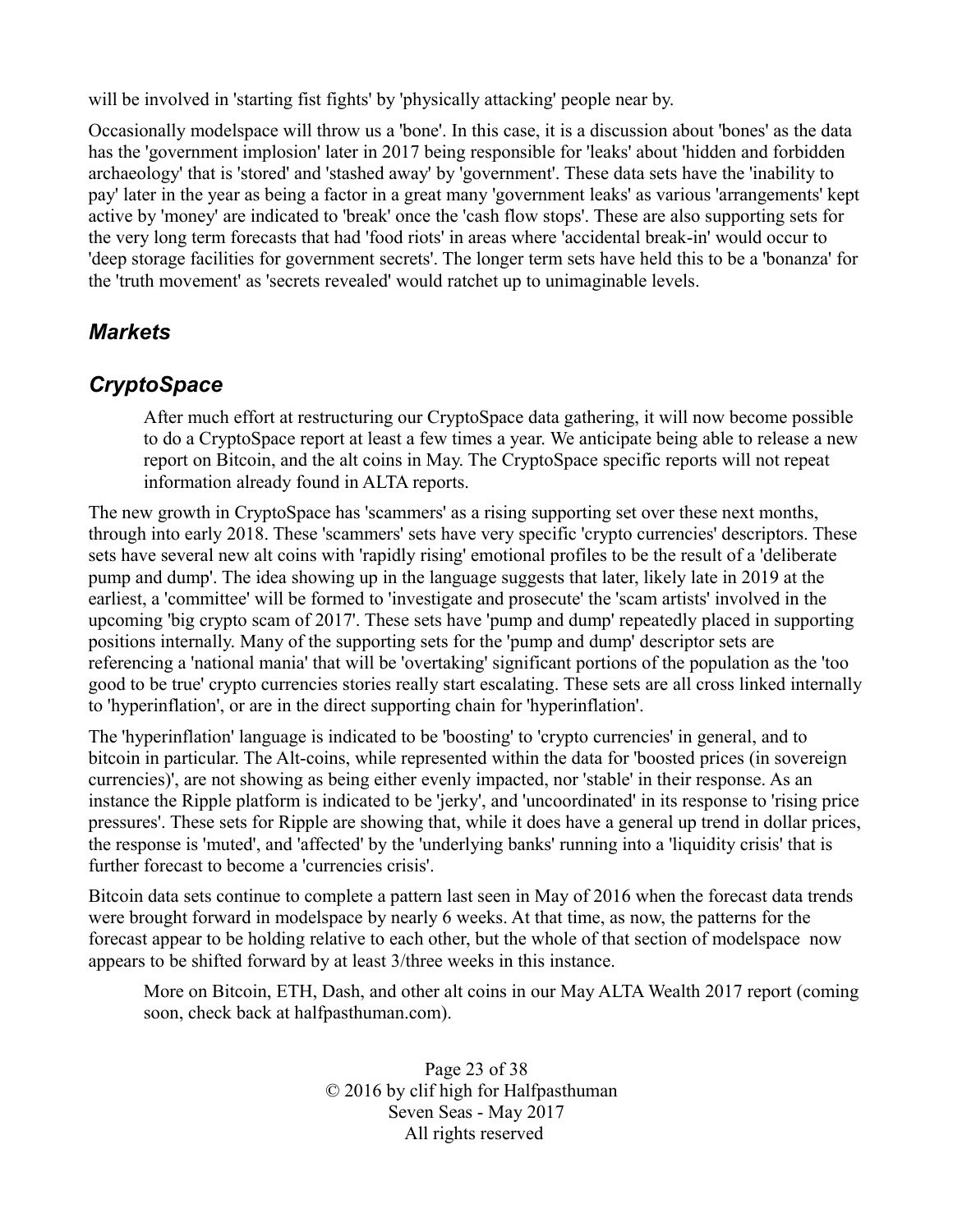#### *MetalsSpace*

There are data showing that over the rest of this month (April), two, very large temporal markers, relative to both gold and silver, are going to 'crack open'. These sets have the 'resistance' for 'gold and silver' to be 'broken', as in, 'broken with some finality'. The data shows for the 'breech' in the 'walls' to be 'crumbling' over the last of April, and 'sharply' within May.

Yet more data building for 'land slides' to be 'causal events' for 'mining activities' as 'sources of minerals' will be 'exposed'. These sets have immediacy values, and many of these sets are also extensively cross linked over to the numerous 'rain' sets throughout modelspace. These sets have 'geologic instability' being the proximate cause as modelspace is moved into the 'seismic activities' period that is forecast to ramp up from mid July onward. The idea coming out of the data is that previously stable 'land-forms' will be 'tumbling down' due to 'water impacts (or lack there of)' and 'new seismic shocks'. These sets have 'seismic shocks' causing the 'land-forms' to 'reshape'. Supporting sets here have the 'land-forms' word very robustly supported with sets that suggest that 'local (named) promontory' will be 'reshaped' by the 'seismic activities'. This 'reshaping' will be the temporal marker for the subsequent 'discovery' of the 'new mineral vein'.

More sets for 'precious metals premiums' and 'disruptions' in the 'retail markets' for 'precious metals' are showing up for the second half of 2017. The 'premium' sets have 'cold logic', and 'absent sellers' behind the 'rising costs (to) obtain' precious metals. These sets have 'absent sellers' being gone due to 'inventory vacations'. These sets have 'businesses' engaged in 'precious metals sales', especially 'silver' being 'forced to allocate (to) best customers' as the 'inventory vacations' will intensify over August and into September.

The data sets have the MetalsSpace being driven throughout Spring and Summer (northern hemisphere) by 'politicians' and 'debt deflation'. The 'debt deflation' is indicated to 'scare banksters' into 'violent reactions' that will be the very first 'preparations for hyperinflation'. There are several temporal markers showing up in the language of MetalsSpace for May that are forecasting emerging 'hyperinflation' in June through July. These temporal markers should present themselves in an 'escalating currencies crisis' that begins in the third week of May.

The progress of modelspace over May, and through June and July, has 'gold', but more so 'silver', being in a state of 'slippery dynamics'. These 'slippery dynamics' sets have 'gold manipulation' as language, being very much in the discussions of the moment. The 'gold manipulation' language sets are filled with sub sets that include 'failed', and 'former', and other wording indicating that the discussion will be about the past time where 'gold manipulation' was 'allowed to suppress prices'. These sets are extensively cross linked over to the ChinaPop sets, and the USAPop sets where the 'slippery dynamics' are also directly held within the 'political' sets.

The 'slippery dynamics' sets within the Markets entity, are in supporting positions for the 'silver breaks out (from under) suppression', as well as 'gold suppression failure'. This last linguistic structure has a 'single incident' of 'gold suppression failure' to be very globally 'unnerving' to the 'financial (debt) markets'. These sets have a 'crisis occurring within 'currencies' as a result of the 'gold suppression failure'.

For timing, modelspace is offering that the emotional excitement of late April will be still 'frothing' and

Page 24 of 38 © 2016 by clif high for Halfpasthuman Seven Seas - May 2017 All rights reserved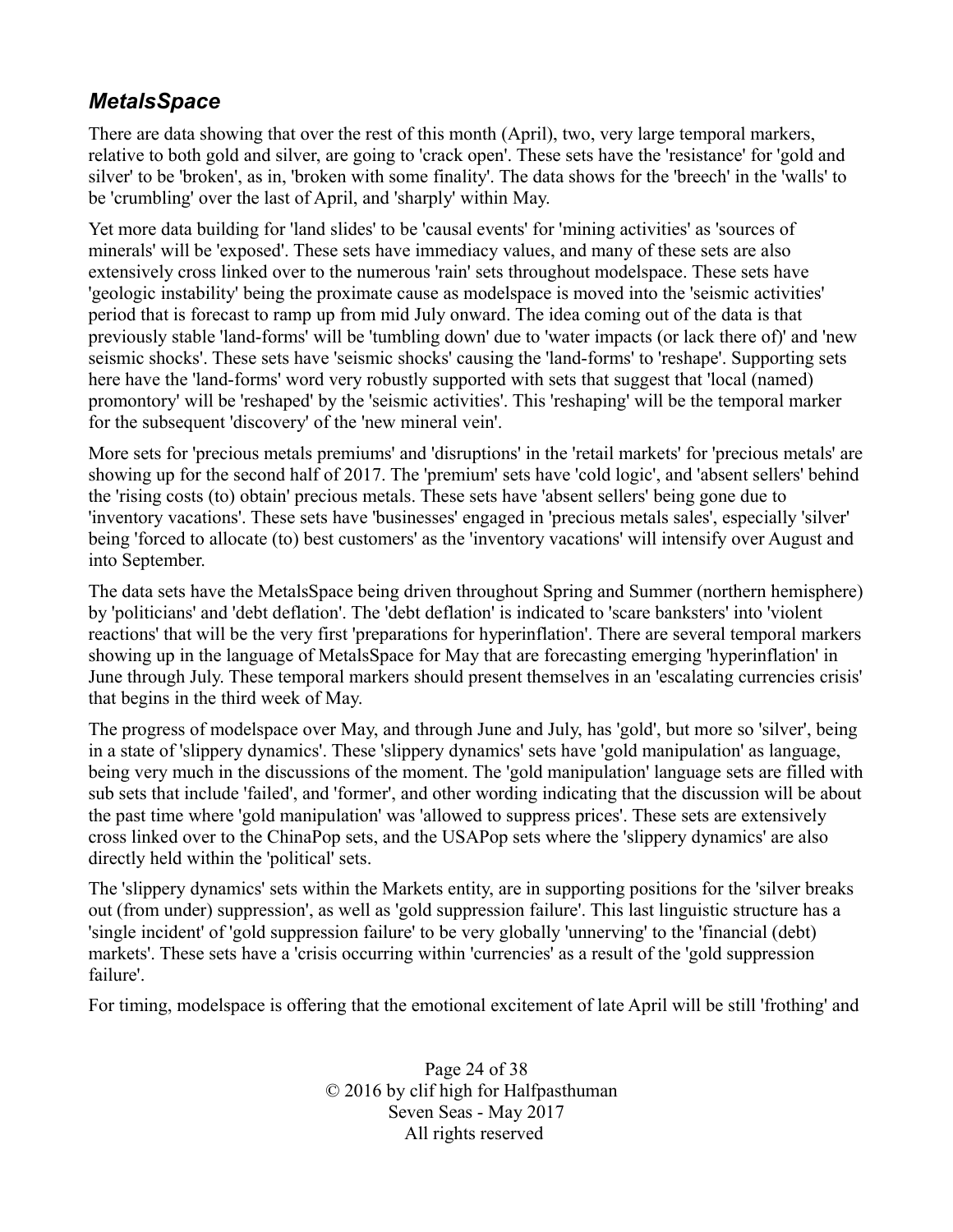'churning' by the end of the third week in May. The data has 'friday' of that week to be a 'dumping ground' for 'announcements' from the 'officialdom'. The idea from the data is that the Markets, as in most of the '(paper) or debt instrument based markets' will be 'in turmoil' from these 'announcements' that will be released late, in the week, as well as in the afternoon. The data sets have the 'silver market' being 'out of control' from the point of the 'afternoon (of) announcements'. The growth of new data sets for 'out of control' continues as modelspace is progressed across that next week (last week in May), and into June. The data does have the 'control', and 'price suppression' coming back, albeit 'weaker', and 'more sporadic', and in 'uphill retreat'.

More on both silver and gold, as well as other precious metals in our May ALTA Wealth 2017 Report (coming soon, check back at halfpasthuman.com).

#### *DebtsSpace*

DebtsSpace grows as the Federal Reserve Bank (not part of federal government, has no reserves, only debt, and is not a bank) is indicated to 'go batshit crazy' in a 'buying frenzy' as what the data refers to as 'marginal loan quality' is described as 'dropping (to the) floor unconscious'.

The first signs of the (western dollar empire) running into their 'big wall (of) non-participation' as the 'death of the western consumer' gains speed within the 'velocity' of the 'economy'. Yes there are many points of 'positive growth' within the economy as 'shackles come off (both 'emotions', and 'business activities'), however, the 'main street (main stream meme) economy' is indicated in the data to be 'impacting' the 'tall wall of non-participation'.

The data sets have the 'USA government' being 'hit' by an 'unexpected rule (court ruling?)' that will be seen to 'remove', all in an 'instant', the 'backing' for 'government debt'. The data sets have the 'debt backing', or rather, the 'debt which represents wealth' in the 'government coffers' would be seen to be 'vaporized' within an 'instant' as the 'rule' was 'read'. These sets are cross linked over to the 'real estate bubble' within USAPop, but no sense from the cross link as to which is causal.

The data sets around the 'Federal Reserve' have the 'nightmare scenario' (for the Fed?) developing as the 'shock' of 'jumping interest rates' hits over 'breakfast'. These sets have the 'currencies crisis' being the 'start' to a 'hellacious day' that will be seen as 'the last day of the old world order'.

These sets have the 'Federal Reserve' and all its 'participants' described as being 'frantic' all the day, with 'rumors' of 'secret meetings'. There are also sets for 'rumors' of 'billionaire bug-outs' and 'secretive movements' by the 'power elites'.

Most of these 'frantic federal reserve' sets are either cross linked or in direct supporting chains for 'deflationary event (period?)'. It is difficult to decide whether the data is describing an event or a period in time, and perhaps the best description is an 'event' that definitively 'starts a period'. These sets are describing a 'crashing in valuations' that will be described as 'deflationary'. The 'deflationary' nature of the 'event' is showing in the data as beginning very early in the 'trading day', and 'proceeding over the morning' to 'suck in (attention)' from 'around the world'. These sets have details for the 'federal reserve staff people' to be 'freaking out', and 'acting out', and 'drunk in public', and 'throwing chairs', as well as many other sets indicating really bizarre behavior.

There are new data sets for yet more 'flash crashes'. These appear to be market independent as the data

Page 25 of 38 © 2016 by clif high for Halfpasthuman Seven Seas - May 2017 All rights reserved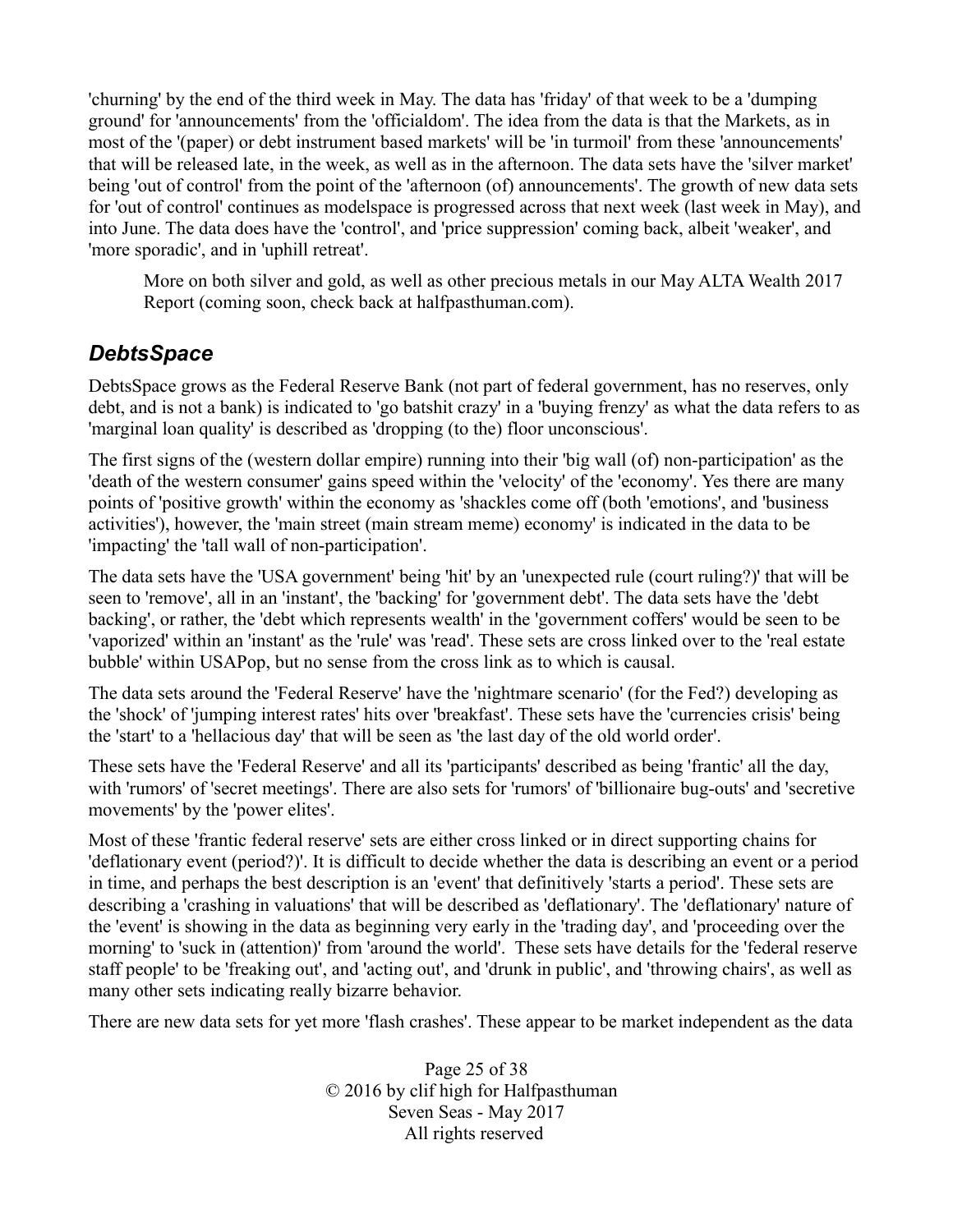is forecasting the 'flash crashes' to be hitting all manner of 'debt based assets'. These sets have extensive cross links over to 'deflation' sets. The 'flash crashes' are forecast to be come something of their own problem in that the data would have them be causing 'systemic ripples' that 'threaten' to become 'waves'. The data has a 'stated fear' emerging of a 'flash crash wave' that would 'rip the system in half'. These sets have the 'flash crashes' mostly being 'recovered' to their 'previous levels' within very short time periods, however there are forecast to be 'outlying flash crashes' that will take 'months' to regain to previous 'numbers', if they do so at all.

In some instances, modelspace is presenting 'bad weeks' in which whole 'asset classes' will 'take hits' on their 'relative valuation' that will be in 'double digit drops'. These are not showing as being recovered as in most of the 'flash crash' sets.

The DebtsSpace linguistic structure gains new growth forecasting an 'unexpected problem' in that the 'bond sales' of existing USA 'officialdom debt' are indicated to be 'escalating rapidly', and 'noticeably', over May and into June. The descriptors have the return to 'wild swings' and 'big holes' in the 'bonds markets' as being a 'systemic risk indicator' that will, in its turn, act as a prompt for 'gaming behavior' in which 'sharks' will be 'seen circling' the 'wounded bonds'.

The 'bonds' are not the only 'financial "asset" class' that is 'wounded'. The data sets have the entirety of the 'sub prime auto loans paper' as 'dumping' into the 'toilet' before (over the course of weeks), also 'jumping in (to the toilet)'. These sets have cross links over to other areas such as MetalsSpace where the 'downward plunge' of the 'debt based assets' such as 'sub prime auto loans' are indicated to be temporally coincident with upward pressures on 'metals prices'.

The 'sub prime auto loans' are not the only 'debt as asset class' that is indicated to be 'greatly reduced in value' over 2017. The new growth in the DebtsSpace around the 'sub prime' language is also now including 'student debt', which, as the largest "asset" of the US Federal Government outside of lands and population, is now showing as 'going sub prime' over the course of only a few months. These sets are related to the 'civil society breakdown' forecast to be on-going over the rest of Spring (northern hemisphere). These sets are in direct supporting positions to the very long term forecast from several years ago of the 'breakdown of the USAPop social contract' as being 'responsible' for the 'abandonment wave for US securities and derivatives'. The new supporting sets have the 'social unrest' in USAPop 'waxing and waning' over Spring, and Summer (northern hemisphere), but the 'confidence shaking' is showing up as starting in early May.

The 'social unrest', and 'social contract breakdown' sets grow over May in tandem with the 'failing derivatives', and 'fading confidence (in Federal Reserve)', and 'fading confidence' in USA 'officialdom' at all levels. These sets are all indicating very deep market impacts that will grow even more 'compelling' over June. The 'compelling' set has language for a 'failure' of some form of 'derivatives' that will be 'globally impacting' even though it is only a 'regional failure' within the USAPop. Further sets have the 'government crash' over Summer of 2017 within USAPop as a 'multiplier' for the 'fading confidence' in the Federal Reserve system. There are sets having language comparing 'USA' to 'China' for 'riots statistics' being temporal markers for yet more 'implosion' of the 'Federal Reserve system'.

Other new growth within the Markets entity has 'downstream' and 'failures' appearing repeatedly with 'Federal Reserve' in the context of 'daily operation'. These sets are appearing in the supporting chain for the very long term sets for 'regional banking failures'. These sets have the 'USA regional banking

> Page 26 of 38 © 2016 by clif high for Halfpasthuman Seven Seas - May 2017 All rights reserved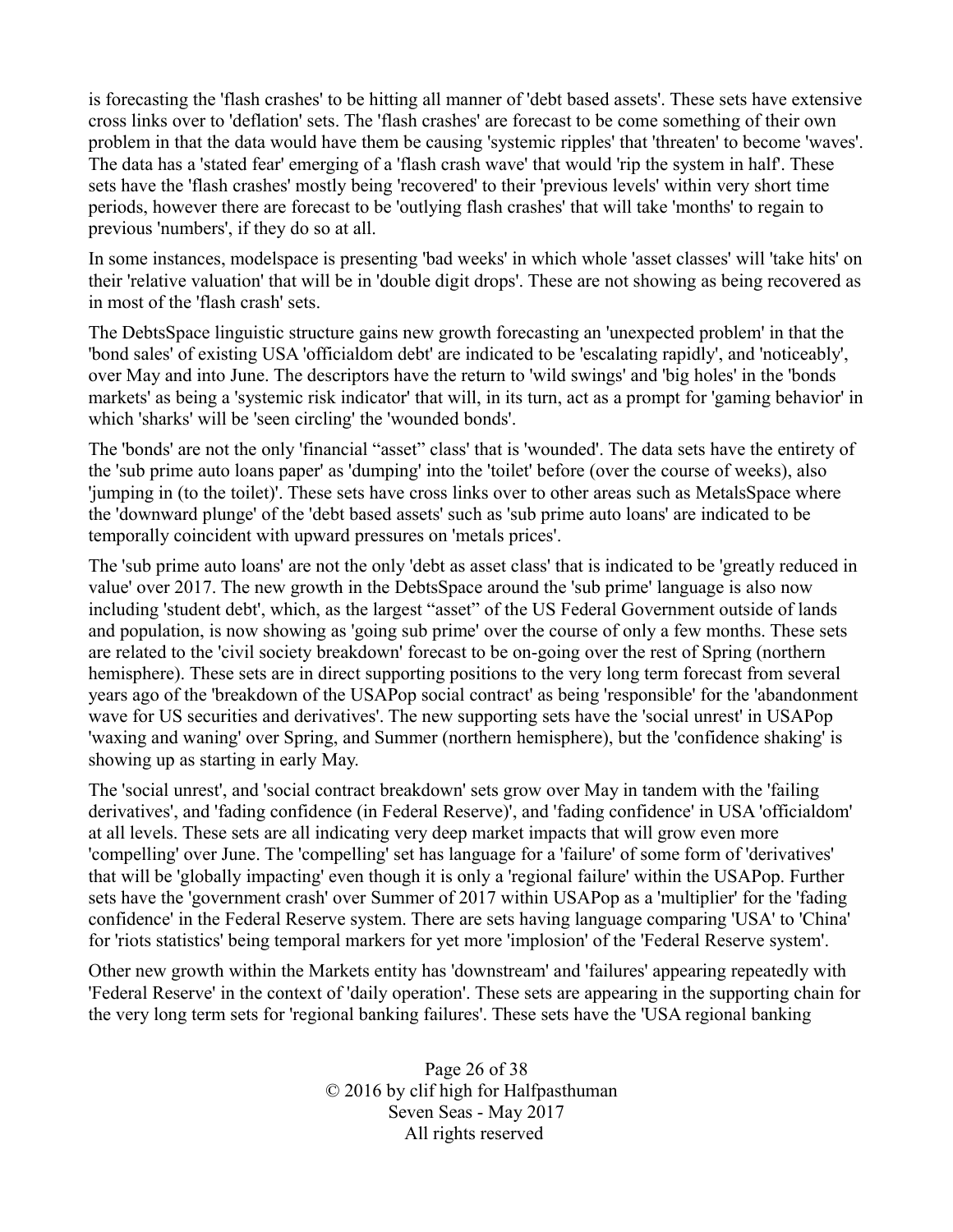failures' being both 'result of', and a 'contributing factor' to the '(western) global derivatives meltdown'.

#### *SpaceGoatFarts*

The 'unknown energies from space' sets are back, powered by new sets for 'reaction mind' that is indicated to be 'taking over' the 'discourse of the day'. These sets are describing most of human minds as near to 'dominated by intoxicated monkey mind', and 'on space fumes'. The sets are indicating that a rising meme will be the 'sustained levels' of 'high energy' and 'stress' within the 'system'. These 'within the system' sets include 'body systems', as well as social abstractions such as 'political system', and digital systems such as the 'banking system'. These sets also have direct supporting sets for 'social stresses' and resulting 'confrontations'.

Yet more new data for sets for 'Mars' that now include descriptors for 'civilization', and 'clear view'. These two new large linguistic structures include 'clear view' being supported by new language that is forecast to be coming out in 'officialdom circles' (likely at a 'conference'). The data sets are forecasting that the 'discussion' will include 'photographs', as well as 'scientific data' for 'civilization on Mars'. The data sets have this being received by the 'public' without the 'expected (or 'hoped for') reaction'. These data elements within the 'Mars' sets are filled with references to the 'public (not being) distracted as expected' by the 'announcements' about 'civilization on Mars (in the past)'. These sets have cross links back over to ThePowersThatBe entity where the terminating sets include 'disappointment', and 'confusion' on the part of TPTB over the 'public reaction'. The data would seem to be suggesting that TPTB are hoping for some form of 'public reaction' that is 'not manifesting' initially, and so they 'wait' in 'confusion'.

Part of the 'confusion' sets are also supporting the 'sun disease' sets which are directly held in the SpaceGoatFarts entity, and extensively cross linked to most of the other areas of modelspace. The new sets for 'confusion' around the 'sun disease' are showing up as forecasts of a 'new meme' that will be 'circulating' around the internet for a few years. This new meme is tangentially cross linked to words about 'ascension', 'evolution', and other language that is going to get the 'new age spiritual' community very 'excited' and all 'whipped up (emotionally frothy)'. The new meme is going to be 'feeling good', in fact 'feeling (transforming) good'. The idea from the details are that a number of people will start reporting a 'new sense of well being', and 'new sense of calm', and 'new feelings of internal energy', and 'new feelings of internal power'. These set have the 'new age spiritual community' going 'crazy (vocal) active' over the 'onset of ascension'. These sets have that same community in an 'uproar' and 'intense battles' as the 'ascension wave' does not, and is not 'perceived by them'. The idea is that only a very few people will be reporting this new 'energetic feeling (and perceived changes in physical body)'. The data has many others reporting this as a 'contact high', but the meme is also described as being 'briefly ascendant', though 'persisting (within those affected) for years'. The data detail sets have this being a 'real' or 'legitimate reaction' to the 'sun disease', but also at one end of a spectrum for human 'perception' of the 'sun disease'. The data would have those few affected humans to simply be 'sparks' setting off the 'internet storms'. These sets are related to the 'new messiahs', and 'new messiah complex acting out' forecasts in this and other ALTA reports. These data sets are forecasting long lasting impacts on the various 'spiritual communities' around the planet, including 'dissolution', 'abandonment' as well as the 'creation' of 'new spiritual traditions' that will be 'born' from the 'personal experience of sun

> Page 27 of 38 © 2016 by clif high for Halfpasthuman Seven Seas - May 2017 All rights reserved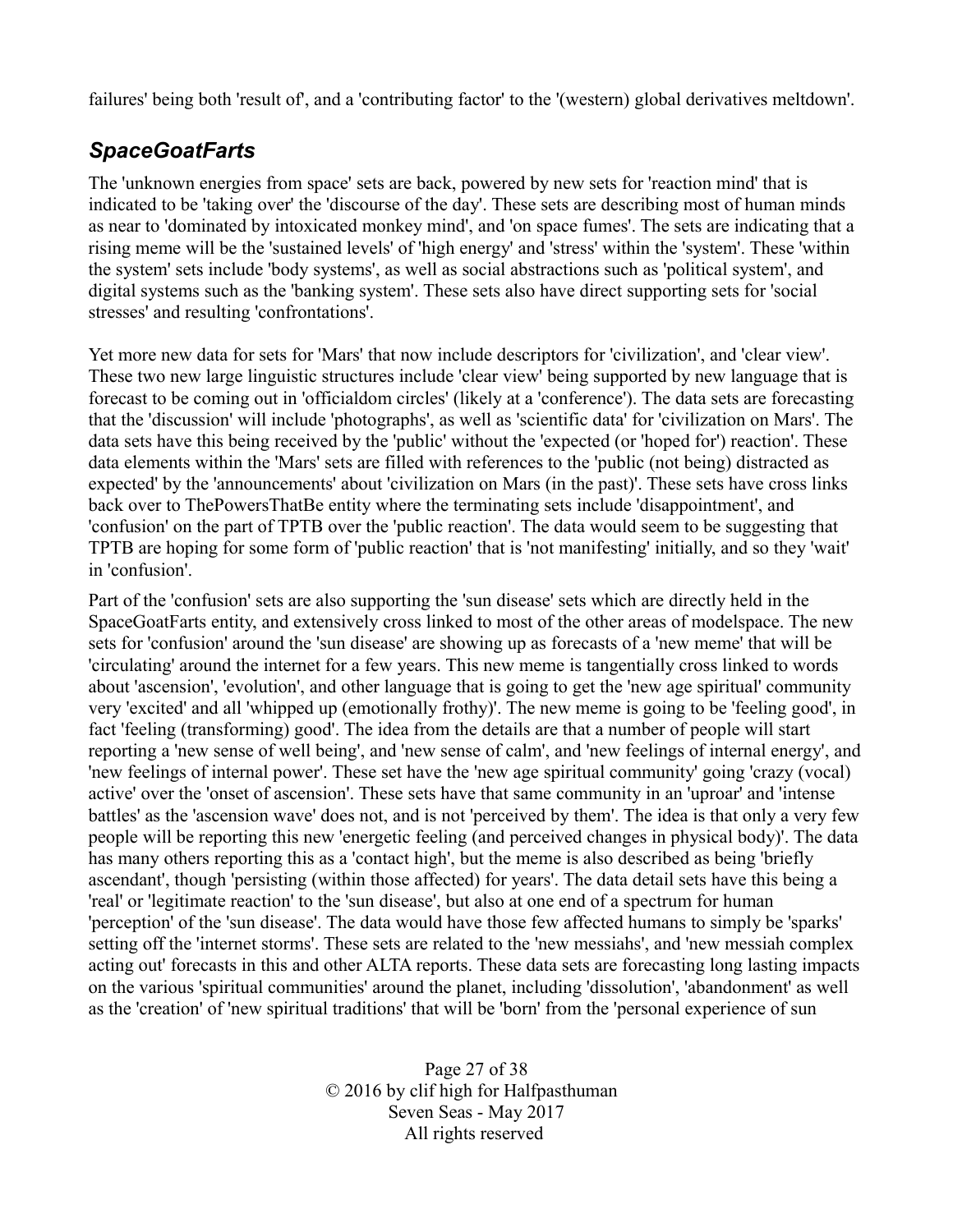disease' in these upcoming decades.

There are new sets within the broader 'sun disease' linguistic structure that forecast a larger response to the 'sun disease' as being 'human disease', more 'mental aberrations' than 'physical symptoms', but there are going to be quite a few 'physical effects' reported as well. The 'physical effects' range from 'sun burns' of very 'deep' and 'scarring' levels in only 'brief minutes', to 'problems' with 'heat levels' including 'fainting'. Other sets have 'blindness', and 'color wash' as being reported. The 'color wash' is going to be reported (likely with different words) as 'color (in) landscape disappearing'. These effects are also forecast to be causing problems such as 'car crashes', and 'airplane landing issues'. This latter is also showing as including 'aircraft carriers', where the 'intensity' of the 'sun disease' will be responsible for a number of 'crashes' to be reported over these next few years.

The broader 'sun disease effects' include 'irritability', 'anger', 'sense of being driven', and other language that can be thought of as 'losing mental control due to perception of body processes'. These sets are also tied to 'expressions of sexual excess' as there are supporting sets for some people to react as though in 'cosmic sexual flush'. Others are showing as having just the opposite reaction and are forecast to be attempting to create 'abstention societies' over these next few years. Yet more reactions will include a much higher level of general tension such that even 'small disagreements' can 'quickly escalate' beyond the 'control' of those involved.

There are still new growth in the Antarctica sets, both within the SpaceGoatFarts entity and the GlobalPop entity. The new language includes sets that are explicitly referencing 'corporations' and their 'sudden, driving interest' in Antarctica to the point of 'spending money' for 'all things Antarctica' related. These sets include 'rumors' of the 'hiring' (and rapid firing in at least one set) of 'woo-woo guys' who have 'Antarctica connections'. These sets have the 'corporations' seemingly acting 'desperate' to 'obtain' some 'advantage' in their Antarctica 'business plans'. These sets have several temporal markers that should reach visibility over Spring and Summer of 2017. These include 'winter activities' (it is going into Winter in Antarctica now) that are going to become subjects of discussion within mainstream media as well as alternative media as yet more 'politicians' are seen on visits there. Other temporal markers include a 'sudden transshipment' with Antarctica involved where the story will center on the 'transportation'.

The 'sightings' of 'strange stuff in the skies' sets are forecasting that a 'floating building', or 'big, house like structure', is going to be seen around the planet. The data has many supporting sets for 'hoax', as well as those that suggest that 'claims of hoax' will be 'premature'. These sets have a connection between the 'floating building', and 'odd appearances' in several 'large cities'. These 'odd appearances' sets include such descriptors as 'sudden, cold fogs', and 'stationary rain over just a small area (for days?)', and 'odd smells' and what will be described as 'vapors', and 'mists' that should not be where they are, at the time they manifest. While these sets have repeated references to language such as 'spooky', there are also sets suggesting that a 'down to earth' explanation will be brought forward that will make some sense under the circumstances, however the 'explanation' sets have it being described as also 'fantastic', and 'contorting to thought'.

The 'pharaohic Egyptian' meme is back in SpaceGoatFarts in several sets. In some new sets cross connected to USAPop, we have new supporting sets for 'artifacts', and 'theft' that are showing as creating something of a 'conspiracy theory mania' as the 'theft' goes 'full blown media frenzy' with

> Page 28 of 38 © 2016 by clif high for Halfpasthuman Seven Seas - May 2017 All rights reserved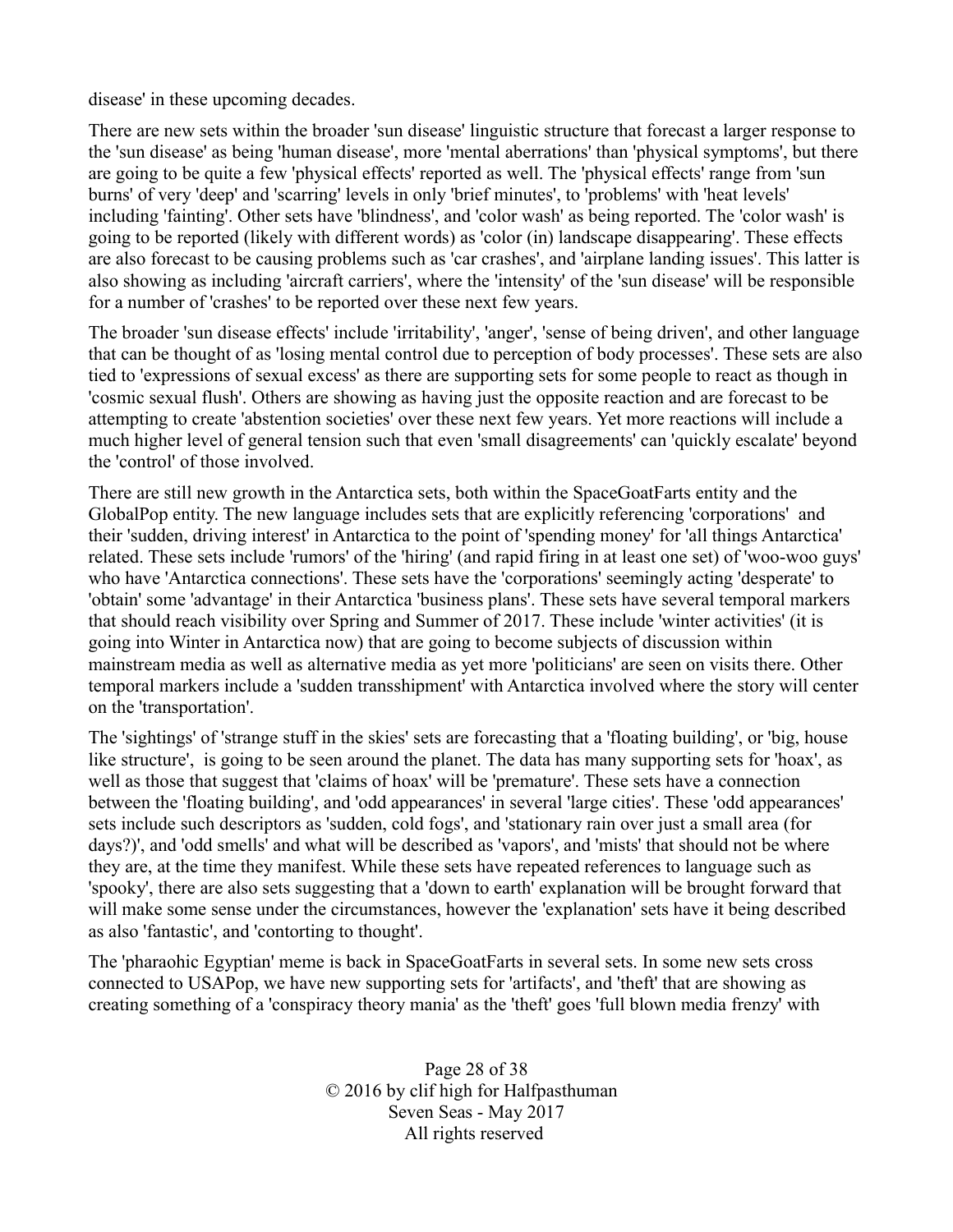'police on alert' and 'active' for what should be a relatively minor story. Yes there will be 'gold' involved, but the language does not suggest a large amount of it. The 'conspiracy theory' part of these sets have the 'overblown language' of the 'mainstream media' being referenced as well as the 'over reaction' on the part of 'law enforcement' nationally. The old adage of 'something smells fishy' will turn out to be 'spot on' as the events play out, at least according to the data accretion patterns.

The ' pharaohic Egyptian' meme is going to be very wide across humanity over this year. The new data for the SpaceGoatFarts entity has occurrence of several incidents of 'ancient Egyptian artifacts' that are forecast to be found in 'unusual places'. In one instance we have clear geographic indications for the 'Australian southern coast'. In other sets we have both 'grand canyon', as well as separate indicators for a 'southwest north america' in which 'discovery of ancient Egyptian artifacts' language will be appearing. Other locations include the 'central steppes (of the) Caucus mountains', and within 'southern eastern Europe'. These sets for 'ancient Egyptian artifacts' also include language for 'ruins', and 'underground repository', and 'wealth', and 'riches', and 'gold' and 'precious stones'.

Other sets have 'military' involved in 'excluding civilian population' from the find. Note that this episode has more geographic references to the 'American SW' than other areas. These sets are also describing a 'fight' that will occur between 'locals' and the 'military' over 'removal of artifacts'. These sets have a number of details describing the 'freak out' by 'officialdom' as it is learned that a number (like hundreds? Thousands?) of the 'artifacts have gone 'missing'. These sets have the 'military' being 'very aggressive' and 'creating' all manner of problems for itself as it uses 'heavy hands' and 'force' to 'attempt to recover' the 'ancient artifacts'.

There is large growth for sets involved with 'new discoveries underground'. These sets include the 'forbidden archaeology' described above, as well as the 'commercial archaeology' previously discussed. There are other references to 'new discoveries underground' that include 'strange technology', as well as 'new maps (drawings) (star charts?)', and 'diagrams (of) machinery', and in what has to be one of the most pointed SpaceGoatFarts forecasts ever, we have language for an 'ancient repair manual' being found that is 'not in any known language'. However the data sets have the 'ancient repair manual' being 'decipherable' using 'computers'. This last tends to suggest an electronic format of some kind.

Yet more sets for 'cross planet connections' between the 'Alaskan pyramid', and those in 'Australia'. These sets have large supporting sub sets for 'military activities' that will be 'drawing attentions' to both Alaska and the 'south eastern coast' of Australia. There data would seem to suggest that the 'Australian coastline' may be more connected to 'pyramids' than even the plateau under Giza. No further hints in these sets.

Other 'pyramid' sets are forecasting a 'resurgence' of 'interest' in such things as 'pyramid energy' and 'pyramids as power plants'. These sets have 'atmospheric conditions' pointing human attention to the 'pyramids as power plants' meme in both Africa, and Australia. The idea coming from the data is that some form of 'atmospheric phenomenon', likely related to static electricity, but different enough to require other descriptors, will be 'observed' to be 'rising from pyramids' across the planet. Including some not yet identified as 'pyramids'. If it were to be taken at its face, the data would be presenting the idea that humanity lives on a big 'junk pile' left over from a species as dominated by 'pyramid technology' as we are by plastics...those things are just everywhere.....

> Page 29 of 38 © 2016 by clif high for Halfpasthuman Seven Seas - May 2017 All rights reserved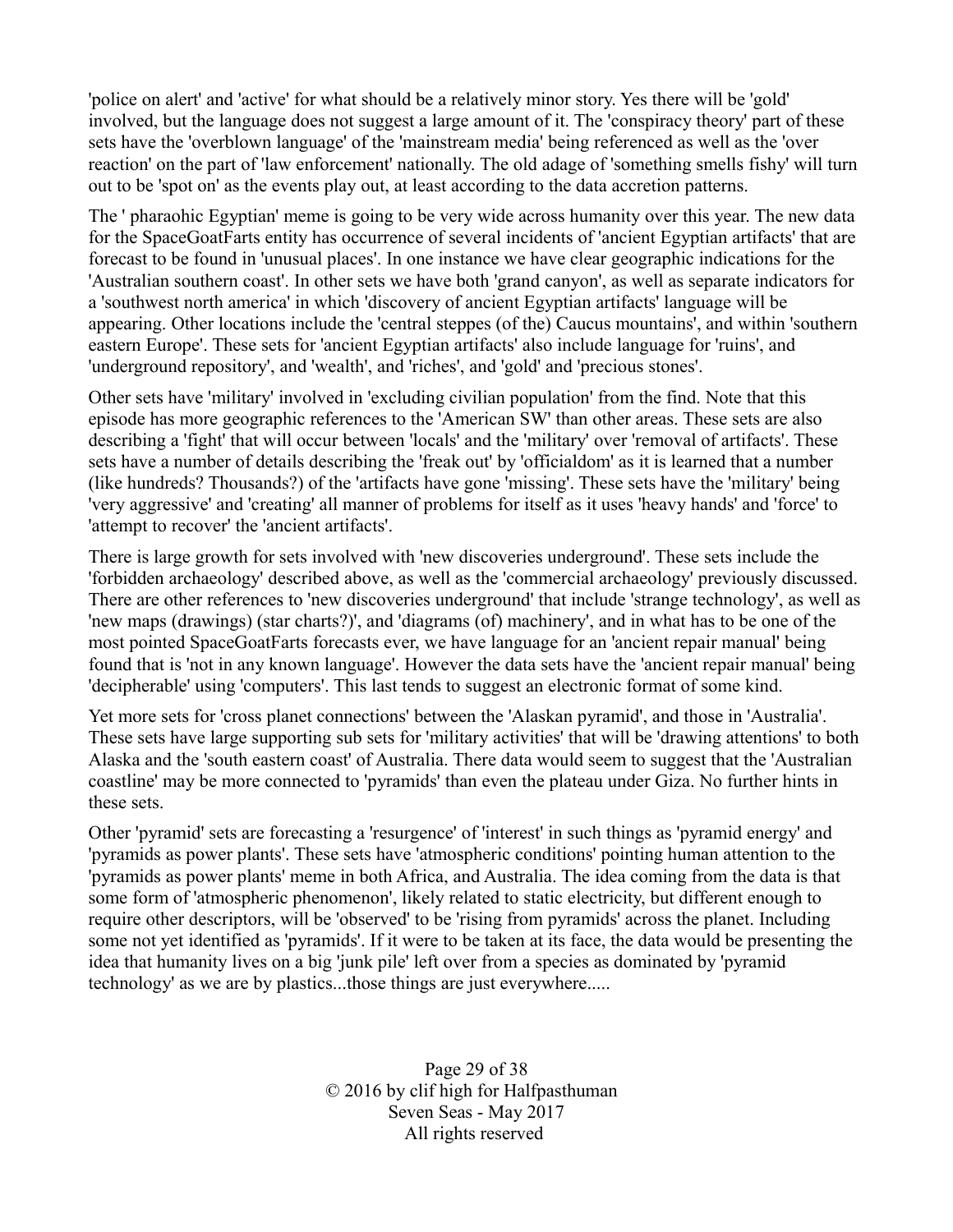#### *Conclusion: Cosmic Winds...*

Most today humans are not aware that Pharaohic Egyptians sailed double hulled, very large boats, in fleets from Africa to Australia. Records show that crews numbered in the hundreds for these fleets, and included maritime soldiers. They chose to cross the Indian Ocean, one of the more inhospitable oceans on earth with routine daily wave heights exceeding 30/thirty feet for large portions of the year. These double hulled boats were made of tar covered reeds, powered by very large sails in cathedral masts. These boats made journeys to ports and bases in Australia repeatedly over hundreds of years. Our data suggests that we will discover some of the ancient Egyptian artifacts to be found in Australia, and reasons for these journeys this and next year. The prevailing theory among modern boat aware historians is that the Egyptian boats were the source concept for the many variants of multi-hulled boats found throughout greater Oceania.

Most humans are also not aware of the great Chinese trading and exploration expeditions that took ChinaPop to Africa repeatedly for centuries. This was before the British, lords of Europe at the time, had even figured out indoor plumbing.

The largest of the fleets to set off in exploration/exploitation voyages were in junks so large, at over 400 feet, that they were the largest wooden vessels ever built and had between nine to eleven masts for propulsion. These boats were large enough to return giraffes and other African animals to the Chinese emperor. The boats sailed in what were known as the 'Treasure Fleet of the Dragon Throne'. Records indicate tens of thousands of people were in the crews over the centuries. Large amounts of writings of the expedition members were copied and circulated throughout the upper strata of Chinese society of the time. Plays and 'story tellings' in hostels, inns, and public houses across China of the day were based on the writings of the crews of these Treasure Fleets.

The peak of the great treasure voyages of the Chinese emperors were undertaken in the 1400's as the solar minimum named Maunder (The Little Ice Age) was progressing.

The Egyptian voyages to Australia and Oceania (western edge) were also undertaken during a solar minimum.

It was during such a solar minimum that the Polynesians, using descendants of the Egyptian double hulled boats, made long voyages throughout the Pacific ocean, and discovered, then subsequently settled, the Hawaiian Islands.

There are many such examples of climate change here on earth being coincident with the emergence of significant new trends in human activities. Pick a culture, any culture from history, and plot its progress against known solar waxing and waning. The correlation to be found in any human culture is enough convincingly demonstrative of a causal link to warrant further exploration of the subject, as well as to project such impacts on our own time. And lives.

One of the drivers of these new expressions within humanity may well be the appearance of different energies from the sun impacting earth during those periods. We have evidence that such conditions do exist in all of the climate change periods for which we have records in ice or mud. We also have historical records of humanity's activities during those periods.

These different energies from the sun have been forecast in our data since the late 1990s. In the data the reference is to the energies coming from the sun, as though the sun were creating them. These energies

> Page 30 of 38 © 2016 by clif high for Halfpasthuman Seven Seas - May 2017 All rights reserved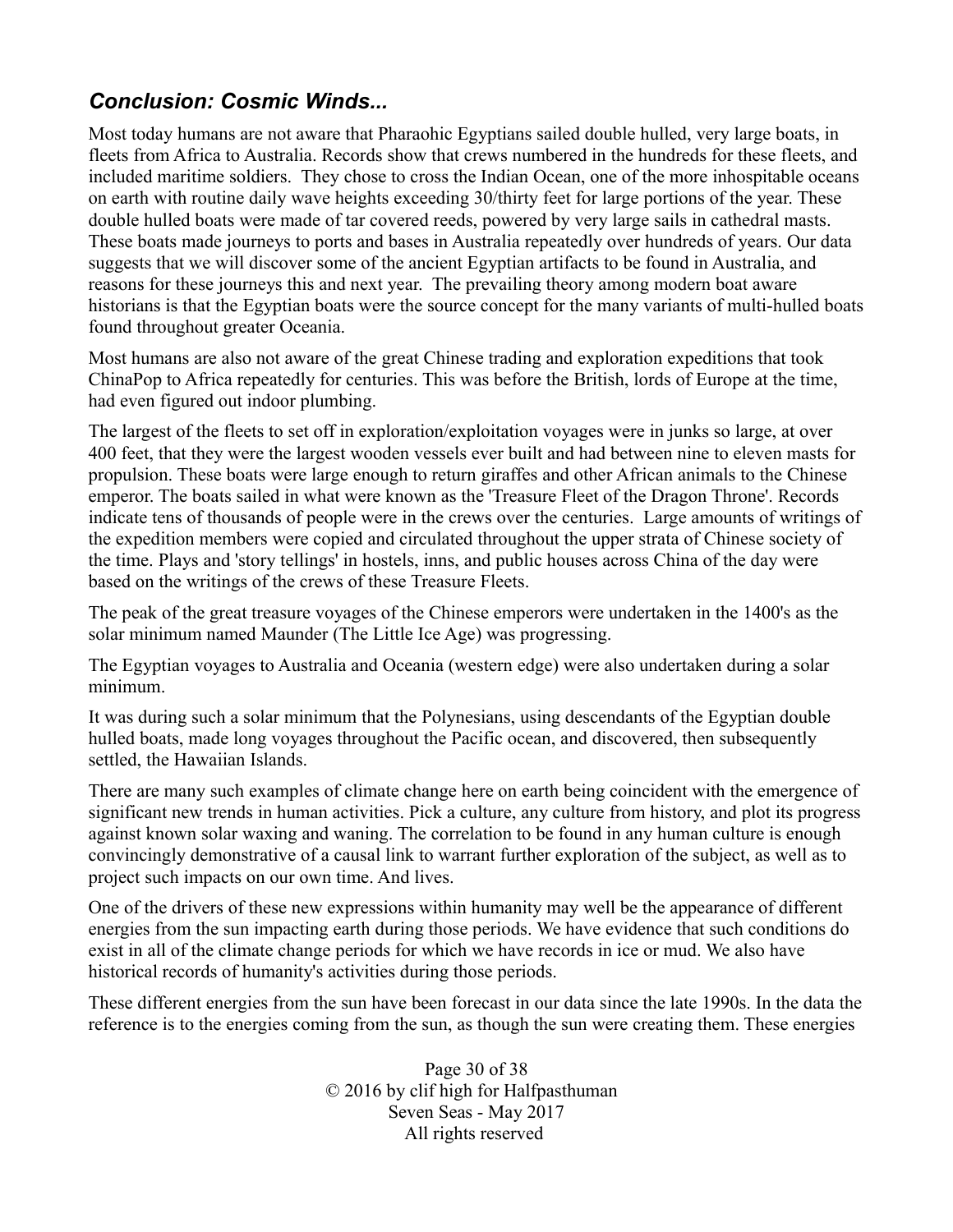have been repeatedly referenced over the years in this work as the 'sun disease'. This is now known to not be the case insofar as the distress of the sun, and its impacts on the solar system population are not internal to the sun, but external. The actual mechanism is the alteration in the solar plasma by the difference in energies due to the solar system having entered a new, and different, region of interstellar space in the late 1940s.

The solar system is now progressed to be entirely in this new region of space which apparently will be our 'home' for the duration of the Aquarius age. Our sun is now reacting to its new environment with increased levels of light intensity, though with a drop in solar surface temperature, as well as total solar radiance. As a result, all of the planets, once subject to increasing temperatures (aka global warming) as the sun was making its way through the last of the 'old space', are now going to become cooler.

All of the planets, including earth, are also being bombarded with increasing radiation from space. Not from the sun, nor the solar plasma, but rather, directly from the interstellar medium through which we move, are coming new energies that are impacting earth. And humanity.

We can actually see the grosser form of the increased radiation from interstellar space in the form of vast areas of very high clouds caused by gamma radiation which is much higher than in the past. Well, at least we could observe these signs of new energies from space, that is, if there were not a constant layer of chemtrails being sprayed in the atmosphere.

These new, and unknown, not-ever-experienced-by-modern-humans energies from space, are going to be causing quite a few problems here on earth. Not only with increased gamma radiation exposure, but also through seismic activities increasing, as well as black-outs of electrical systems, and many other, stranger effects, some of which have been discussed in this report.

One of these stranger effects, is currently being witnessed in the 'new age communities' where these energies are being touted as a proximate cause for 'ascension'. While a bit vague as to exactly what 'ascension' may entail, the mechanics of it are being put down to a 'solar burst'. The expectation is being maintained that this 'ascending solar burst' is due within these next 6 to 8 years.

While somewhat vague, there are still many details offered for ascension and its impacts, including numeracy, from supposed 'higher sources' about exactly how many humans can expect to 'ascend'. The numbers vary, but in general are quoted as less than a million.

The ascension is also described in the new age cosmology of the impacts of these energies from space, as somehow splitting all of reality into two nearly exact copies such that the 'ascended' will find themselves on a very sparsely inhabited planet, while the rest of us who do not qualify for this process will be relatively undisturbed here on our lower density earth, excepting that there will be the sudden disappearance of those who were able to ascend by virtue, or work, or connections, or bribery, or some unspecified 'selection criteria'.

While the new age ascension story sounds a lot like the supposed rapture, including an explanation for the rest of us as a 'left behind' backstory, the fact that the meme exists, and is coincident with the shift into this new region of the interstellar medium should not be minimized. The ascension story appearance is itself a significant temporal marker.

Analyzed for content and context, the new age ascension story, and the language it spawns can tell us much about how the sensitivity of humanity is reacting to these energies from space...by movement! By

> Page 31 of 38 © 2016 by clif high for Halfpasthuman Seven Seas - May 2017 All rights reserved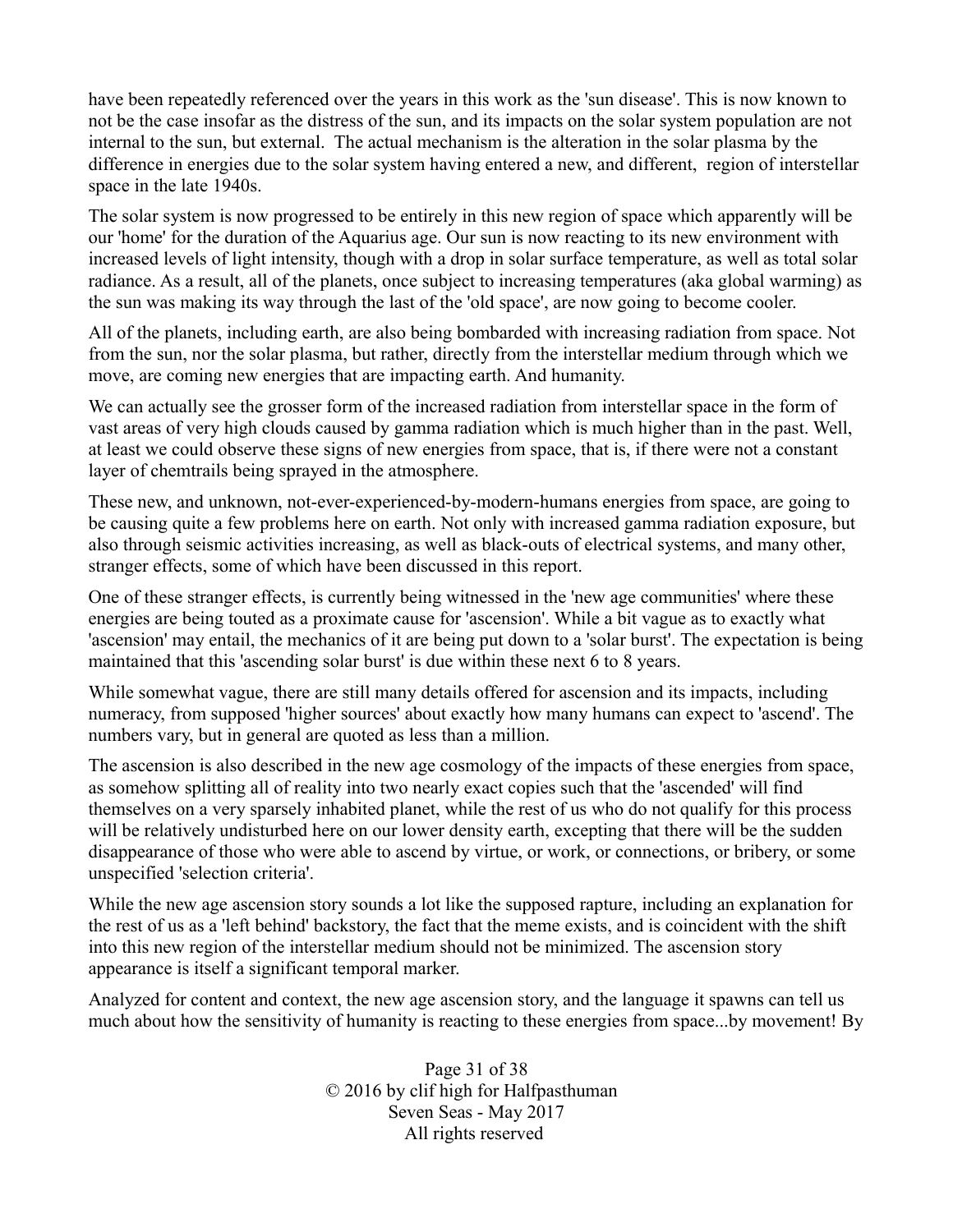language expressing 'escape from confinement' in all its variants.

Not that this is in anyway a temporal marker for ascension, splitting of the 'timeline' or earths, or rising or falling densities, but it is a temporal marker for significant changes in humanity's future direction. Just as we humans have always reacted to incoming ice ages with increased activities, so it is again starting to manifest as is easily seen over these past few years. Much of this increased activity will not be pleasant, as humans blindly react to the energies affecting their minds and bodies, and as those energies are coincident with large scale changes in the local earth environment.

Humanity will not be able to determine if our sun has ever been in this region of the interstellar media in the past, and in general, humanity will be oblivious to being in it now. Most humans will simply experience, live in, and react to these 'unknown energies from space' without thinking about them, much like fish moving through water with no thought to how they are affected by the properties of that media.

Some humans do think of such things, as example, those who read these reports. Such people do think of the environmental impacts of the water that affect their life's swimming. Some of these people, probably not readers of these reports, can be found among the ranks of the Chinese power structure. There they leave evidence of their thinking in white papers analyzing the future of the society. The language of these papers can be seen as it stains the thinking of others, leaving traces in their words thereafter, and defining relationships, much the way that coffee will define the fabric of a shirt if spilled.

These deep thinkers in the Chinese deep state have for years been working into their plans some of the expected reactions within the Chinese society to these new energies of these new days. In harmony with both their own deep past as a society, and those of humanity in general, the Chinese recognize that this is indeed a 'new age' with 'new energies (from space)'. They are also discussing the efficacy of harmonizing with these new energies as their ancestors had, by giving into the 'energies' and 'going exploring'. Thus the new push in recent years to 'take China to Space'.

The 'exploration' aspect of the awakening wave referenced in the ALTA reports is going to take over humanity's focus these next few years. This will be in spite of the troubling times, the strife, the general breakdowns in other aspects of civilization, and the changes in the earth's environment.

Humans are going to be reacting to this cosmic itch between our collective shoulder blades by getting out, and mucking around in the greater universe at large. It is not 'ascension' we are feeling, it is 'exploration'.

Voyaging time is here!

# **"The untold want, by life and land ne'er granted, Now, Voyager, sail thou forth, to seek and find."**

- Walt Whitman, Leaves of Grass

Page 32 of 38 © 2016 by clif high for Halfpasthuman Seven Seas - May 2017 All rights reserved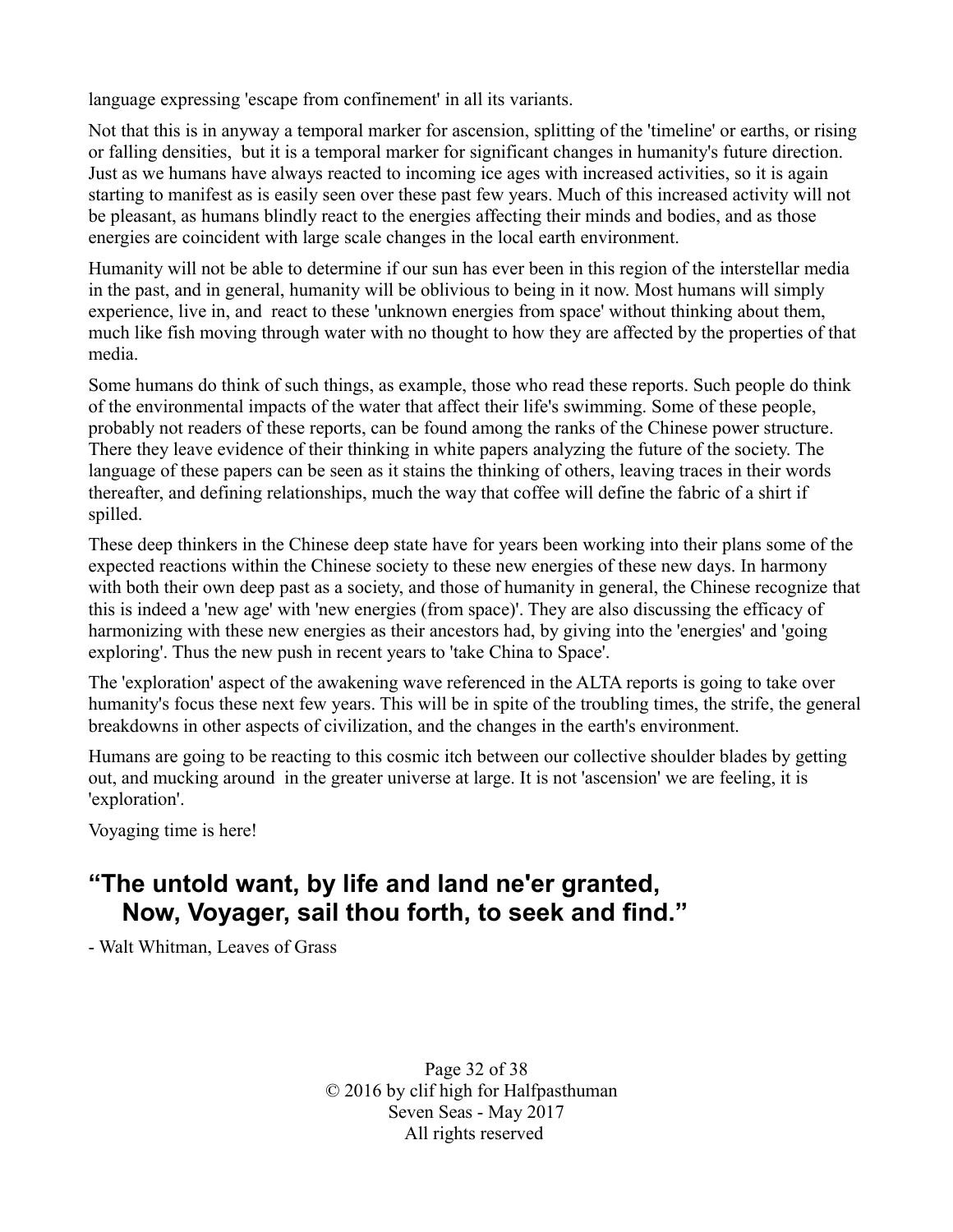Page 33 of 38 © 2016 by clif high for Halfpasthuman Seven Seas - May 2017 All rights reserved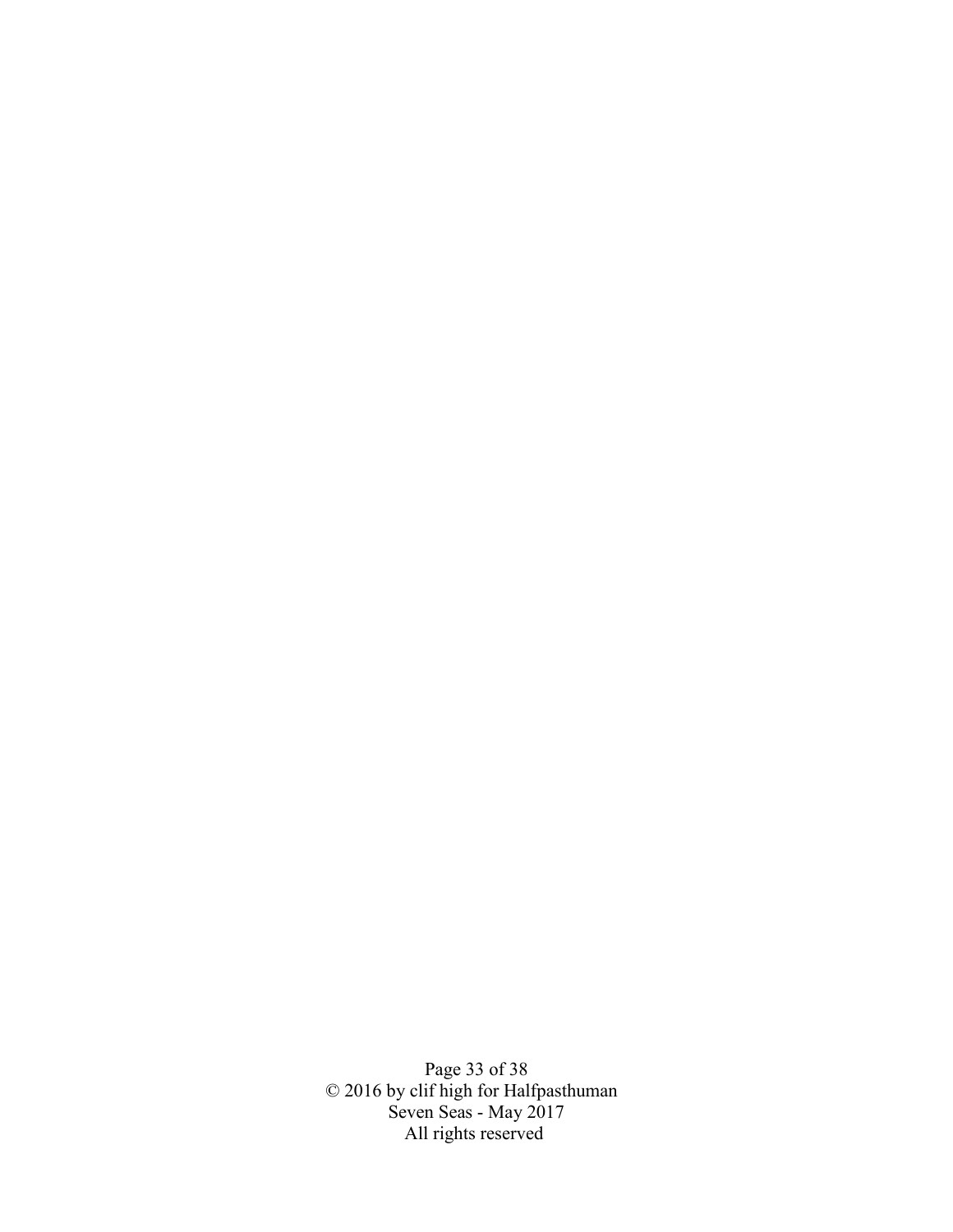# **About Predictive Linguistics and our methods**

Predictive Linguistics is the process of using computer software to aggregate vast amounts of written text from the internet by categories delineated by emotional content of the words. Predictive Linguistics uses emotional qualifiers and quantifiers, expressed as numeric values, for each and all words/phrases discovered/filtered in the aggregation process. Over 80 % of all the words gathered will be discarded for one or more reasons.

Predictive Linguistics works as NO conscious expressions are processed through the software.

Rather the contexts discussed within the report in the form of entities and linguistic structures (see below) are read up in the various intake software programs, and the emotional sums of the language found at that time are retrieved. Words that are identified within my system as 'descriptors' are passed through the processing as well. These descriptor words, in the main, are those words and phrases that provide us with the detail sets within the larger context sets.

As an example, the word 'prophecy' may be read up by our software at a sports oriented forum. In that case, perhaps, due to the emotional sums around the context, and the emotional values of the word itself within the lexicon, it would be put into the contextual 'bin' within the database as a 'detail word'. Note that the context of the use of the word in the sports forum is lost in the process and is of no use to us in these circumstances. What occurs is that the word is picked up as being atypical in its context, therefore of high potential 'leakage of future' value. The way this works is that most sports forum language about future events would be statistically more likely to use words such as 'bet' as in 'I bet this XXX will be outcome', or 'I predict', or 'I think that XXX will happen'. So it is the context plus emotional values plus rarity of use within the context that flags words for inclusion in the detail level of the data base. Further, it is worth noting that most detail level words are encountered in our processing mere days before their appearance. Within the IM (immediacy data) primarily, and then within ST (shorter term) data next. But a preponderance are discovered within the IM time period. Perhaps an artifact of our processing, if so, one not explored due to lack of time (cosmic joke noted).

Words are linked by their array values back to the lexicon using our set theory model (see below), and the language used within the interpretation (detail words excepted) derives from the lexicon and its links to the changing nature of contexts as they are represented within our model.

Predictive Linguistics is a field that I pioneered in 1993. The software and lexicon has been in continual change/update mode since. This is due to the constantly changing nature of language and human expression.

Predictive Linguistics works to predict future language about (perhaps) future events, due to the nature of humans. It is my operating assumption that all humans are psychic, though the vast majority do nothing to cultivate it as a skill, and are likely unaware of it within themselves. In spite of this, universe and human nature has it that they 'leak' prescient information out continuously in their choice of language. My software processing collects these leaks and aggregates them against a model of a timeline and that information is provided in this report.

The **ALTA report** is an interpretation of the **asymmetric trends** that are occurring even this instant as

Page 34 of 38 © 2016 by clif high for Halfpasthuman Seven Seas - May 2017 All rights reserved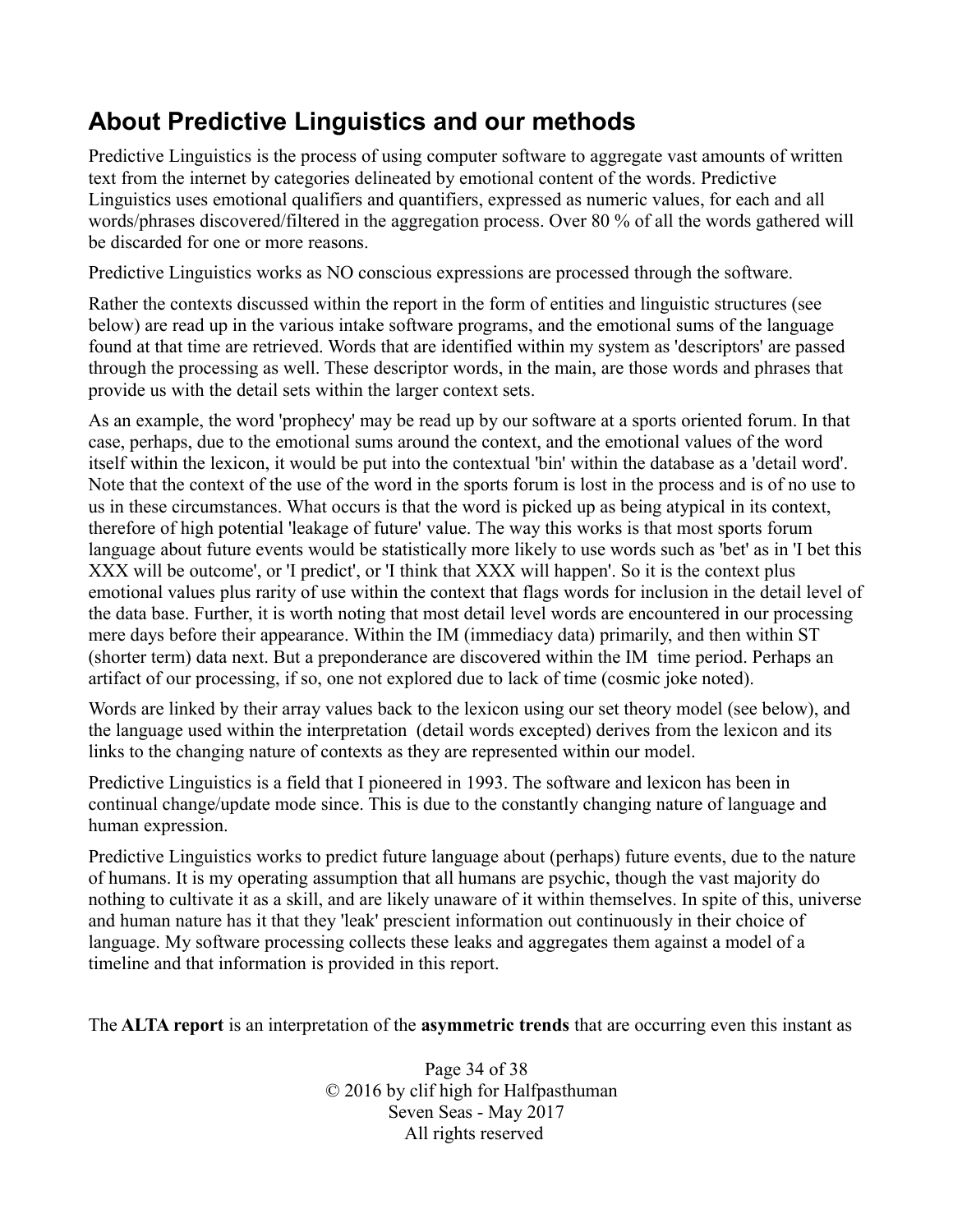millions of humans are typing billions of words on the internet. The trends are provided in the form of a discussion of the larger collections of data (dubbed entities) down to the smallest aspect/attribute swept up from daily discussions within that context. Within the ALTA report format, detail words are provided as noted below. Phrases and idiomatic expressions are also provided as details. In the main, geographic references are merely summed, and if deemed pertinent, the largest bag in the collection is discussed as a 'probable', or 'possible' location to the events being referenced within the details.

In our discussions, the interpretation is provided in a nested, set theory (fuzzy logic) pattern.

#### *Definitions:*

*Aspects/Attributes* **are**: collections of data that are within our broader linguistic structures and are the 'supporting' sets that provide our insight into future developments. The Aspect/Attribute sets can be considered as the 'brought along' serendipitous future forecasts by way of links between words in these sets and the lexicon.

*Entities* are: the 'master sets' at the 'top' of our nested linguistic structures and contain all reference that center around the very broad labels that identify the entity: Markets, GlobalPop, and SpaceGoatFarts, as examples.

**Lexicon** is: at its core level, the lexicon is a digital dictionary of words in multiple languages/alphabets stripped of definitions other than such technical elements as 'parts of speech' identifiers.

The lexicon is quite large and is housed in a SQL database heavily populated with triggers and other executable code for maintenance and growth (human language expands continuously, so the lexicon must as well).

Conceptually, at the Prolog software engine processing level, the lexicon is a predicate assignment of a complex, multidimensional array of integers to 'labels', each of which is a word within the lexicon. The integers within the 8x8x10 level array structure are

composed of: *emotional qualifiers* which are assigned numeric representations of the intensity, duration, impact and other values of the emotional components given by humans to that word.

> Page 35 of 38 © 2016 by clif high for Halfpasthuman Seven Seas - May 2017 All rights reserved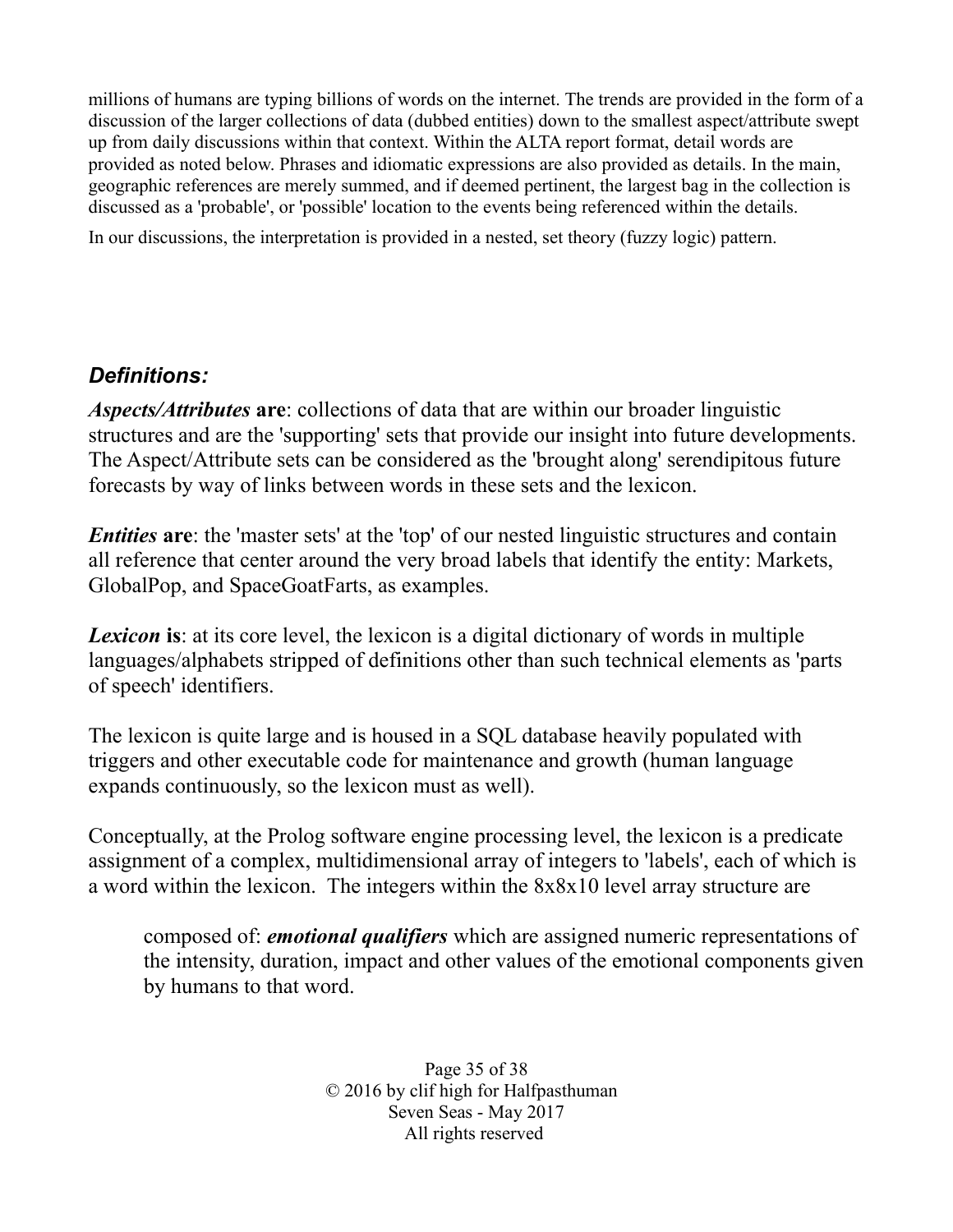and also contain: *emotional quantifiers* which are assigned numeric representations of the degree of each of the 'cells' level of 'emotional assignment'.

*Spyders* **are**: Software programs, that once executed are self directing, within programmed limits, thus are called 'bots', and within these constraints are allowed to make choices as to linguistic trails to explore on the internet. The job of the spyders is to search, retrieve and pre-process (part of the exclusions process that will see 90% of all returned data eliminated from consideration in our model) the 'linguistic bytes' (2048 words/phrases in multibyte character format) which are aggregated into our modelspace when processing is complete.

**List of entities** explored in this report:

#### **GlobalPop**

The GlobalPop entity represents the linguistic sets within the data that are focused on the future of humanity, local or global. The 'local future' focus language is aggregated into our 'global future language' sets. This entity is independent of language, alphabet, or script form, and thus is our deepest and broadest set for emotional quantifiers and qualifiers about humanity's future.

**USAPop** (and any other nation state/territorial reference)

All sub sets of the populace of the planet, within our modelspace are identified by either a geospatial term such as a regional terrestrial label, e.g. '**AlpinePop**', or a geopolitical label, e.g. '**CanadaPop**'. These are used to isolate the subset of the global populace to which the terms are being applied in the forecast. The terrestrial references are frequently used to provide a context of 'shared views/concerns', as in 'those things all mountain dwelling people will have in common separate from other humans'.

#### **Markets**

The Markets entity is a super set of linguistic structures covering paper debt markets of all kinds, commodity trading markets, physical swap markets, currency usage (within populace), digital currency developments, new technology (FinTech),

#### **Terra**

The Terra entity is the master set for all structures that relate to the planet, and the physical environment of planet earth. This master set frequently and increasingly has

> Page 36 of 38 © 2016 by clif high for Halfpasthuman Seven Seas - May 2017 All rights reserved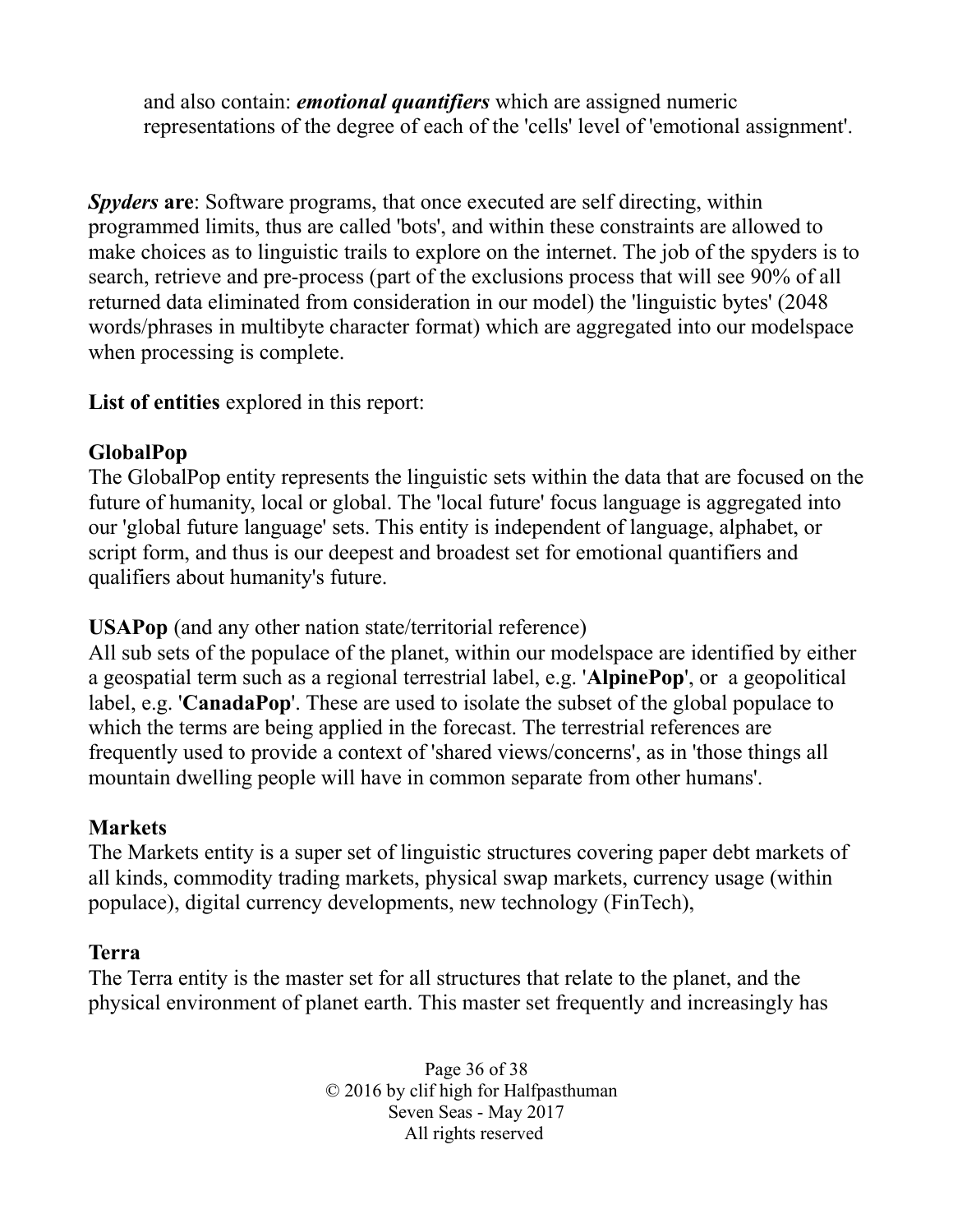extensive cross links to the SpaceGoatFarts entity.

#### **SpaceGoatFarts**

This master set is where all data that fits under the contexts of [officially denied], [unknown], and [speculative] arrives. Our processing discovered significant amounts of data of the [unknown], and [officially denied] over 2000 – 2003 which led to the creation of the separate entity view labeled SpaceGoatFarts. As may be expected, this set contains the references to UFO's, Area 51, Break-away Civilization, and other 'woo-woo' subjects.

#### **Data Types**

**IM = Immediacy** data with forecasting effectiveness from 3 days to the end of the third week. Error range is 4 weeks.

**ST** = **Shorter Term** data with forecasting effectiveness from the  $4<sup>th</sup>$  week out through and inclusive the end of the  $3<sup>rd</sup>$  month (from date of interpretation). Error range = 4 months.

 $LT = Longer Term$  data with forecasting effectiveness from the end of the  $3<sup>rd</sup>$  month out through and inclusive of the end of the  $19<sup>th</sup>$  month. Error range = 19 months.

#### **Terms employed**:

**Cross links** – links from one cell in the data base and its software representation to another due to a shared linguistic structure or pattern.

**Linguistic structure –** In my modelspace, a linguistic structure is a 'master set' and all its contained sub sets (also known as 'directly held' sub sets). At the very highest level, each and all entities within my model are linguistic structures; which, in their turn, are composed of many sub sets of other linguistic structures. Modelspace allows for 256 layers of 'nesting' of these sets and sub sets. Each of which, can and may, be a complex set of its own. Obviously the model is derived from Object Oriented Programming at its highest level.

**Meta Data Layer** – in modelspace, when a meme appears directly held in numerous sets, at the same level of support, it is labeled as a 'meta data layer'. These 'layers' can be thought of as a common linguistic structure that forms with differing supporting sets in the various entities. For clarity, a meme in Terra entity would not have the same supporting sets as that same meme in the GlobalPop entity, but both would be part of the larger meta data layer that the meme reveals.

> Page 37 of 38 © 2016 by clif high for Halfpasthuman Seven Seas - May 2017 All rights reserved